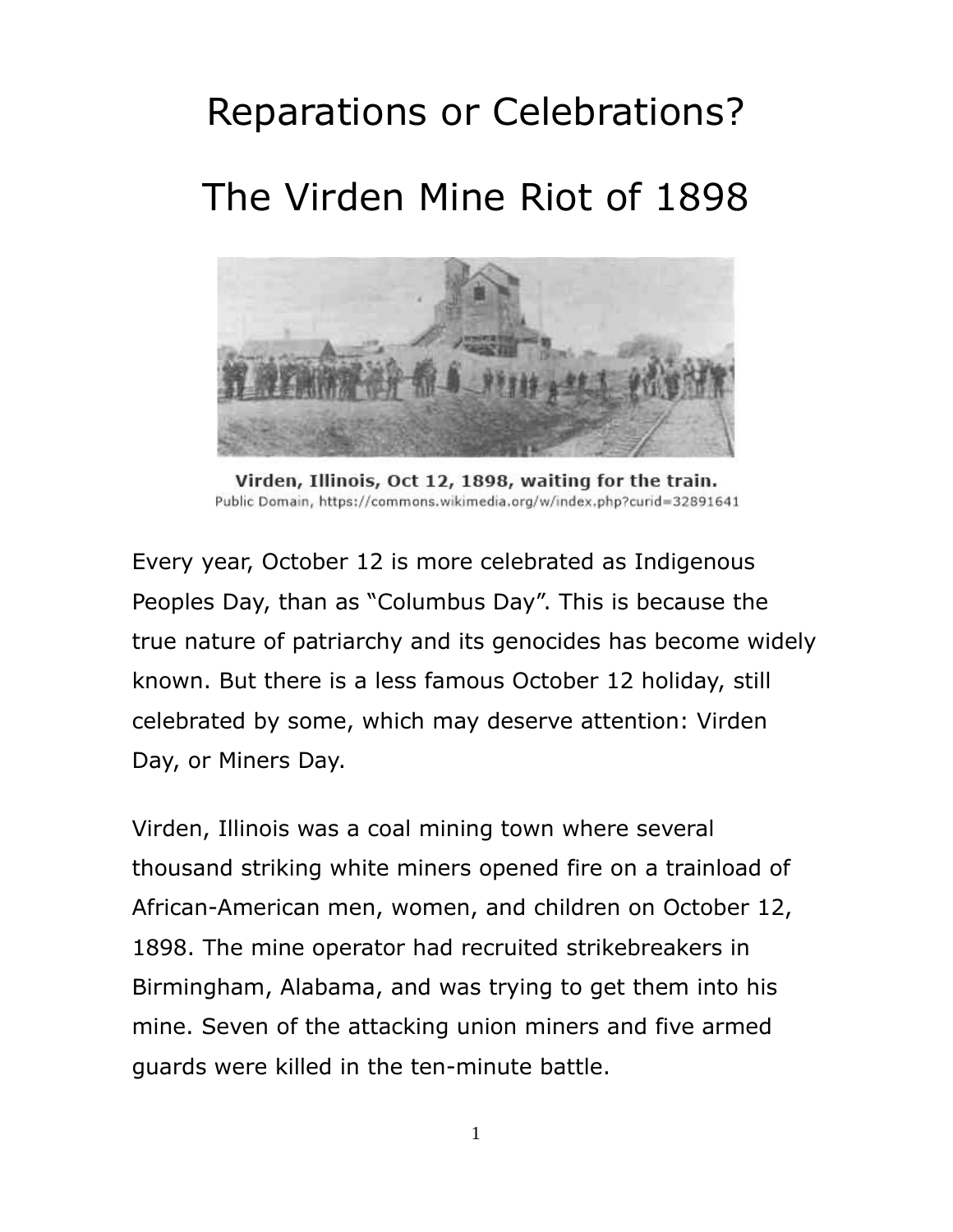The Pana Riots, some 45 miles away, were related, but not celebrated as widely. Carterville, further south in Illinois, had similar conflicts during the strike. Five strikebreakers died in each of these other confrontations, with many injuries. In fact, there was strike related racial violence all over the state of Illinois, before and after the Virden incident. There was a lynching at Lacon, Illinois.

At the Union Miners Cemetery in Mount Olive Illinois, there is a yearly celebration honoring the Virden coal miners who are buried there. Mother Jones and Eugene Debs came to celebrate in different years, and Mother Jones is buried there. They, and some labor historians, have portrayed the Battle of Virden as a key victory for the Illinois district of the United Mine Workers of America (UMWA), for the U.S. union movement generally, and for the world working class.

This conflict did actually result in a union victory because, after the battle, the Chicago-Virden Coal Company finally had to pay the 40-cents-per-ton rate that had already been agreed to by the other Illinois mining companies. The UMWA was now recognized widely by the operators, and an 8-hour day was established. Had the company prevailed at Virden, this would be at risk for the entire Illinois district. But while whites celebrated a boost in worker power and living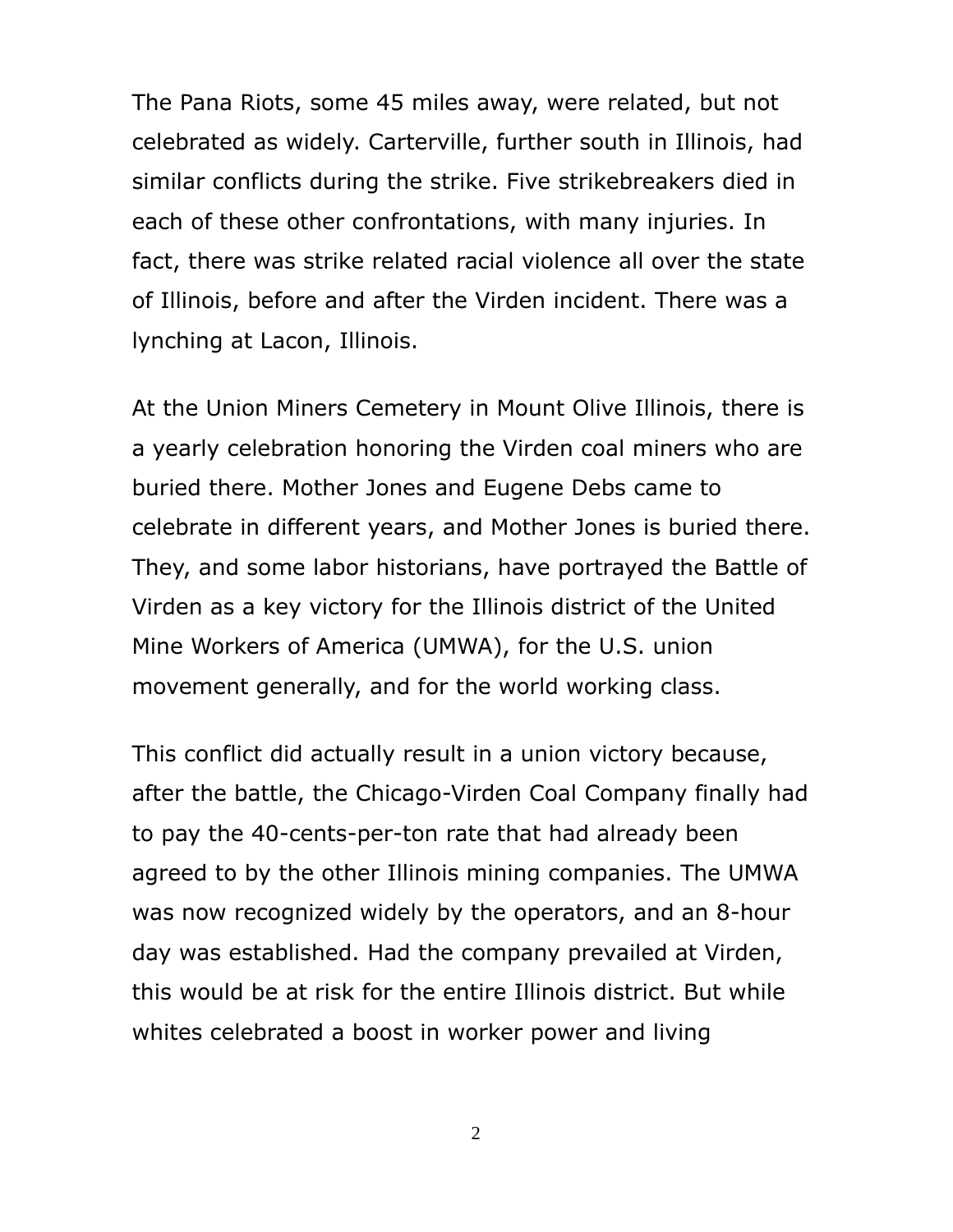standards, blacks mourned a *nakba,* a catastrophe of the people.

It is my contention that these violent confrontations were paramilitary white riots, with the blessings of the state. The fact that they were combined with strikes and picket lines makes the working class tragedy much deeper. The Virden/Pana/Carterville hostility was just another thread in the historical narrative of American racism that began in 1619. But likewise, it was a monumental self-inflicted defeat for workers and their organizations. The working class was a house divided by white racism, and the rolling defeats of workers organizations have continued to this day.

A peaceful migration of black labor from the South, into the Illinois coal mines was prevented by these decisive incidents. We also lost the attendant racial integration, upward mobility for oppressed African-Americans, and working class solidarity. Actually, Virden and Pana both became "sundown towns" exactly at this point. (A sundown town is one that, by ordinance or strong unwritten sanction, does not allow any African-Americans to remain after sunset) **<sup>1</sup>** . A combined labor front of black and white was unfortunately never built in the UMWA. Instead, the Illinois coal fields were made safe for whites, and many thousands of coal jobs went to European immigrants instead.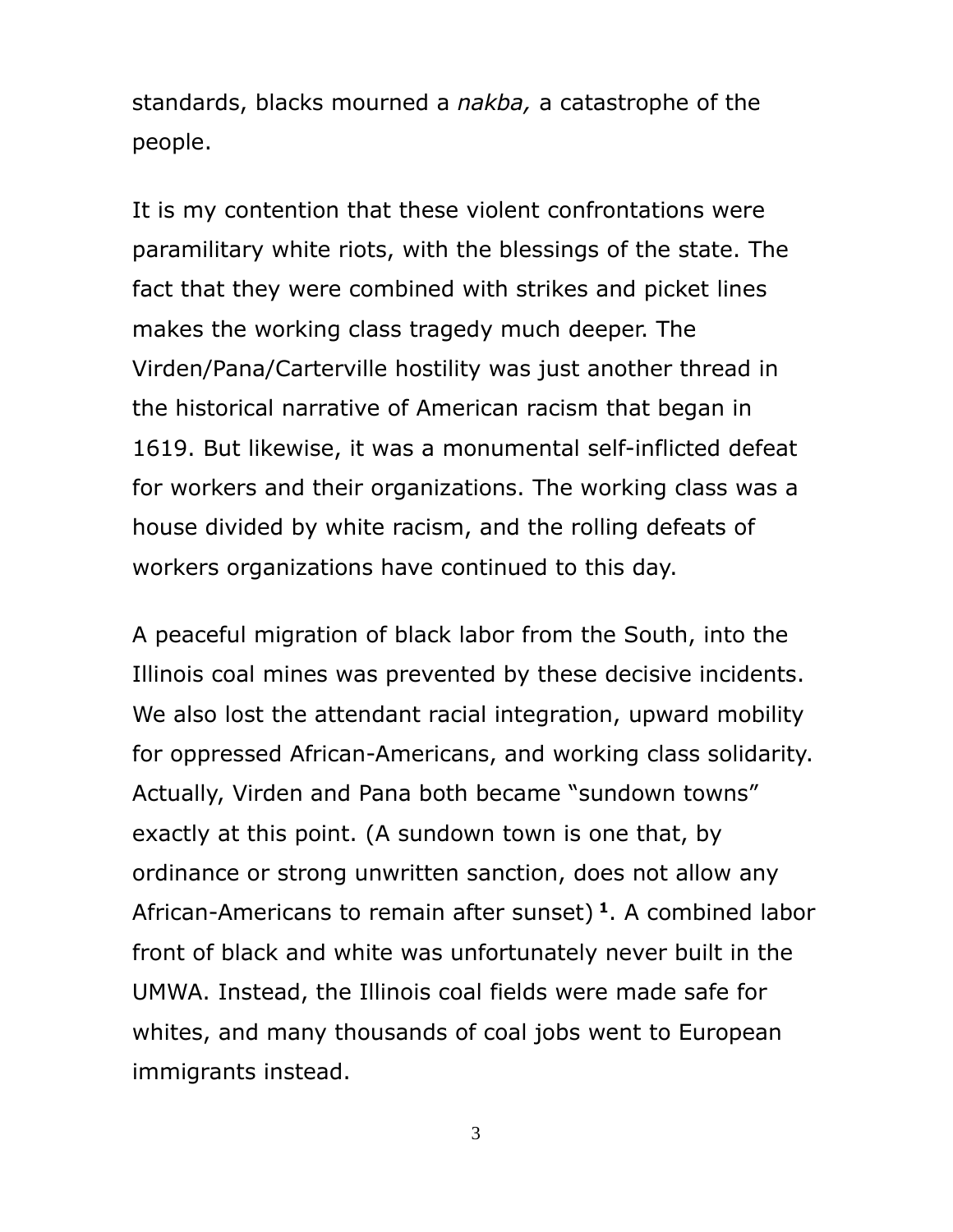Taking a longer perspective, the Virden Riot was a turning point between two historical moments in race relations. The first moment was the broken promise of "forty acres and a mule" right after the Civil War. Radical Reconstruction was soon completely overthrown. The formerly enslaved, we know, were not farmers because they owned no land, and they were not industrial workers because they had little industry around them. Without land, there was no concrete economic emancipation to match the formal political emancipation of the Fourteenth Amendment. So they were set adrift, and could not begin a new life in the South, because they lacked the only means that would have enabled it: the parceling out the Southern plantation lands, without compensation to the former slaveholders.

The second historic moment came with the race riots in East St Louis, Tulsa, and many other Northern cities, which were occasioned by the final northward Great Migration of black labor at the time of World War I.

Virden stands midway between these two moments. Had the UMWA truly unified in 1898, perhaps the inevitable northward flow of African-American workers could have entered all the big industries and emerging unions more naturally, allowing us to have greater racial solidarity and union power. I am saying that Virden bottled up the explosive pressure of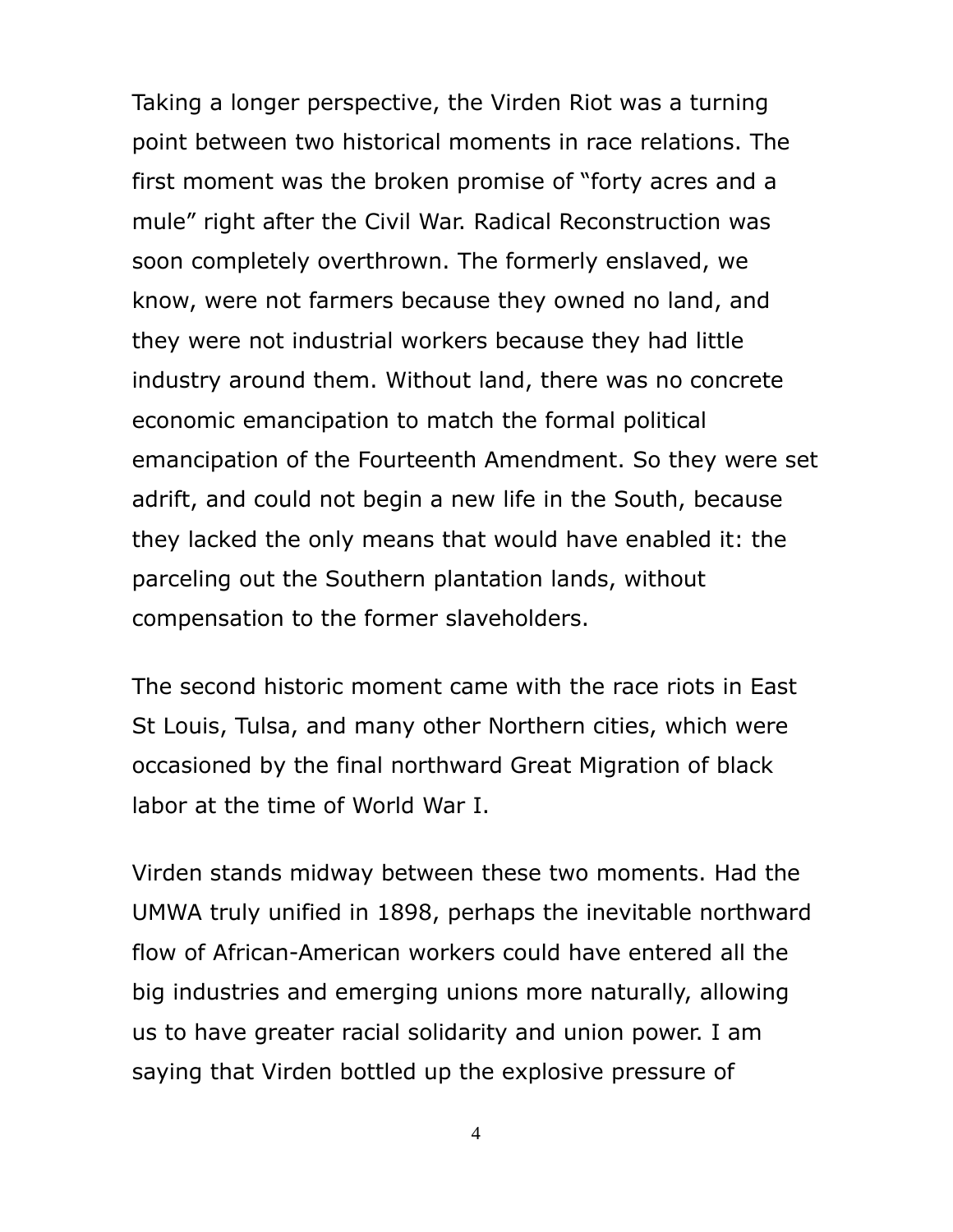African-Americans seeking work and a decent life in the North; not by itself, of course, but as a part of the virulent racism in the North. That pressure was diverted by the white workers back on the black workers, splitting the class itself. The Great Migration was not welcomed, accommodated, and integrated into the class struggle.

So, what happened at Virden? There was an unsuccessful UMWA mine strike in 1894, four years after the union's founding. It failed, and decimated union membership. Another national strike was called in 1897 and the 40-cents-per-ton rate was agreed to by all Illinois coal companies and the state district of the UMWA in January, 1898. Then, the Chicago-Virden Coal Company abrogated the agreement. President J. C. Loucks and manager Fred Lukins decided to run the Virden mine with African-American miners recruited in Birmingham, Alabama. Likewise, the owners of some mines at Pana and Carterville, Illinois tried to run the mines with "imported" black labor.

On September 25, 1898, weeks before the decisive battle, a trainload of Birmingham miners headed to Virden. A stockade around the mine entrance had already been constructed next to the railroad tracks. About 300 armed striking miners from central Illinois had congregated in the town expecting the train. They were organized and financed by the UMWA. The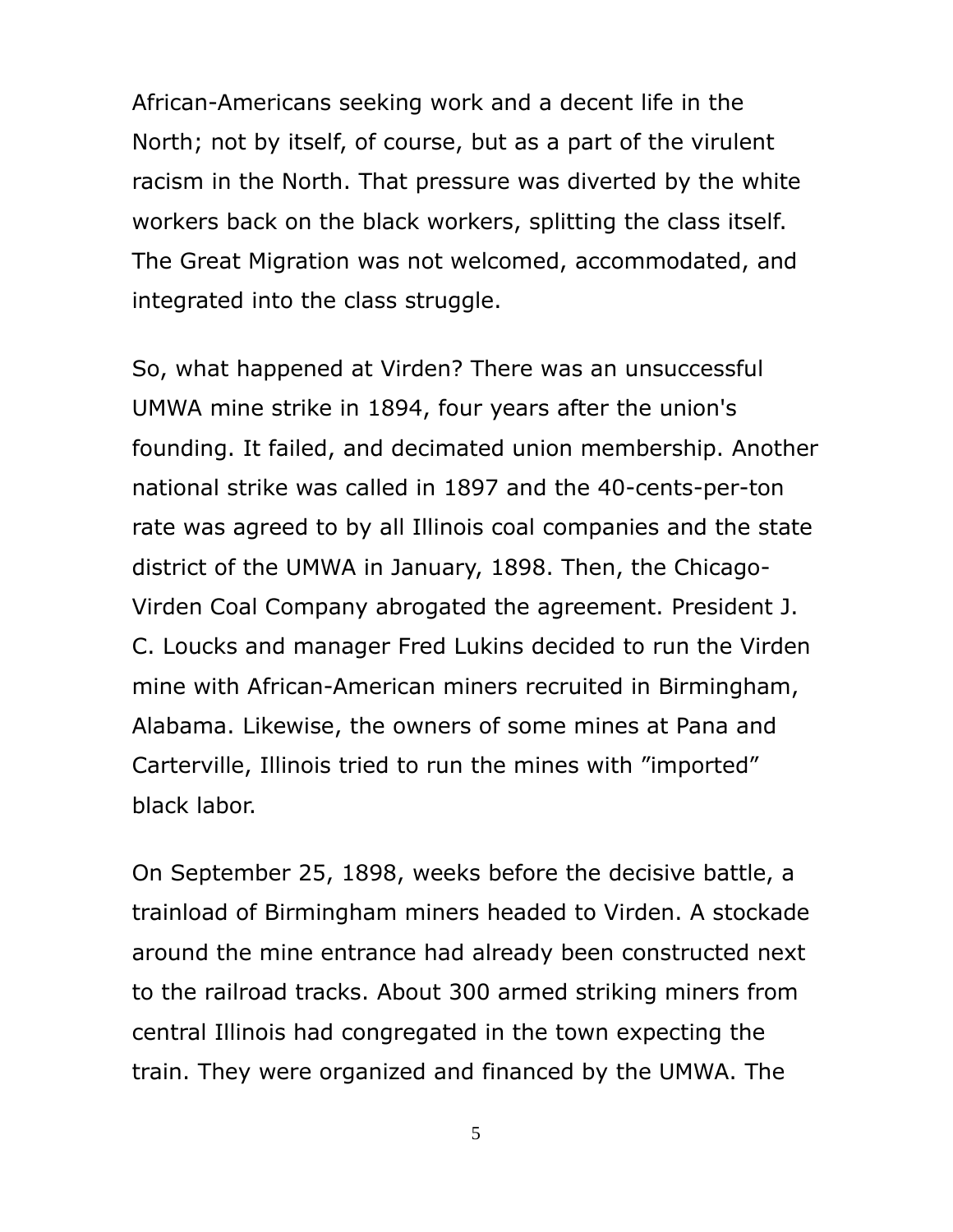train slowed down near the station, but then the plan was aborted, and the train sped past the station and the mine, and went on to Springfield, Illinois, without trying to land the miners in the stockade. The diverted train was met there by a crowd of angry miners and John Hunter, President of the Illinois UMWA, who brought the Birmingham miners to the local union hall. There, he and other leaders convinced them to return to Alabama, without having another go at Virden. The next morning, they departed for Birmingham, with the union paying the fares.

The organized UMWA miners were still patrolling the tracks around Virden, and their numbers swelled to two thousand. The mine owner made another run with a load of Birmingham miners, their families aboard, on October 12, 1898. Shooting started as the train sped past the depot and stopped at the nearby stockade. A pitched battle ensued. Thiel Agency detectives from St Louis on the train-car platforms, (hired by the company) and Chicago detectives in the stockade (hired by the company) were on one side of the battle. Armed union miners in a field opposite the stockade were on the other side of the battle. Seven UMWA miners and five guards were killed, with as many as thirty individuals wounded, including a Birmingham miner. The whole conflict lasted about ten minutes. The strikebreakers and families were not armed, and sheltered on the floor and under the seats, as every window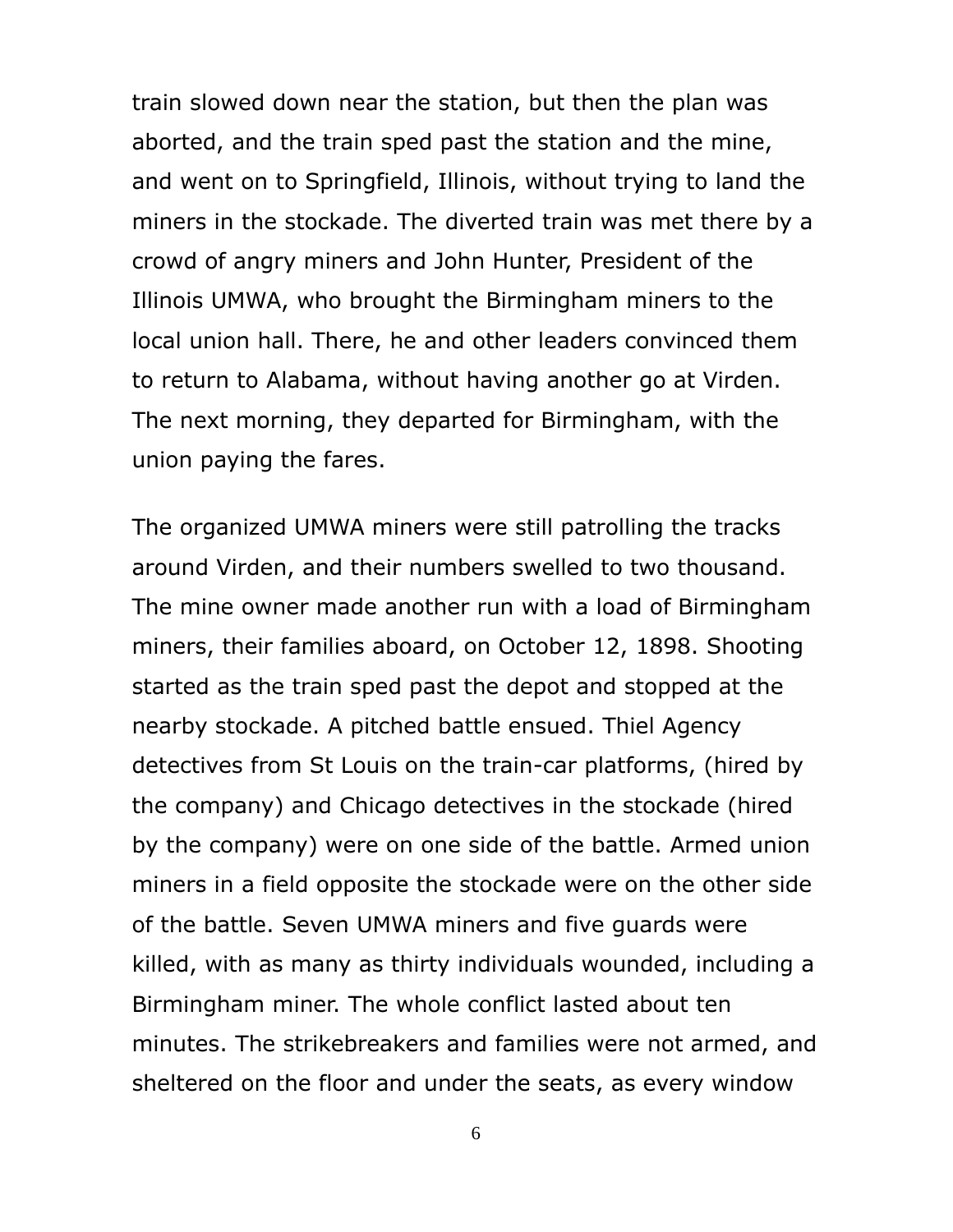in the five coaches was blown out. The company-store manager, Jacob Eyster, tried to run from the stockade to get medical help, but was shot and then beaten by miners. He survived.

The train engineer was wounded in the arm, and he sped out of Virden, on to Springfield, Illinois.

Without getting too deeply into "What if..." scenarios, it seems that this riot could have been much more protracted and deadly, if the train engineer had been either shot dead or not wounded at all. Then, the train might have sat there on the tracks indefinitely, while the battle raged.

At Springfield, the injured and dead guards, as well as the injured Birmingham miner, Ervin Ryan, were taken off the train. The rest of the Alabamans were promised care and transportation by the UMWA, and were taken to the union hall. Note that city and county civil authority was not present at this point, and the UMWA was the de-facto administrator of these prisoners.

The Sangamon County Historical Society quotes the Illinois State Register newspaper of Oct 13:

"Shivering and hungry in the third story of what is known as Allen's hall are huddled together about 106 negroes, men,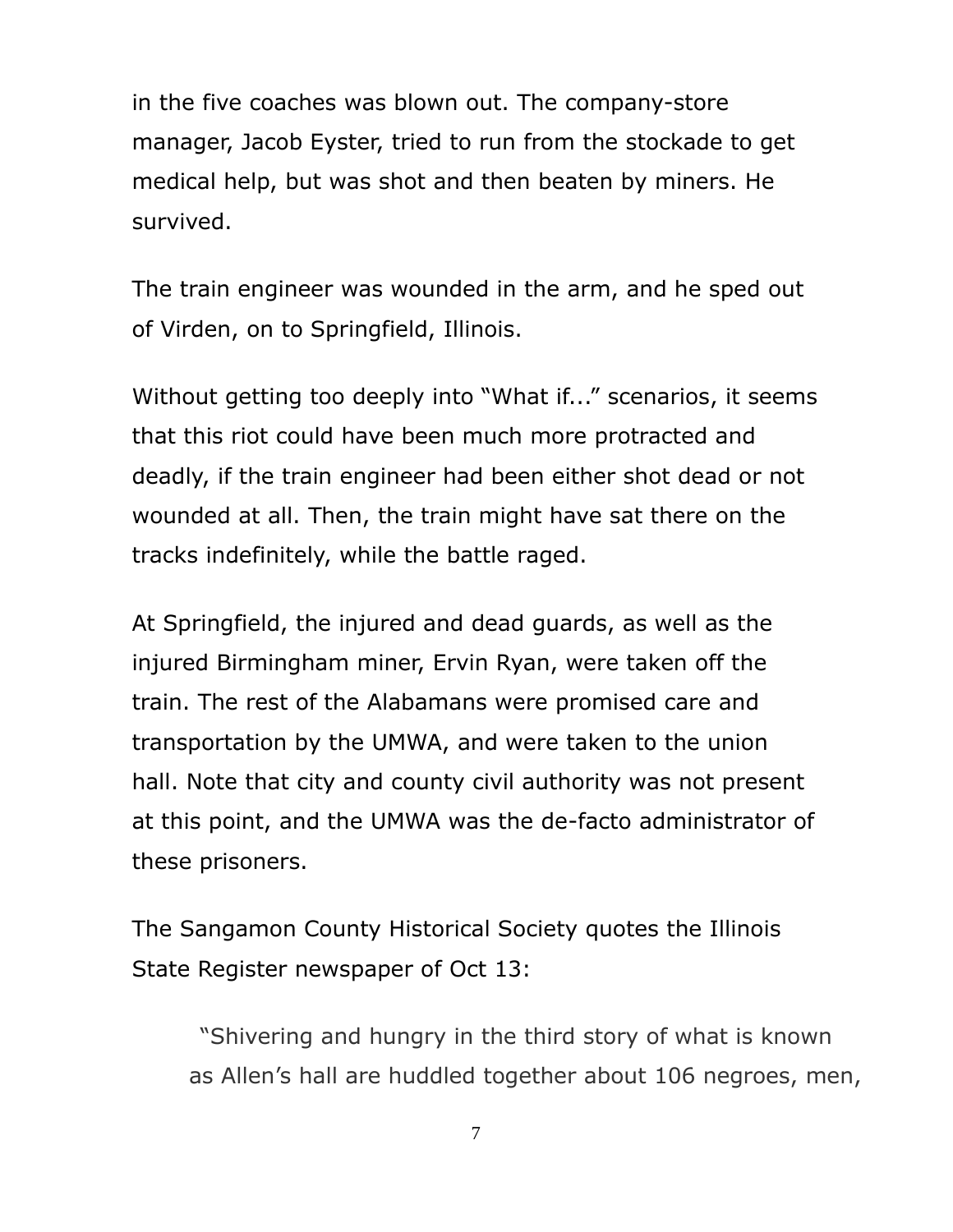women and children, practically prisoners of war, and in danger of their lives if they should attempt to assert their liberty. They are without anything to eat, and after today (Oct. 13, the day after the Virden battle – ed.) will be without a roof to shelter them, and are in danger of their lives if they get far from the hall. …Yesterday the mine workers' officials served notice that they would neither protect nor provide for the negroes after 6 o'clock, and soon afterward it began to be whispered about town that several of the negroes, who were with a former load that was taken from the train several days ago, would be lynched. An angry crowd, requiring the efforts of the police to restrain, surged about the door of the hall throughout the greater part of the day threatening mob violence."**<sup>2</sup>**

A pair of men tried to make a break from the union hall to the train station, but were caught by the white miners and badly beaten. A lynch mob gathered at the hall about that time, but the mayor of Springfield calmed them down and got the finances to send the Birmingham miners to St Louis on the train. There, they were abandoned without money, food, or warm clothes.

State troops were called in to Virden at this point, and there was no more violence. Governor Tanner instructed the troops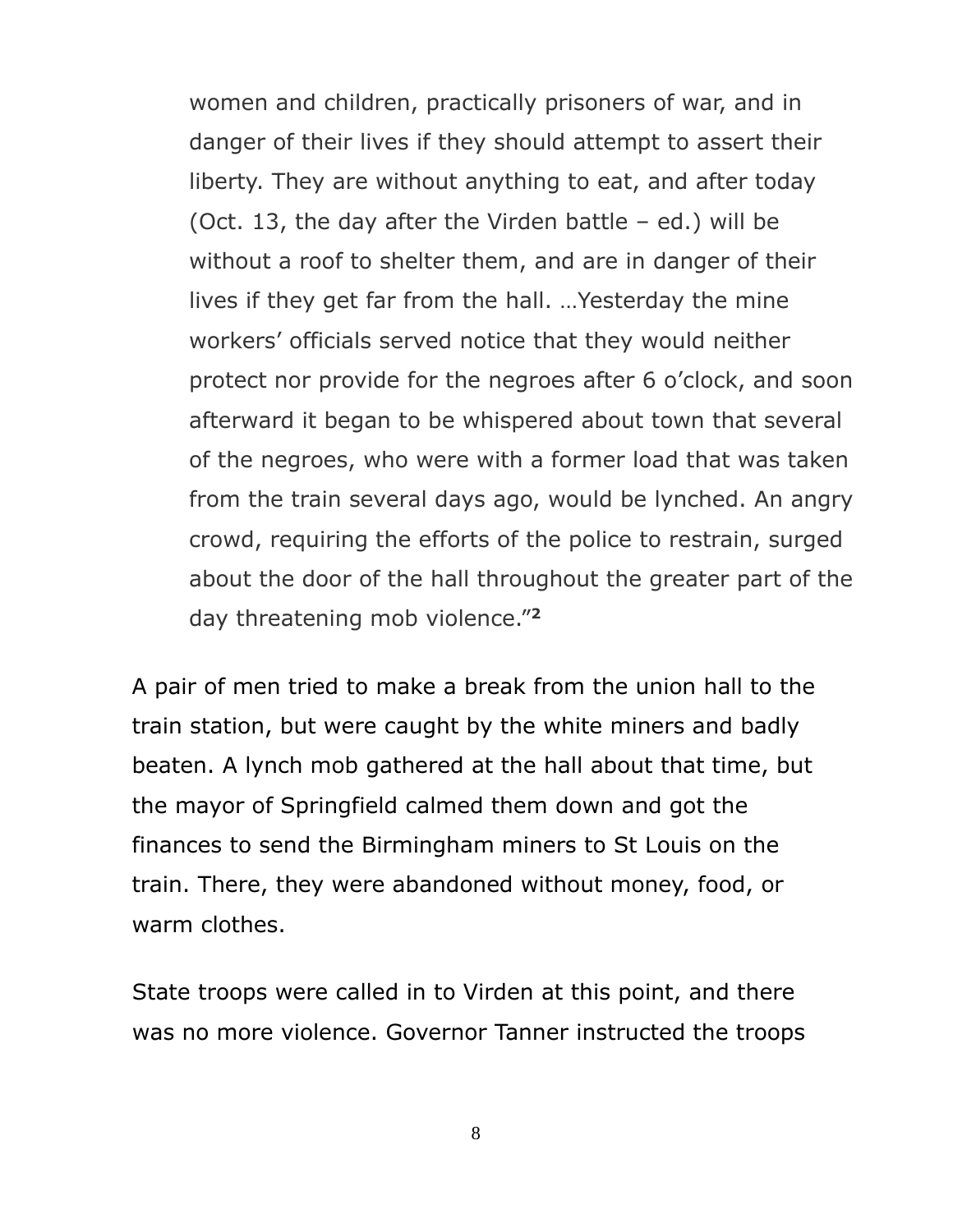not to allow any more trainloads of replacement workers to land at the mine.

Inquests and investigations were conducted. Charges were filed against both company managers and some striking miners, but nobody was convicted.

The company acceded to the contract demands, and the mine re-opened shortly with UMWA workers.

Virden became at this point a sundown town.

Over at the Pana mine, other Birmingham miners had started working in September, 1898, and were living nearby in a stockade camp, but not in town. By October, 700 were working.

In November, 1898 there was a major clash in Pana, between the Birmingham miners and local union men. The sheriff, at this time was a supporter of the operators. Henry Stevens, the leader of the strikebreakers, challenged a combined force of the police and some union men who were trying to convince some of the strikebreakers to go home. Nobody was killed but a few strikebreakers were injured. Troops were called in by Governor Tanner, and kept the peace for a while. In November, a pro-union sheriff was elected. Mine production continued until March of 1899.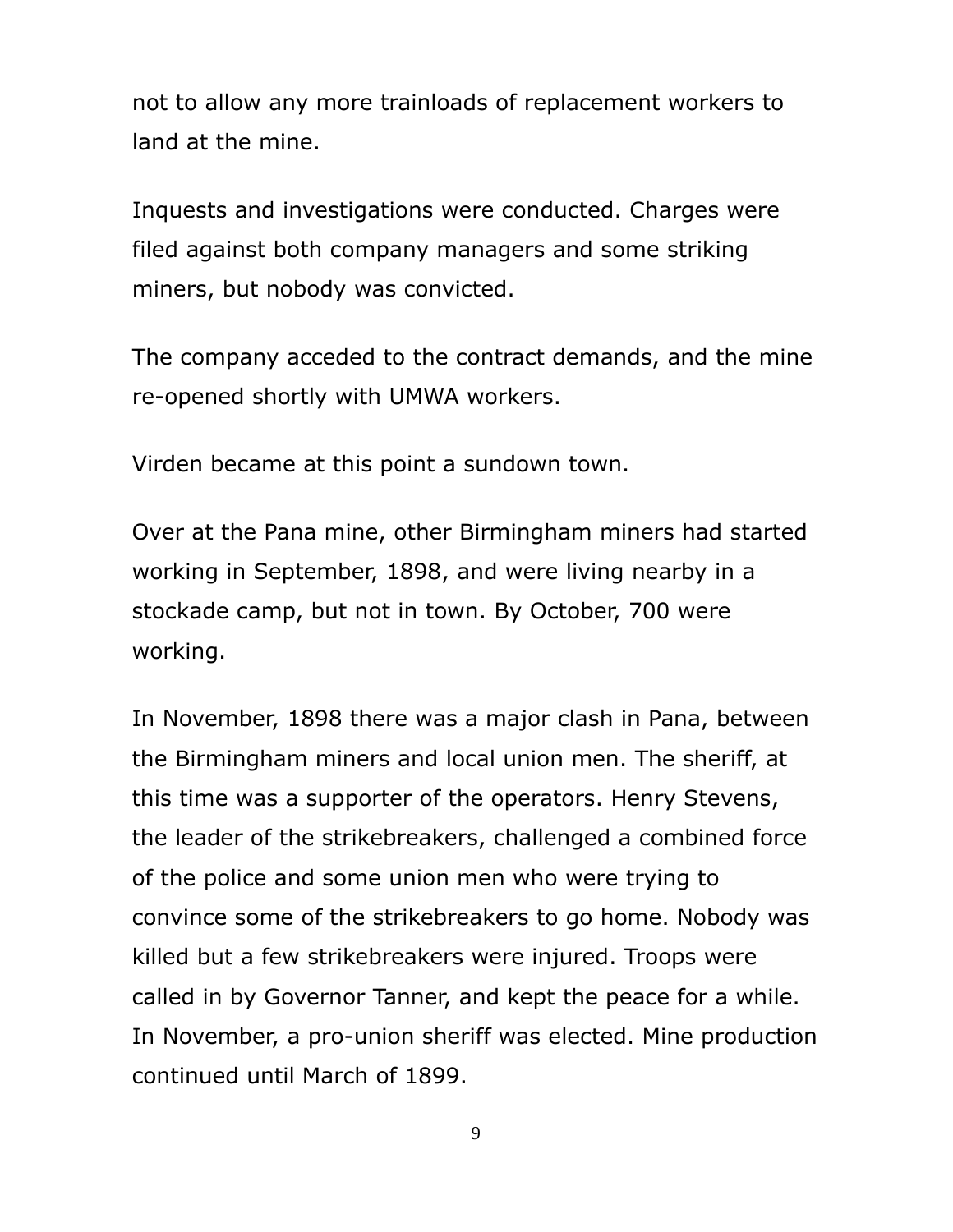In March 1899, a resolution at the UMWA convention resolved to petition Tanner to "remove the State troops, disarm all Negroes in Pana, and force said operators and miners of Pana to make…a settlement."**<sup>3</sup>** Tanner did not act on that request.

The miners from Birmingham actually organized their own union organization and made an urgent appeal to Governor Tanner for protection, but it was not answered. That same month, local residents of Pana requested the troops be withdrawn, and Tanner complied. On April 10, striking miners attacked again and killed 5 Alabamans and wounded 28:

"In mid-April (Henry) Stevens led the black miners after a riot broke out following the accidental shooting of one of the union miners (by one of his friends, ironically, not by a black miner). The violence left five blacks and two whites dead, and at least six blacks wounded. The only white fatalities were the above-mentioned accidental death (at the hands of a white policeman) and the shooting of the son of the sheriff, most likely by a white man as well. In other words, the riot was really a minor massacre of Pana's black miner population."**<sup>4</sup>**

Some of the Birmingham miners left Pana at this time. The state troops were called back in. The mine operated until June, 1899 with African-Americans working. The mine was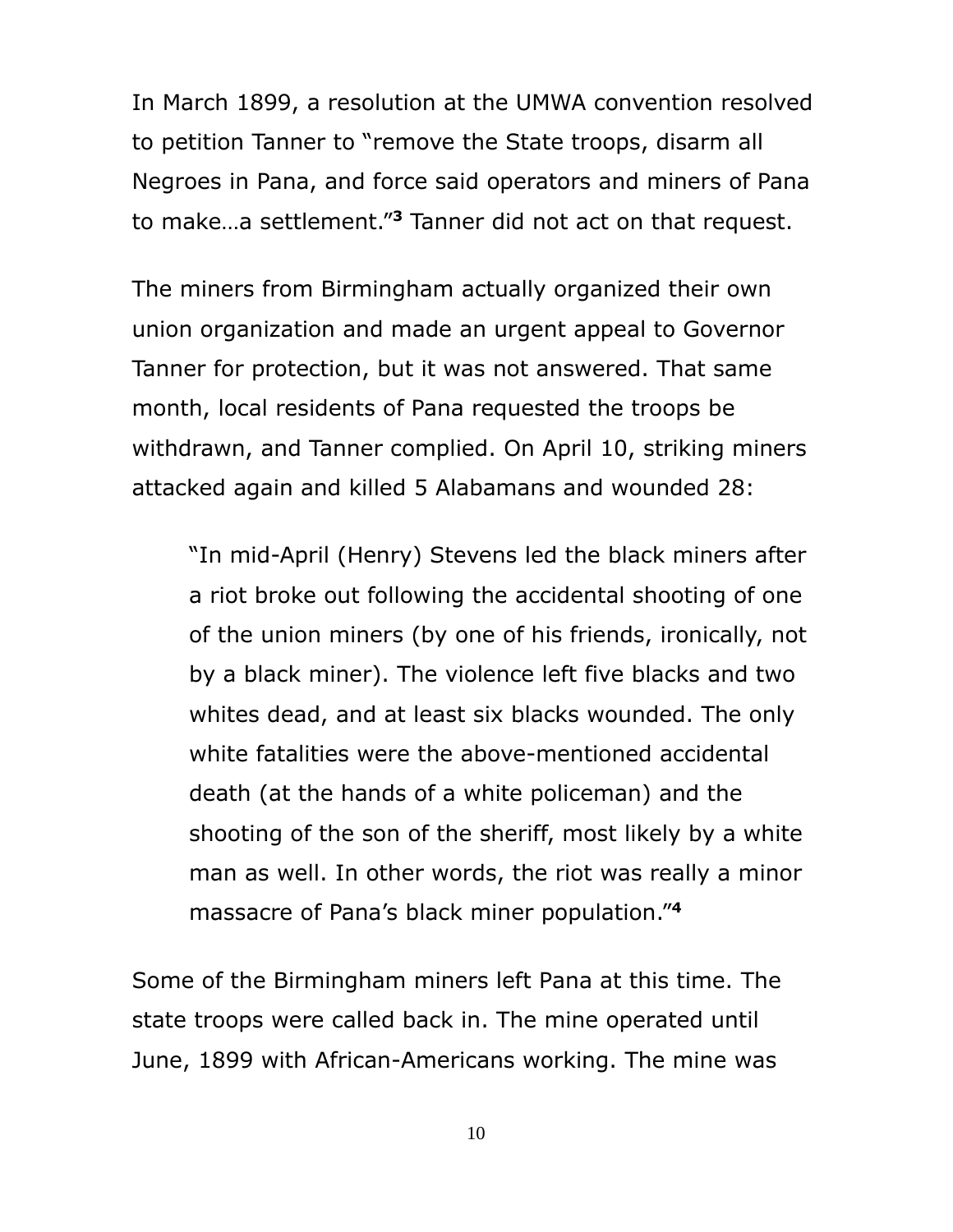sold at this point, and the new owner settled with the UMWA on union terms, and the members were re-hired. All Birmingham miners were let go, and a minority went back home at this time, but most went on to Weir, Kansas, to work in another struck mine. This latter fact gives the lie to the notion (in Hicken, Keiser, and Feurer) that the strikebreakers were innocent or ignorant about the labor situation. If workers had just survived a horrible experience such as the Pana Riot, why would they then have another go at it? There had to be a desperate incentive here to avoid going home to the conditions of the South, even if it meant "taking your chances in the world."

A few holdouts stayed in town, but were soon driven out and had to migrate to Springfield, as Pana became a sundown town.

In Carterville, 60 miles north of Cairo, mine owner Samuel Brush imported black strikebreakers from Sweetwater Tennessee. They arrived May 20, 1898 in the all-black company town named Dewmaine, next to all-white Carterville. Some white miners worked as strikebreakers too, and production continued until May 1899, when Brush tried to import 40 of the Birmingham strikebreakers, with their families, that had been ejected from Pana. The train was stopped at Cambria, and fired upon by UMWA strikers. Anna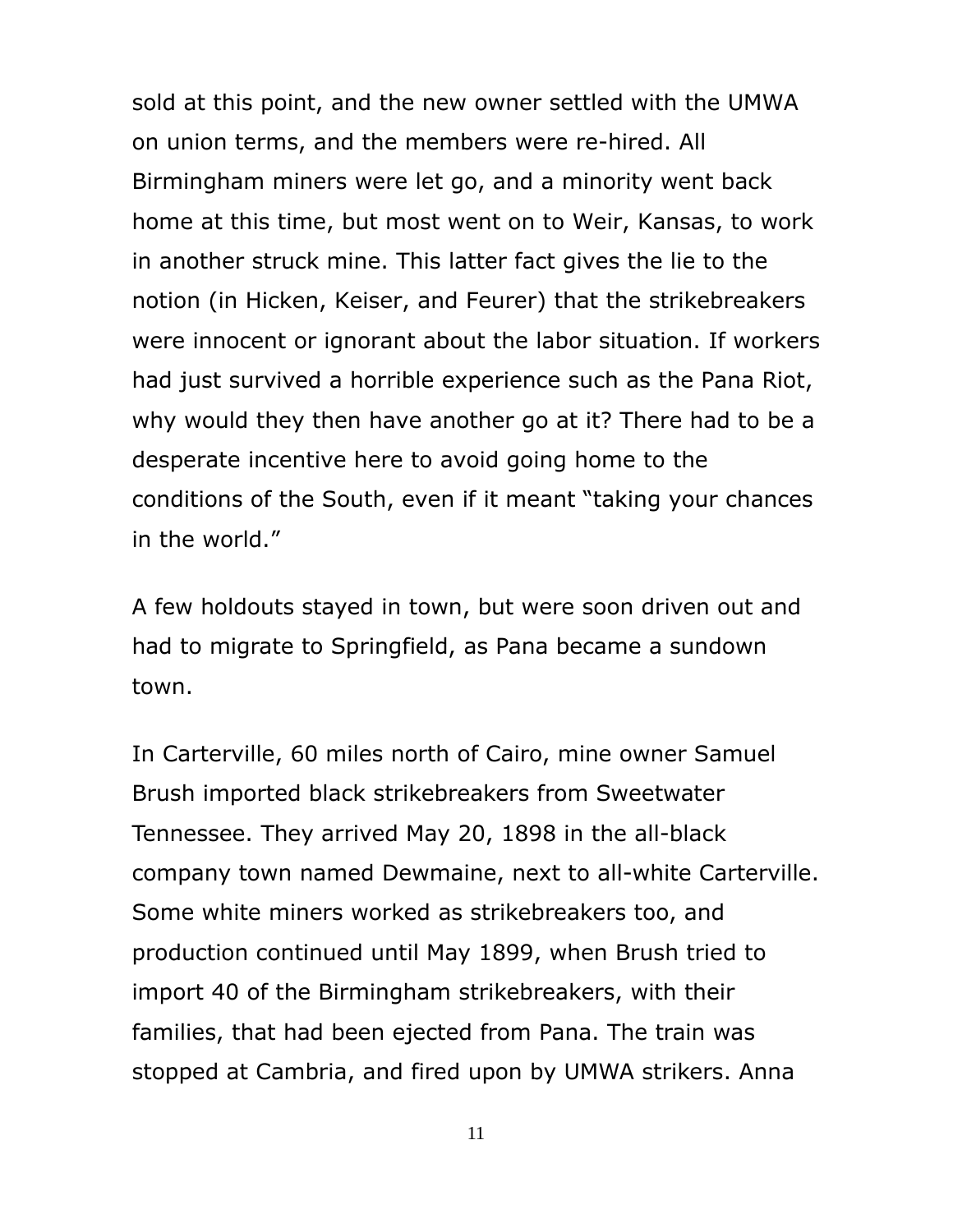Karr, wife of one of the strikebreakers, was killed and 20 others on the train were injured. Nine men were accused but none were convicted at trial. In July, 1899, there was fighting between whites and blacks in Carterville, with no dead and a few wounded. The governor called in troops. On September 11, troops were removed, and on September 17, a party of blacks with an armed escort tried to walk to the train station on personal business. They were met at the station by 30 armed whites, and they retreated down the tracks toward home.

"One of the black men fired at their pursuers, and the miners responded by returning fire. Five of the blacks died instantly, and several others were injured. The remaining group made it back to the mine, and nearly 200 blacks stormed the mine's storehouse, where there were guns, but Brush's son prevented them from arming themselves."**<sup>5</sup>**

Troops were called back in. Three whites were charged, none convicted.

Production continued until 1906 when Brush sold the mine to the Madison Coal Co, which recognized the UMWA, and most African-American miners became members.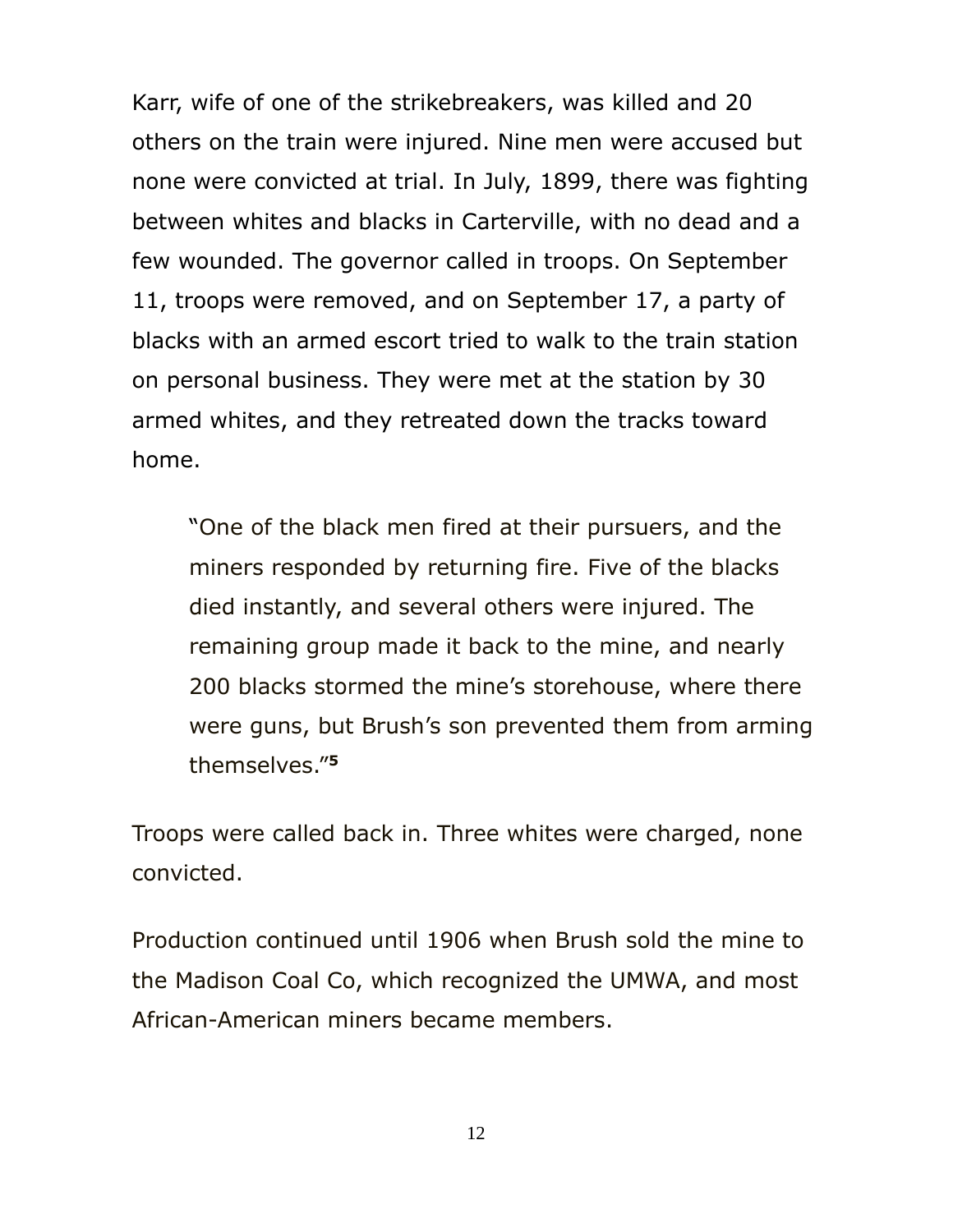By this time, the predominantly black Dewmaine camp had actually become a livable town, with a post office, school, and a doctor. Children were educated, and lives were lived. A normal, if not prosperous, culture was established, as in any small white town. The death-knell came in 1923, however, when Madison Coal closed its mine.**<sup>6</sup>**

We can see a clear pattern in Pana, Carterville, and Virden regarding the State of Illinois and the governor. Local authorities and the armed militia organized by the UMWA are given free rein to wreak violence and expel the blacks, strikebreakers or not, for a period of time. Then the state militia is sent in. Then it is removed again, until the expulsion is complete.

It would be false to counter pose the usual governmental scab-herding to this situation. The usual pattern is for local, state, and national governments to side with the employer, and use any and all violence necessary against strikers, to keep strikebreakers in the mine, mill, or plant. But here, there was no serious challenge to the property of the mine owner, and production was resumed shortly. The killing was mostly within the working class. The racial hierarchy was maintained, and the strikers were given a temporary pass. As long as the white miners did not exercise their organizational and physical prowess against the mine and the railroad assets, they were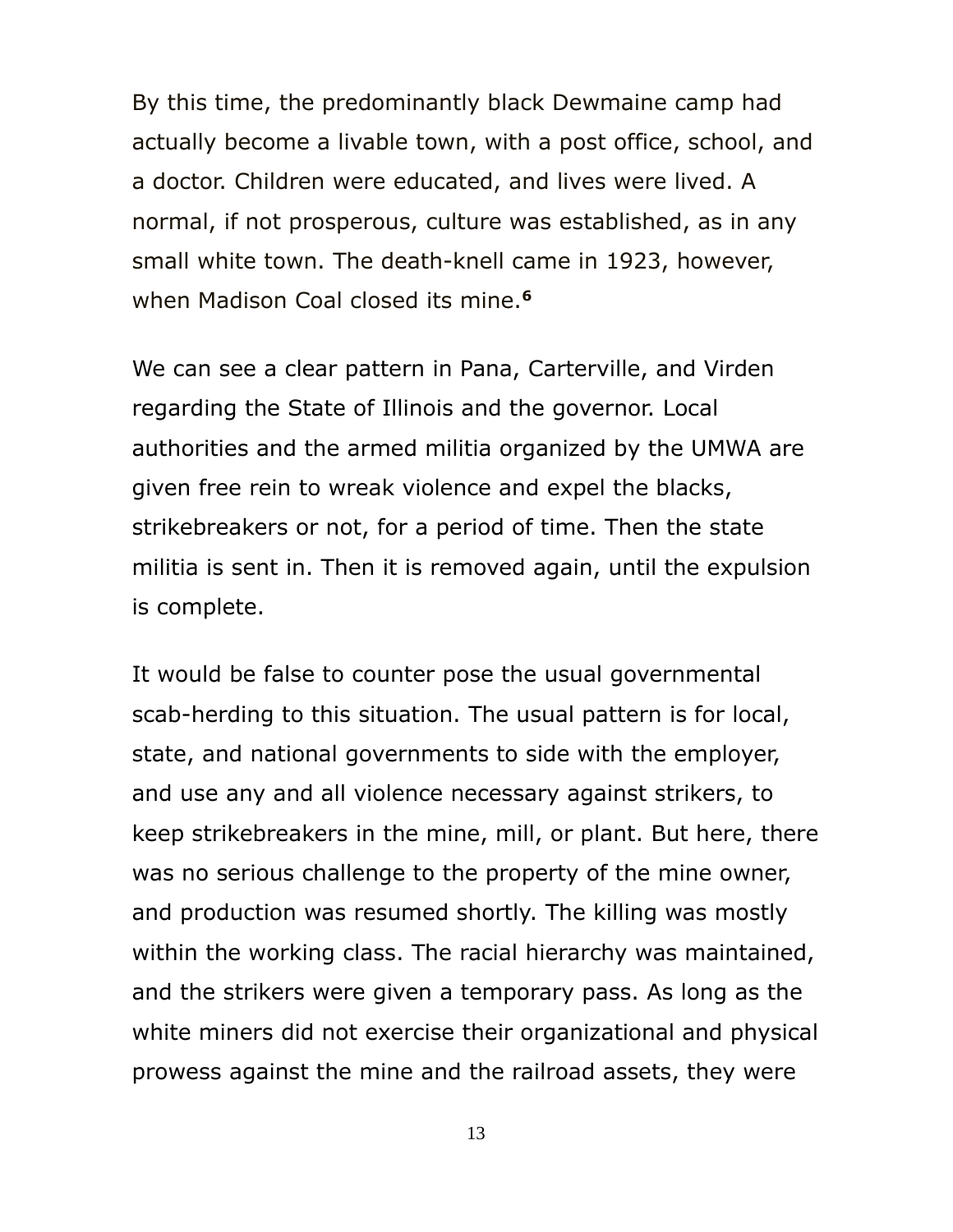protected by the governor and the courts. White supremacy was maintained.

Where does this leave us in the aftermath of the riots? What were the demographics of coal in Illinois afterwards? David Markwell examined some official Illinois records (which record-keeping, ironically, was mandated by the Illinois legislature as a direct result of Virden.**<sup>7</sup>** ) The new law required every Illinois coal miner now to be registered and demographically tracked. In "A Turning Point: The Lasting Impact of the 1898 Virden Mine Riot", Markwell writes:

"The Macoupin County Coal Miners Application Book of 1908 lists the names, nationalities, physical characteristics, and years of service in the mines of 3,123 miners in the county. Over 1,500 miners are listed as being from eastern and southern European countries. Of all of the miners, only one African-American is registered. One yearns to learn more of how this sole African-American lived in these times, in this industry, in this place."**<sup>8</sup>**

Macoupin County, Illinois includes Virden, and the document was compiled ten years after the riot. So, if there is one African-American miner left in the entire county, we may ask: who benefited from the 40 cents per ton contract, and the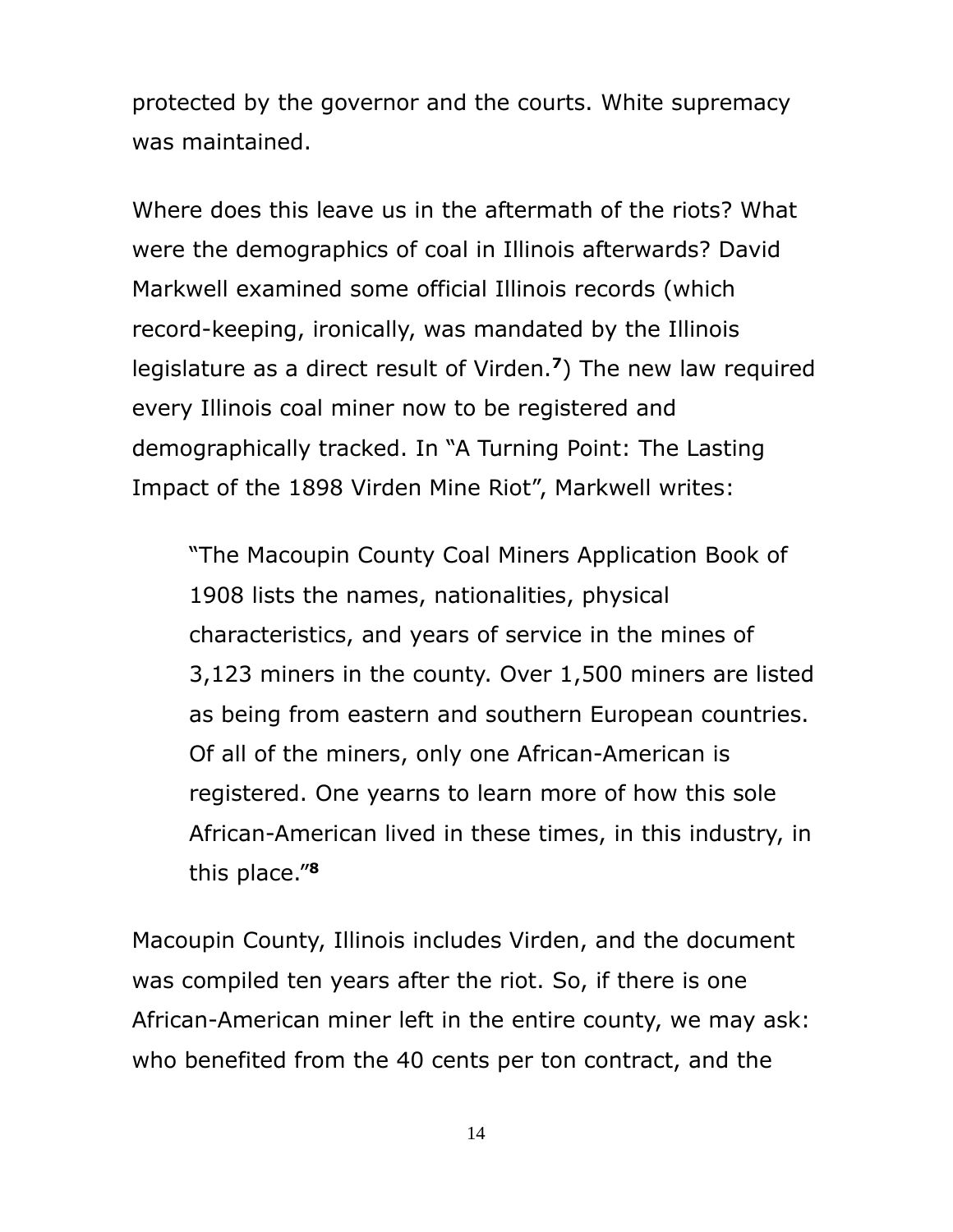secure establishment of the UMWA? This substantial advance was not for union members in general, but for white workers in particular.

Those who characterize Virden as a labor victory will cite the UMWA constitution, which prohibits discrimination on the basis of race. But this provision was only progressive by comparison to most other union constitutions at the time, which expressly prohibited African-Americans as members. Indeed the UMWA had black members in Illinois, Ohio, and other northern states, but it was a small minority. They were working in the mines long before the UMWA was founded in 1890. The union had no choice but to be formally inclusive. In the 1890 and 1900 census, of all Illinois coal miners, only 2 or 3 percent were black**<sup>9</sup>** . In Birmingham, the UMWA organized substantial numbers of black miners. But North and South, African-Americans were not treated equally within the union, and most importantly, were not allowed, by 1898, to voluntarily migrate en masse to the Northern coalfields to live and work during times of labor peace. The fact that a small number of African-American miners in Illinois were working union members cannot be conflated into saying that there was "black and white on both sides" of the Virden conflict.

As for the presence of blacks in the Northern coalfields, and in the UMWA, we must have a realistic and nuanced perspective: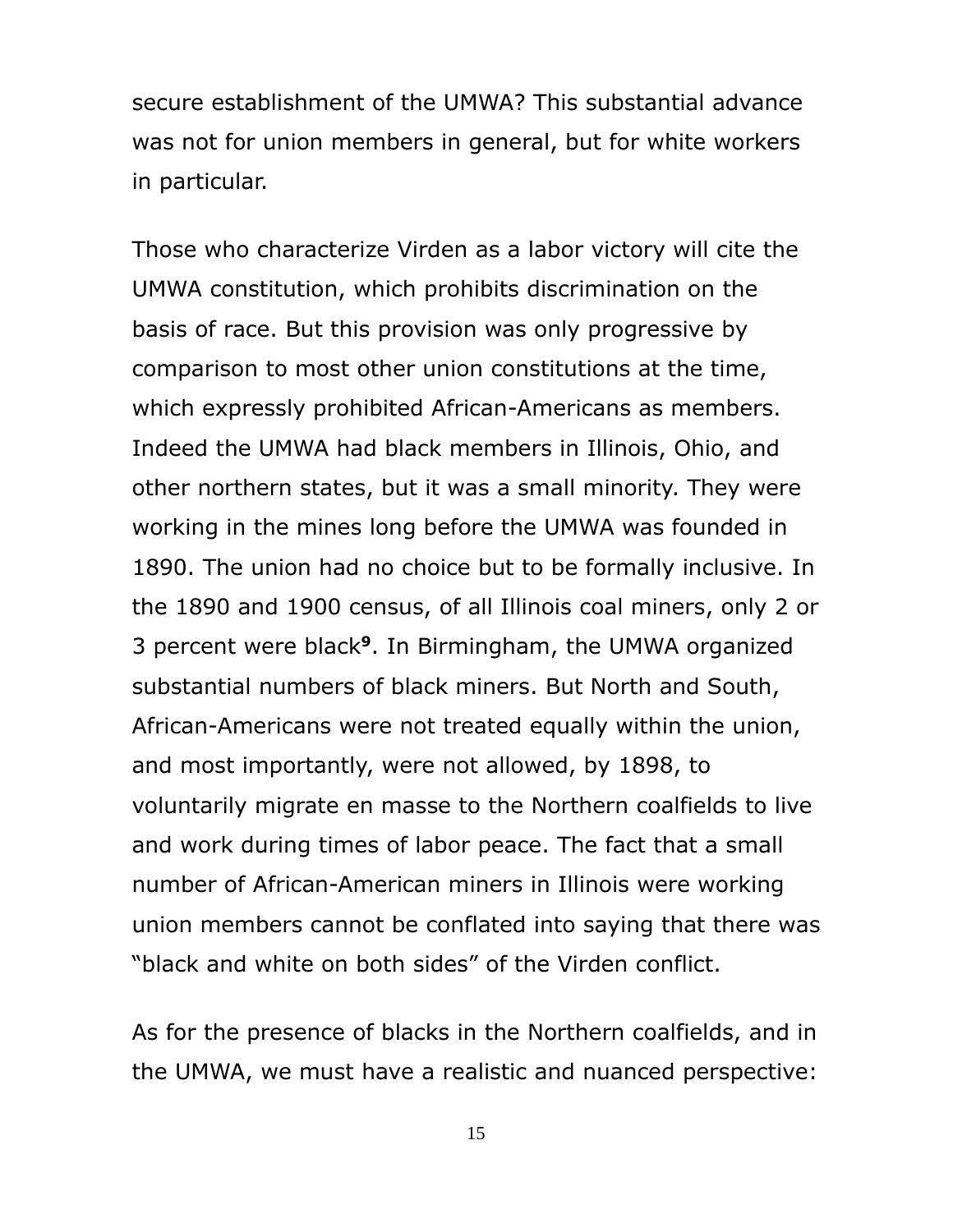"But blacks did not receive equal treatment with whites even in the UMW. Many complaints surfaced in the union's paper, the *United Mine Workers' Journal*, regarding the inadequate representation of blacks at all levels of leadership. Also, negroes complained that they were discriminated against in the skilled and better paying positions. Promotion was a slow if not impossible process, and they charged that white union officials often ignored their grievances. Moreover, black and white miners frequently were segregated into separate locals especially in the South. Segregation also extended inside the mines, where the two races worked in separate sections, and often changed clothing in different washhouses. In most mining communities, housing, education, and other public facilities were segregated as well."**<sup>10</sup>**

The reason I am characterizing the Virden event as a white riot, on the occasion of a labor dispute, rather than a victory for all of labor (with some racial overtones), can be explicated from four glaring facts:

1. Opening fire on a trainload of men, women, and children can never be characterized under any circumstances as "labor solidarity" or preserving a picket line.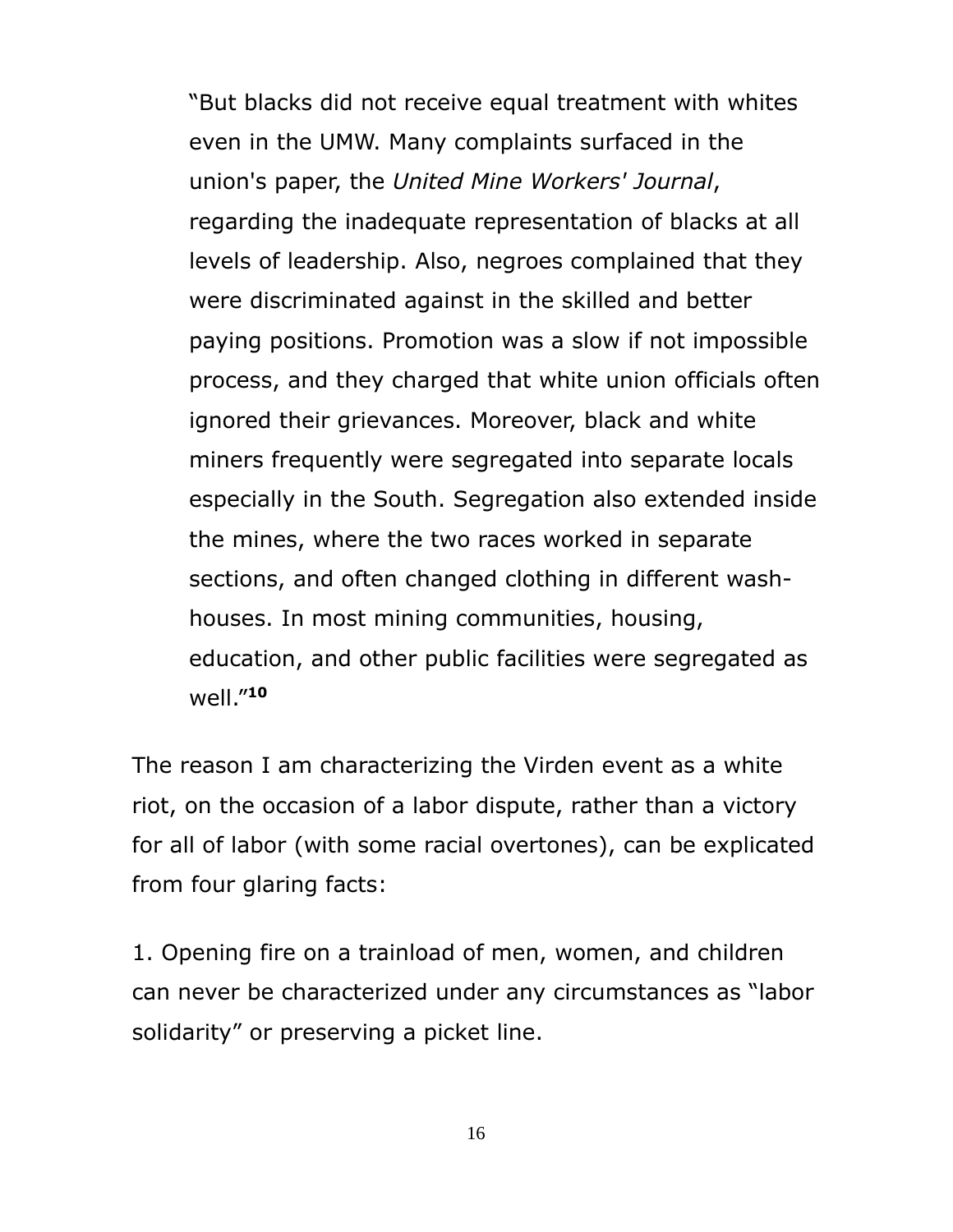2. When the trainload of Birmingham miners, which was blasted out of Virden on October 12, went on to Springfield, Illinois, they were nearly lynched on October 13 by the UMWA miners in a secondary white riot, far from any picket line.

3. Collaborating with the state government, the local press, and the courts almost guarantees a labor organization failure, if its mission is to independently lead the working class. If the governor is on your side, you must be doing something wrong.

4. Were it strictly a conflict of labor and capital, the two thousand men gathered in Virden could have burned down the mine stockade. They could have organized to interfere with the construction of the stockade when it was first built. They could have tried to organize the Birmingham miners. They could have torn up the railroad tracks. The UMWA could have used its influence in Birmingham to bring African-American strike supporters up to Virden, with the prospect of settling some of them in Illinois after the strike were won.

Herbert Gutman did not address Virden in detail, but he devotes a whole chapter in his book, "Work, Culture, and Society", to Richard L. Davis' letters to the editors of the *United Mine Workers Journal*, the official union publication. The editors of the *UMWJ* gave Davis a free rein to update the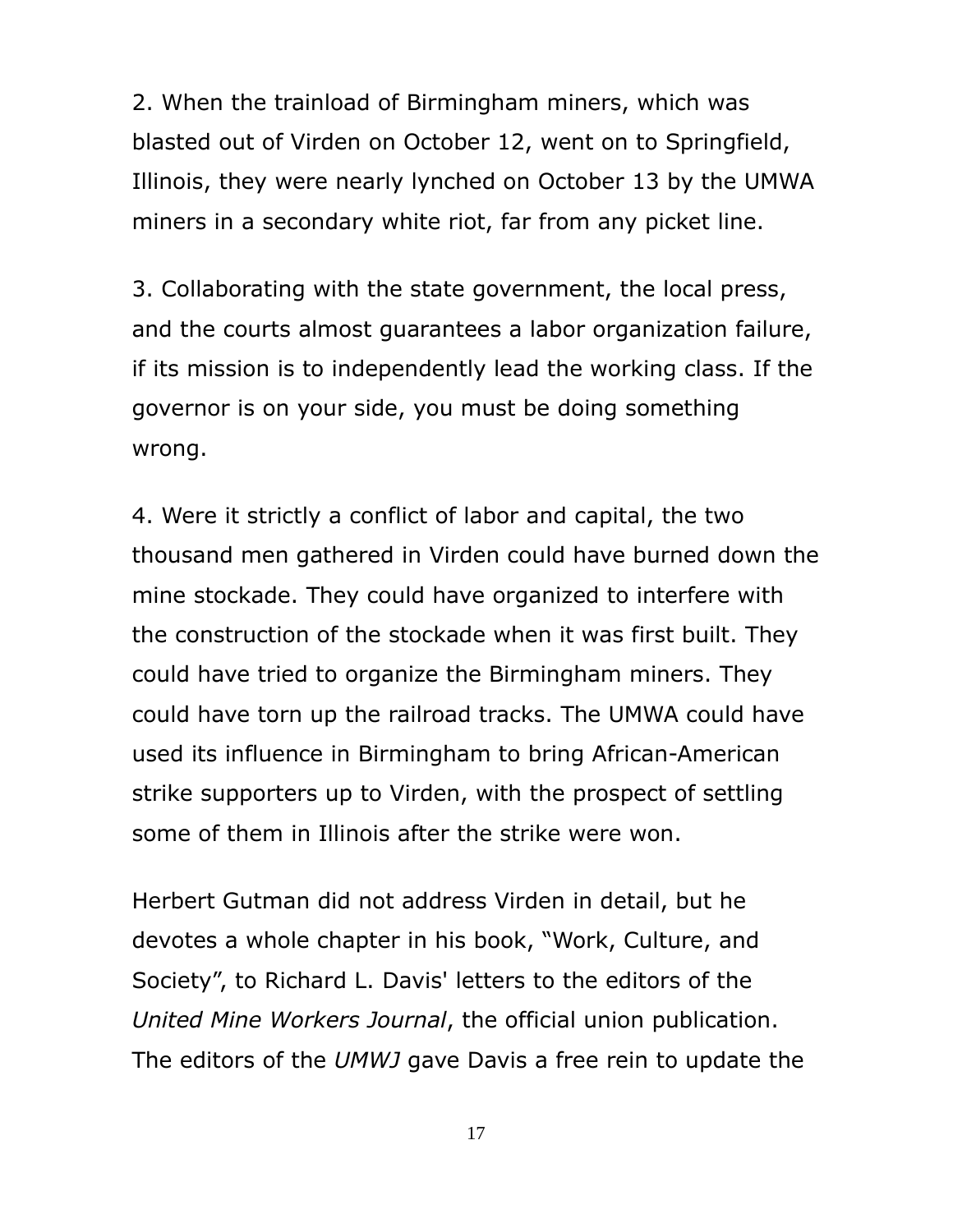membership about happenings in his corner of Ohio whenever he saw fit, and he did write frequently. He was, after all, a working organizer (sometimes a board member) for the union organization, was unique in presenting an African-American point of view, and his loyalty to the organization was uniform.

Gutman analyzes the many letters of Richard Davis and concludes that the UMWA was eminently successful in integrating blacks into the union**<sup>11</sup>** , and congratulates Davis for his patience with all the trials and tribulations of being a



black miner, and also his patience with the white leadership.

But Gutman is nearly silent on one spectacular exchange of seven letters between Davis and a white contributor named Glasgow. Davis had made a plea for more

Richard L Davis https://remarkableohio.org/index.php?/category/1770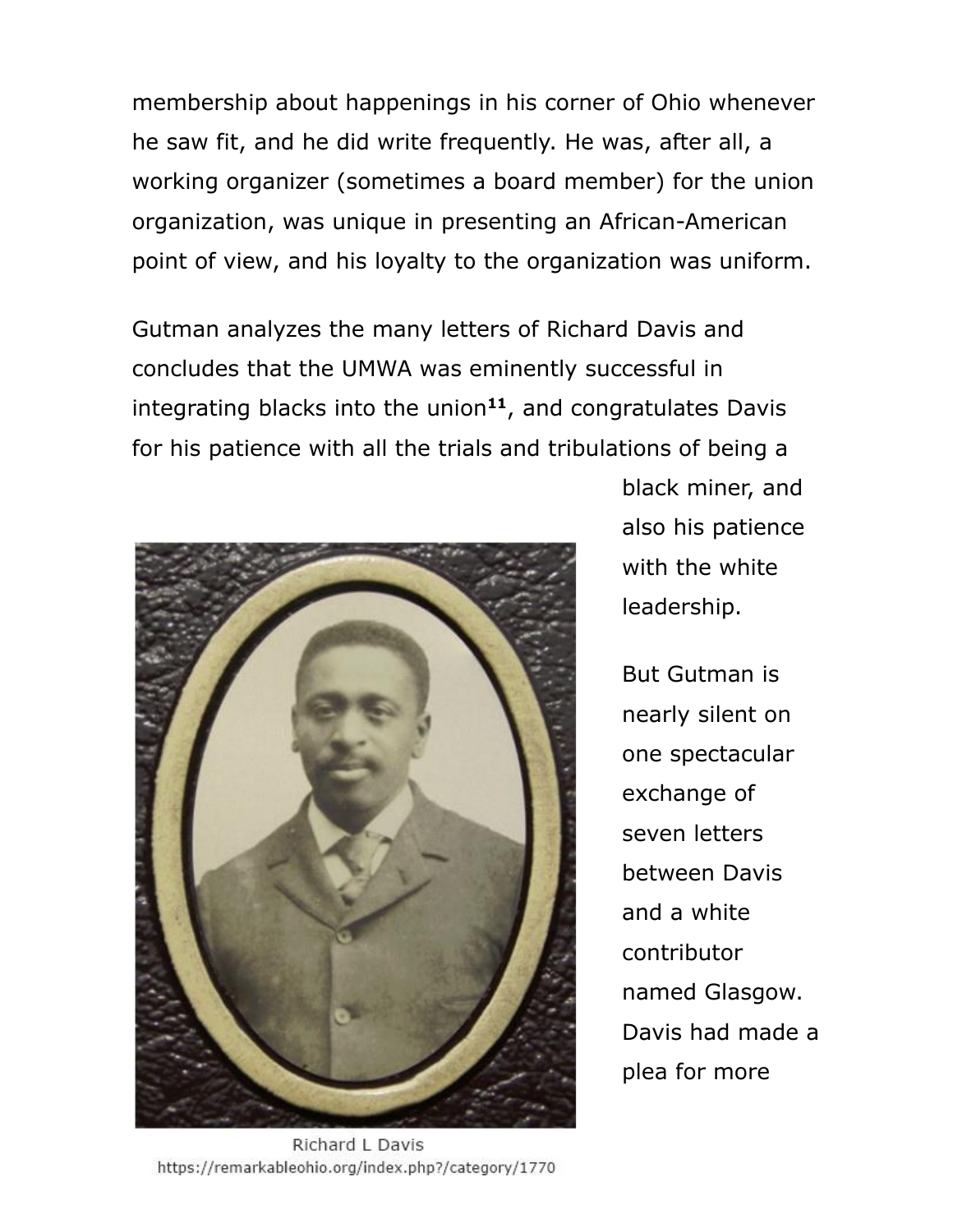black leadership in the union, and especially more paid positions. (Gutman does quote from one of Davis' letters in this series, from June 1, 1893, and surmises: "That his plea was answered affirmatively is known. Davis's election to national office and that of other Negroes to lesser offices is a matter of record."**<sup>12</sup>**) Glasgow responded, accusing Davis of "special-pleading" for his race, and even self-promotion. They then commence an extremely heated, but polite exchange, with all of its Victorian formality. Glasgow at one point asks Davis to please let us take time to "examine the condition of your race", a slam which exults in the degraded position of African-Americans. Davis tells him that he has had all the time he needs. Davis makes an eloquent case for affirmative action within the organization and for a cessation of second-class treatment of black members in the mines. Now, every newspaper or magazine cannot publish every letter, so it is an editorial decision as to which letters should appear. The editors also have the call on which letters are published in counterpoint to a given contribution. The editors of the *United Mine Workers Journal* consciously permitted this debate, probably under a policy of "fairness"-- fairness for both a racist, and for one of their own organizers, who piped up a little too much.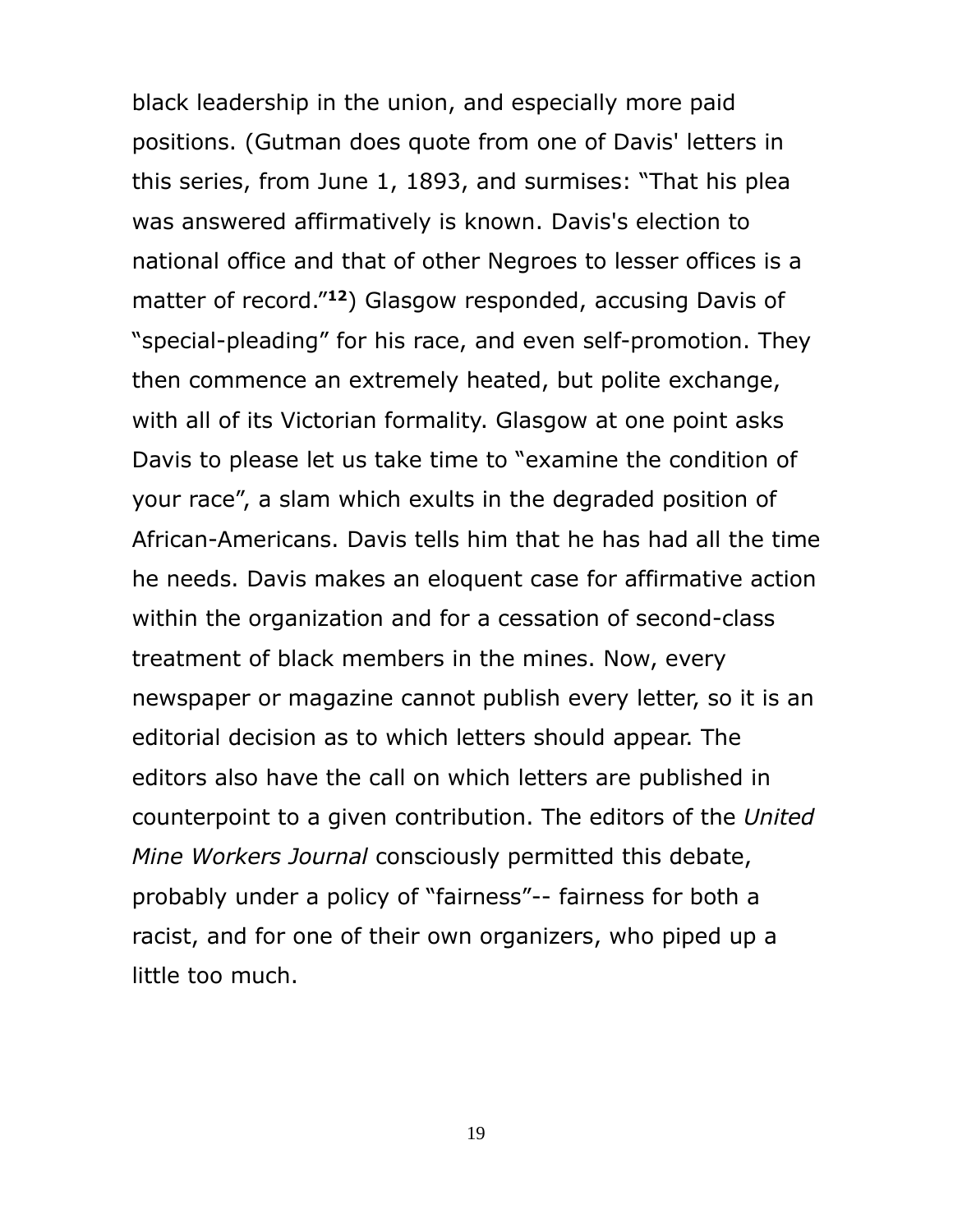Gutman also does not explain why an integrated organization could be less than sensitive to its black members, as it jokingly describes the Virden riot in song:

"On The Banks of the Railroad (To the tune of "On the Banks of the Wabash.") Away down in our homes in Alabama, Us coons we were contented to stay. 'Til Mr. Lukens come and told us what he would give us If we would come with him to Virden far away. When we arrived in Virden Sunday morning We found that things were not what Lukens say, The miners were all lined up along the railroad And you bet us coons was glad to get away. CHORUS

The moon is shining brightly along the railroad,

And the miners are situated there to stay The candle lights are gleaming in the stockade; Mr. Lukens thinks he's having things his way.

He told us the miners were all in Cuba,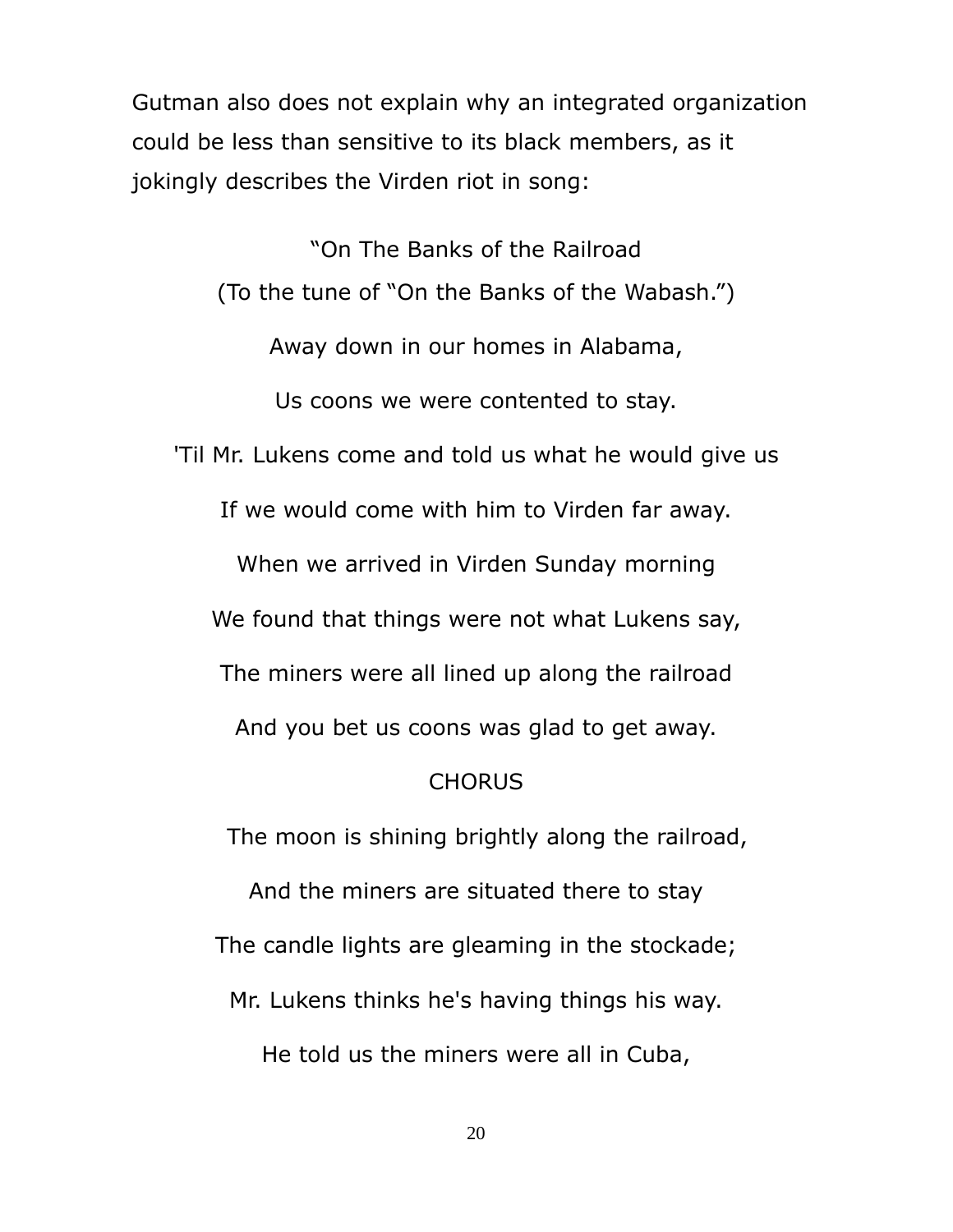And there wasn't only eight men there to stay;

He didn't tell us what a pen he'd put us into,

When he got us down to Virden far away,

#### Then goodbye to Mr. Lukens, we are bound for Alabama there to stay;

If Mr. Lukens ever comes to Alabama

We will show him what us coons will do that day.

*United Mine Workers Journal*, October 13, 1898."**<sup>13</sup>** Getting back to the Virden situation, R. L. Davis actually commented on it in one letter. He writes: "I have been a constant watcher as to the welfare of the U.M.W, of A. and noticing the troubles now existing in the Sucker State among our craftsmen, prompts me to say a word at least. I am indeed sorry to see the State of affairs as exists there, and yet it teaches us that one lesson seemingly so hard to learn by a great many of us, viz., to organize, I do not mean to organize against the black man, as they are now doing, for that will do no good nor will there any good results accrue from it, and fight it as you may the result will be the same, I have watched it in the past and have never known it to fail. I would advise that we organize against corporate greed, organize against the fellow who, through trickery and corrupt Legislation, seeks to live and grow fat from the sweat and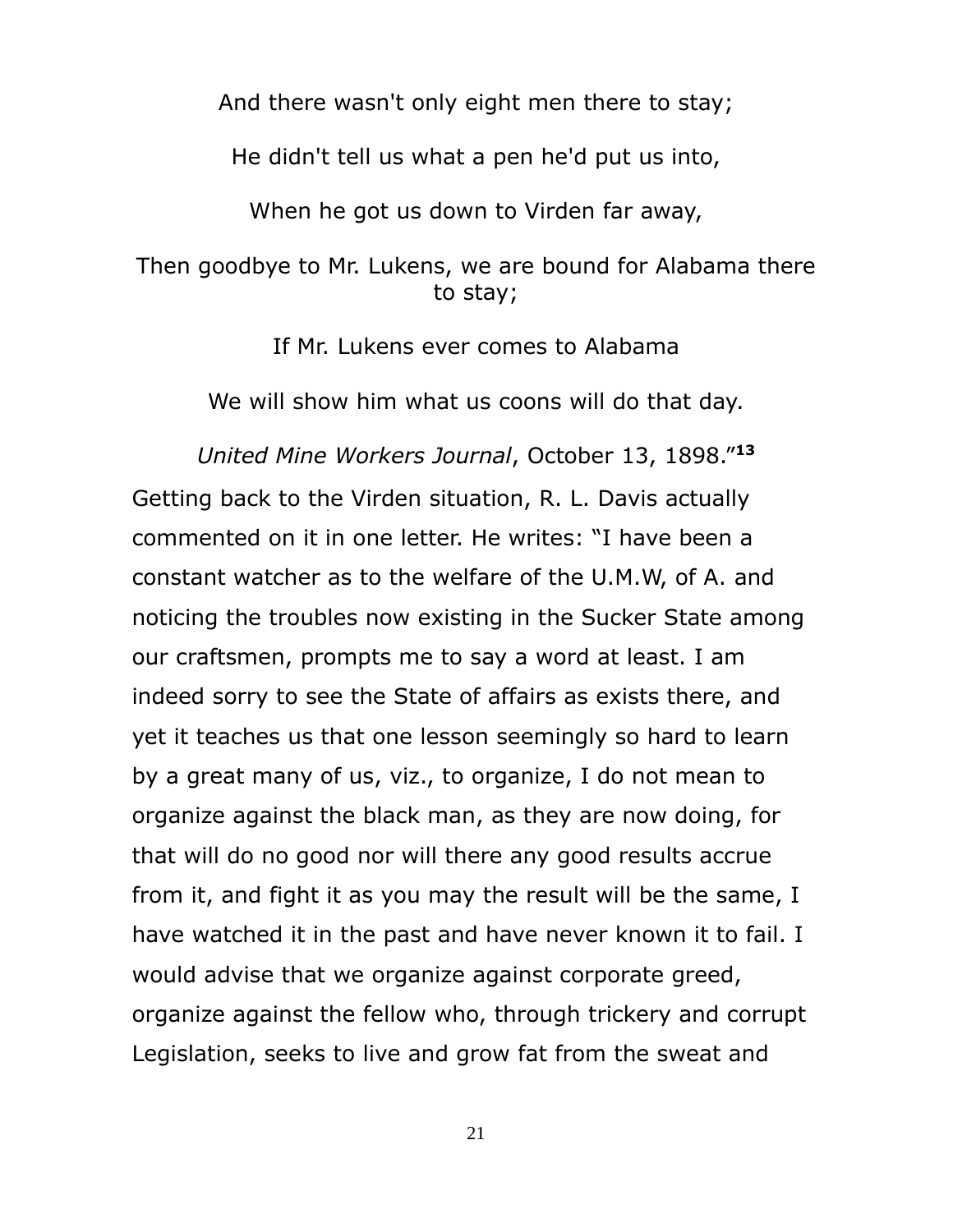blood of his fellow man. It is these human parasites that we should strive to exterminate, not by blood or bullets, but by the ballot, and try as you may it is the only way. You can't do it by trying to exterminate the negro or big black buck niggers, as they were referred to a few weeks ago through the columns of The Journal. I assure anyone that I have more respect for a scab than I have for the person who refers to the negro in such a way, and God knows than a scab I utterly despise. The negro North has no excuse, or very few excuses, for scabbing, but the negro South has lots of them, and while I give the North a great deal of credit, I fear that I make a mistake, for in many places even in the North, no matter how good a union man he may be, he cannot get work only as a blackleg. And in the South he can work almost anywhere provided he is willing to be the other fellow's dog, and I don't mean the employer alone, but the white laborer as well."**<sup>14</sup>**

The "Sucker State" is Illinois, and a "blackleg" is a strikebreaker. The last sentence in the quote refers to the practice of white miners in the South actually hiring desperate blacks as subcontracted workers, for next to nothing (postbellum). Davis goes on:

"I dare say that you seldom or never hear of negroes being brought into a locality to break a strike in which both white and black worked together, and even if they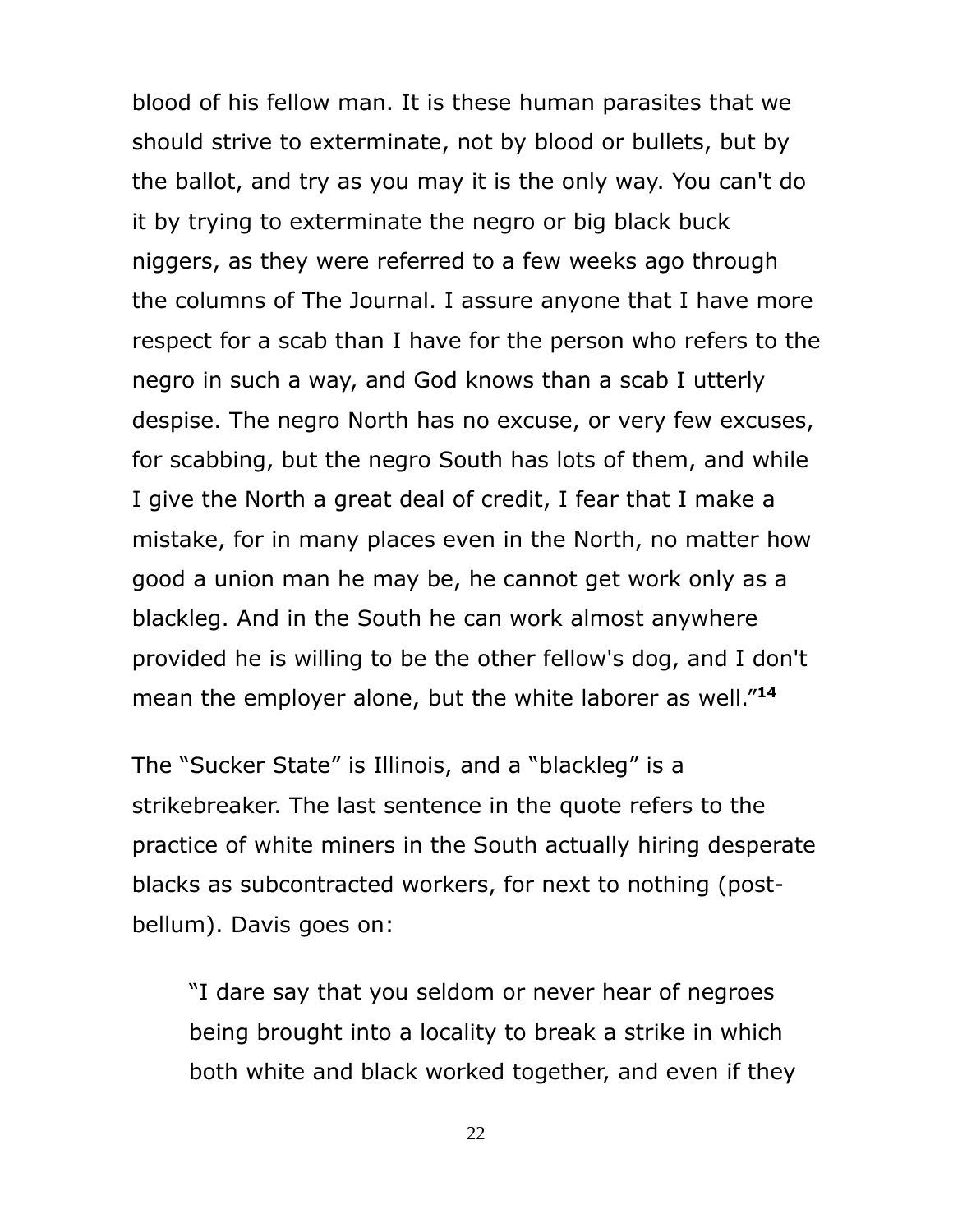were you always found the negro on the side of right. Hence, I say treat the negro right and he will treat you right. I earnestly hope to see the miners of Illinois win their battle, for I suppose they are like miners elsewhere. Their pittance is already too small."**<sup>15</sup>**

So, Davis is loyal and diplomatic to the very end, but he does say that the union should not "organize against the black man, as they are now doing." This was his opinion of the situation in Virden, dated October 10, 1898, two days before the final conflagration, and published one day after. He put it bluntly in an earlier 1894 letter: "Now if there is anything I do despise it is a blackleg, but in places in this country that they will not allow the negro to work simply because of his black skin, then I say boldly that he is not a blackleg in taking your places. He is only doing his plain duty in taking chances with the world."**<sup>16</sup>**

It is interesting to see what Gutman makes of these comments from Davis. He quotes much of the above and puts an asterisk after it. In his note he begs us to contrast with Davis' conclusions "those of certain other contemporaries concerned with the relations between Negro and white workers." He counter-poses a Chicago newspaper editorial opinion ("not a race fight at all, but a labor fight"), and the fervent wish of a clergyman (that the white workers of Virden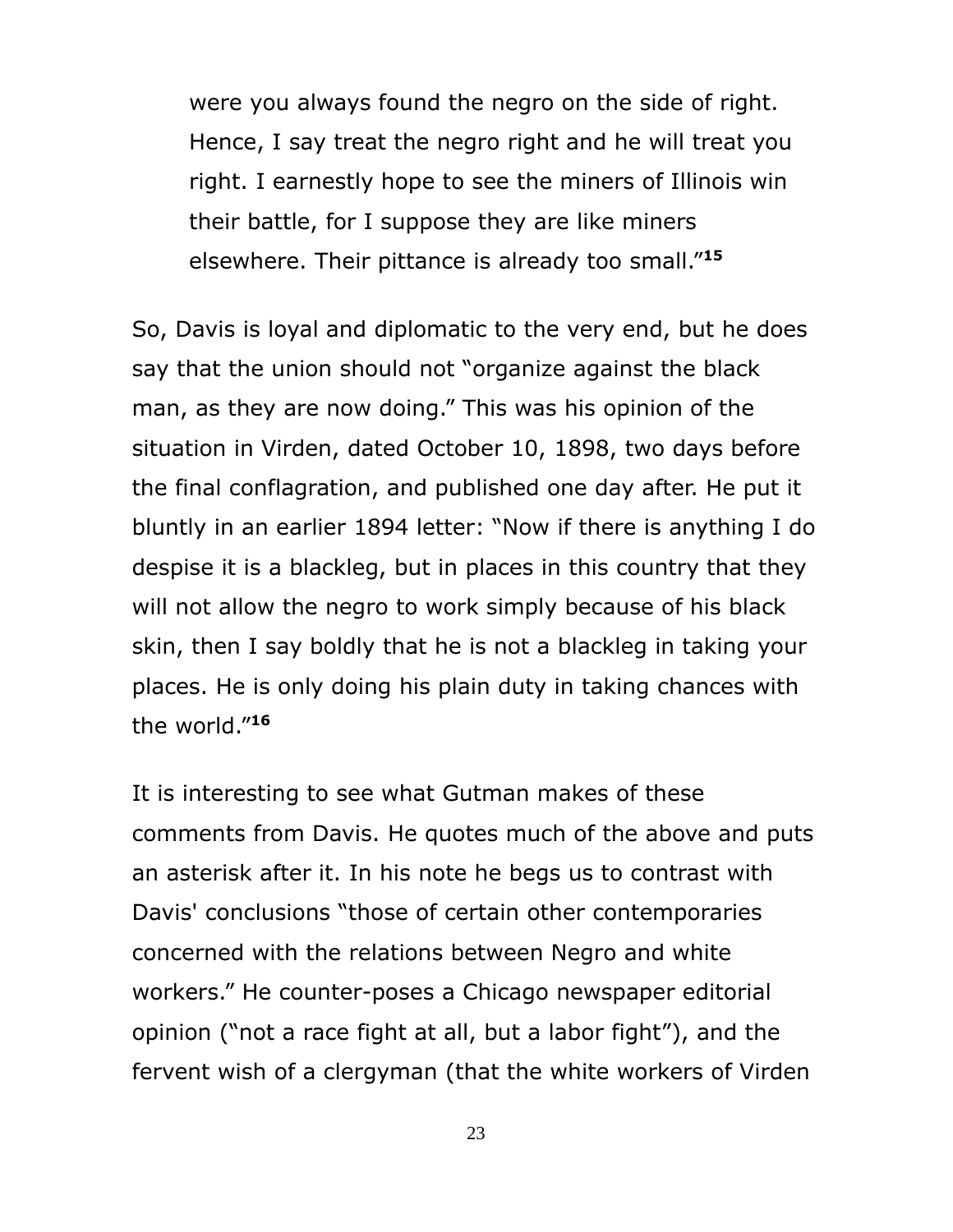would learn from their mistakes) **<sup>11</sup>**. One would have expected Gutman to present countervailing facts that show Davis to be wrong.**<sup>18</sup>**

Herbert Hill sums up Gutman's use of R. L. Davis:

"Hence, during a period of racial occupational eviction with organized white labor displacing blacks in many trades and industries, the ambivalence that characterized the position of Davis and other blacks in the UMW, torn as they were between the hope that black loyalty to the organization would result in equal treatment and the constant need to protest against the racist practices of the white working class and the union itself. This ambivalence, (although hardly reflected in Gutman's selection), is manifest in Davis' letters, which accurately describe the racial tensions in the coal fields and in the union. Those black miners, who had given much to the UMW in the hope that it would become an effective force for racial justice, were to become increasingly disappointed as the first years of the twentieth century passed." **<sup>19</sup>**

One can get a fair idea of the relationship between Richard L. Davis and the United Mine Workers, by contrasting his personal trajectory with that of his boss, Michael D. Ratchford,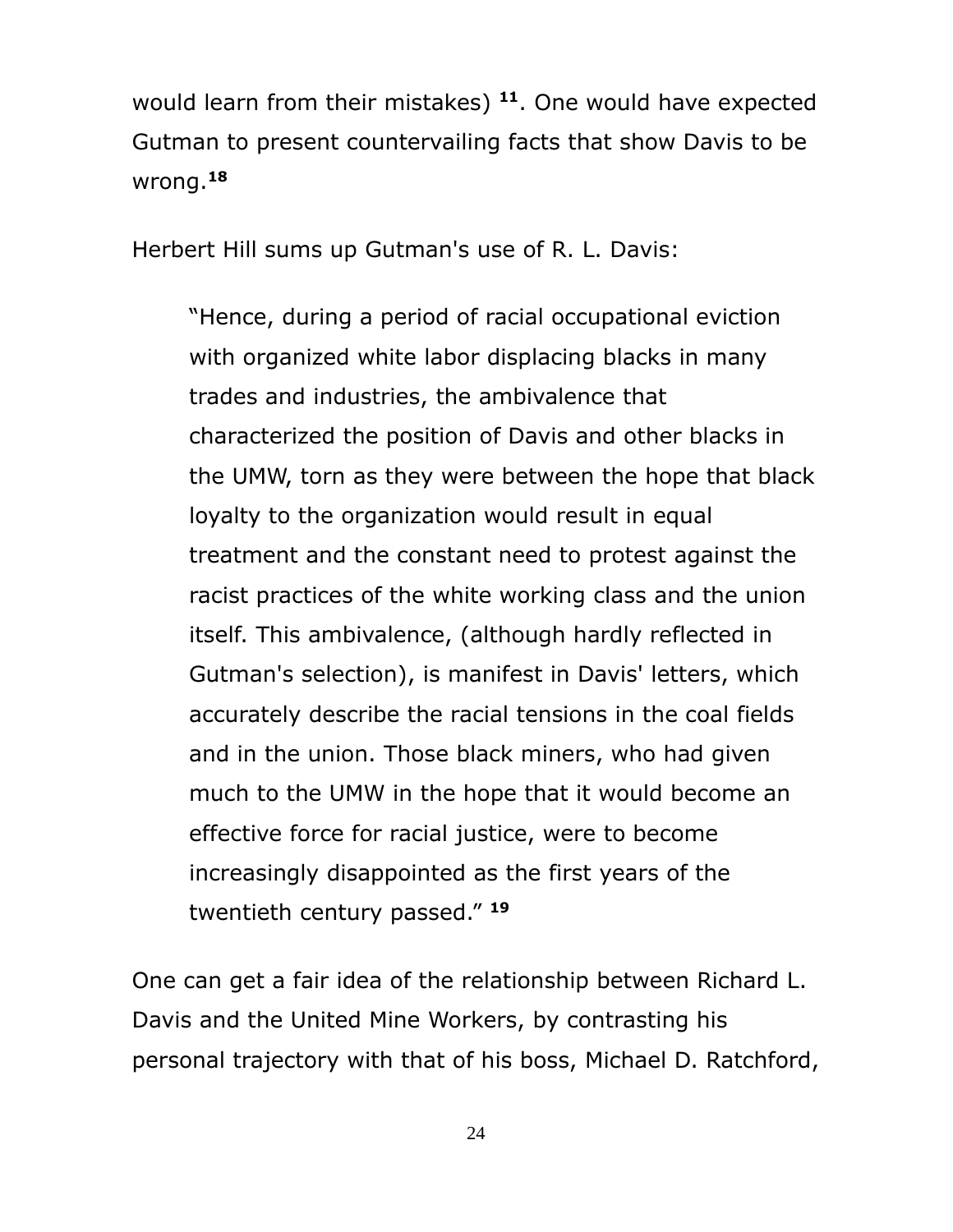National President of the union in 1897-1898.Both were born in poverty (Richard in Roanoke, Va., Michael in County Clare, Ireland), and both began working at an early age (Richard at 8, Michael at 12).

Richard was a member of the Rendville local and did some organizing work for the national organization in Ohio, West Virginia, and the deep South. Michael mined in Ohio and was elected President of his local in 1890. He did organizing work in Ohio beginning 1893.

Richard was elected to the Executive Board of District 6 in 1890, but was still a rank-and-file working miner up through 1896. Michael became President of District 6 in 1895. Later that same year, he was elected national UMWA President.

Richard was elected to the National Executive Board in 1896 and 1897 for two one-year terms, the first African-American. Still, he was a working miner. (After 1900, there would not be another of his race on the National board for 76 years.) He died at age 37 in 1900, in poverty, of "lung fever". He had been blacklisted for over a year. He disagreed with many of his African-American co-workers over the prospect of forming a black local, which he vehemently opposed as a loyal UMWA member.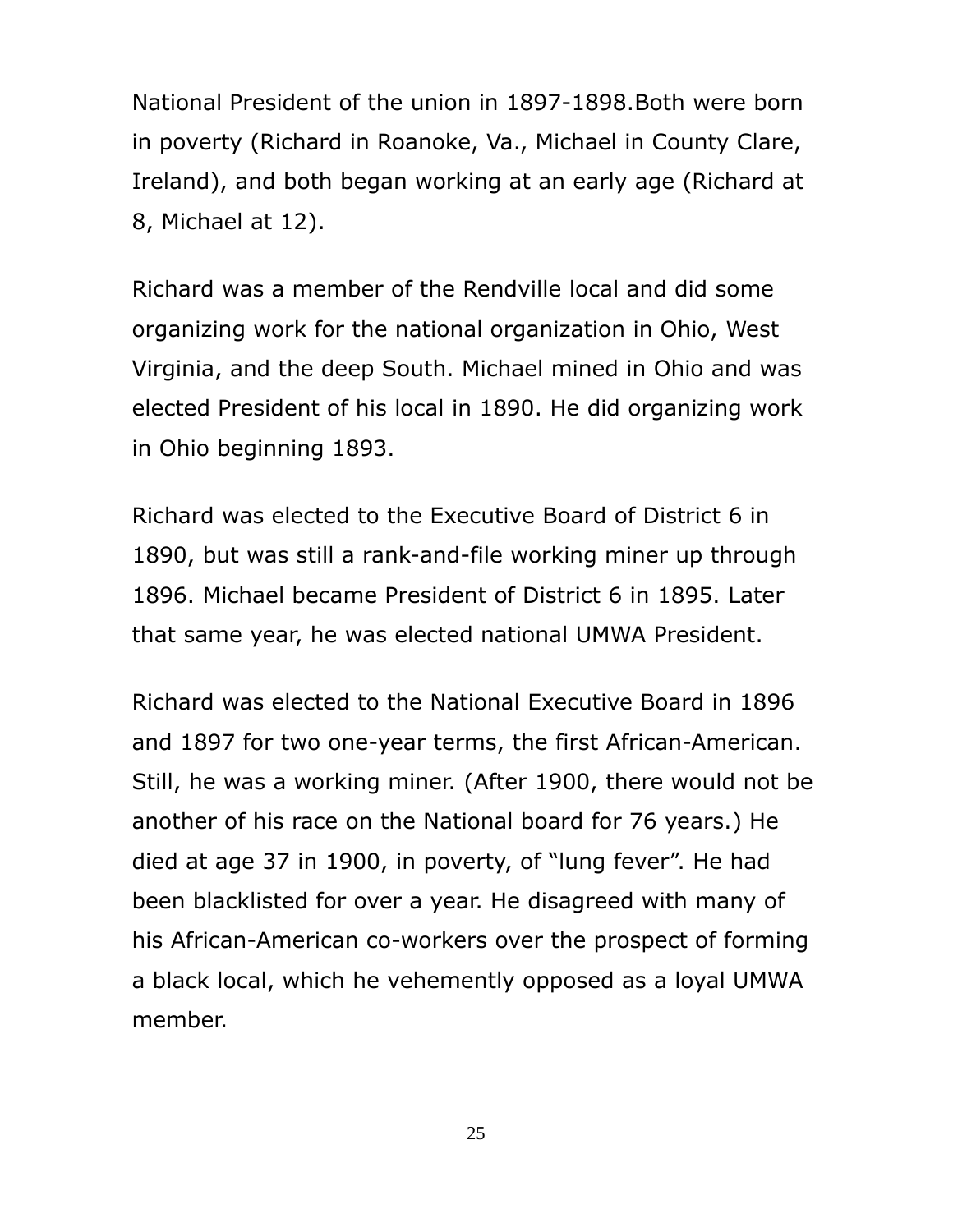Michael resigned from the union in 1898 to serve on the United States Industrial Commission, and in 1900 (the same year Richard died) he jumped to become Ohio Commissioner of Labor Statistics. He jumped from there to become Commissioner of the Ohio Coal Operators, 1909-13. Then he jumped again to be Commissioner of the Illinois Coal Operators, 1913-27, sitting across the bargaining table from his former friends. He died in 1927 at age 67. Compared to Richard, Michael got about 30 more years of life, a great deal more comfort, and the opportunity to undo whatever service he had rendered to the UMWA**<sup>20</sup>** .

Much writing on Virden originates with Victor Hicken's "The Virden and Pana mine wars of 1898", published in 1959. It is a short, simplified account which ignores race altogether: "To the [union] the issue which arose was one which scarcely involved color; instead, it was centered on the simple economic fact of imported cheap labor." Any time you hear somebody use the term "cheap labor" you know you are dealing with a racist. Labor has no inherent price, and can be performed by any race. Inaccurately, Hicken limits the captivity on October 13 of the strikebreakers to the train sitting on the tracks in Springfield, skipping their later captivity in the union hall, with the lynch mob outside.**21**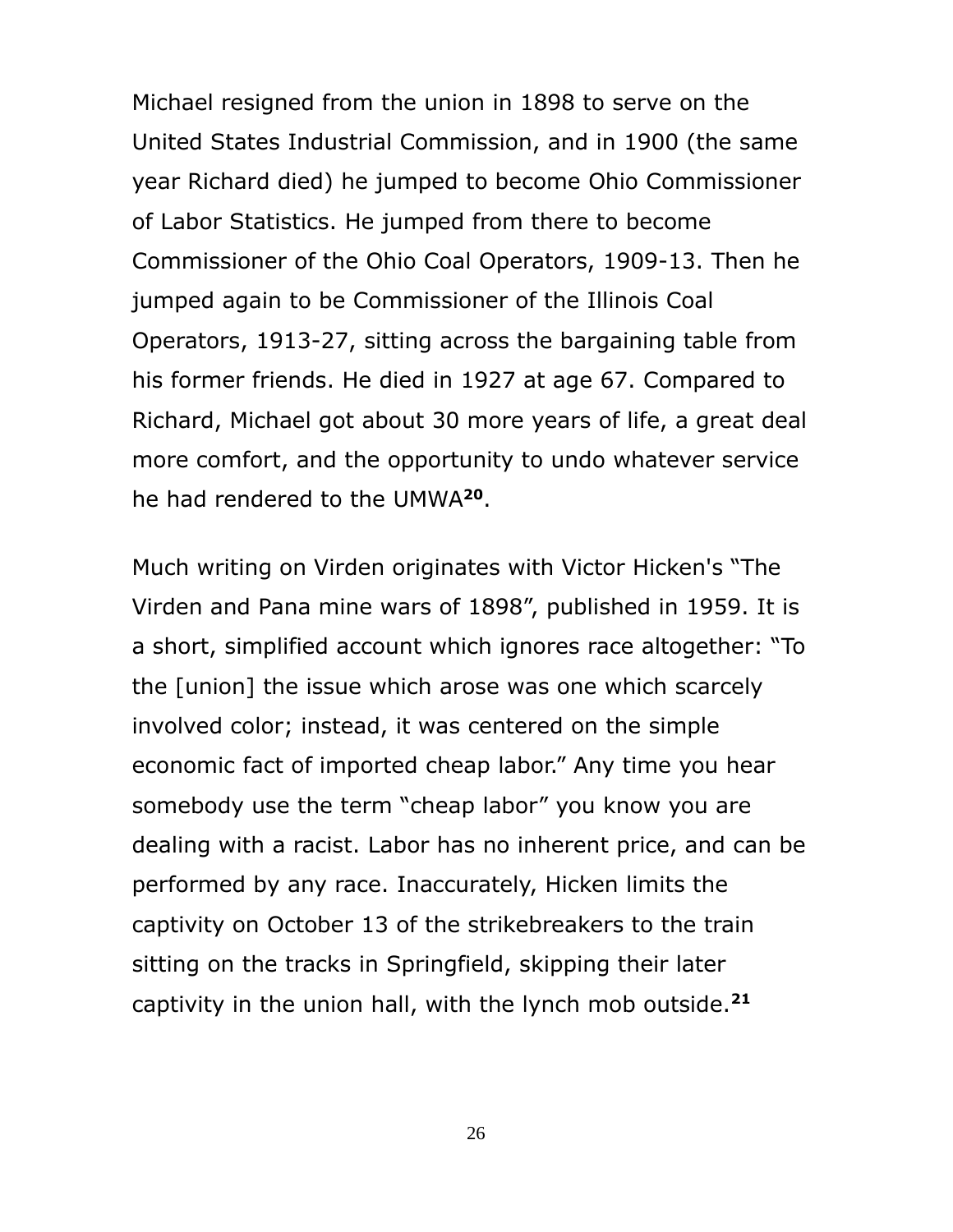John Keiser wrote the classic piece on the nineteenth century Illinois mine wars, "Black Strikebreakers and Racism in Illinois, 1865-1900". It is absolutely typical of the great majority of academic and activist opinion:

"It is the contention of this article that racial antagonism in Illinois between 1865 and 1900 stemmed, to a large extent, from the use of black strikebreakers."**<sup>22</sup>**

For Keiser, this chicken-egg controversy is resolved clearly: black strikebreaking came first and racial antagonism was the result. Pervasive northern racism, as a psycho-socio-economic apparatus, presumably did not mediate these particular fights. He conveniently offloads the racial responsibility from the UMWA by treating the operators' strikebreaking actions as racially-based aggression in the labor-management arena, to which the organization would naturally respond. Then, since African-Americans were complicit in the strikebreaking, the UMWA would also respond to the black race as a whole, statewide. But this is faulty logic, because an organization cannot hold an entire race responsible for the actions of a specific set of people.

Keiser gives the following example of his logic in the case of an earlier mine conflict: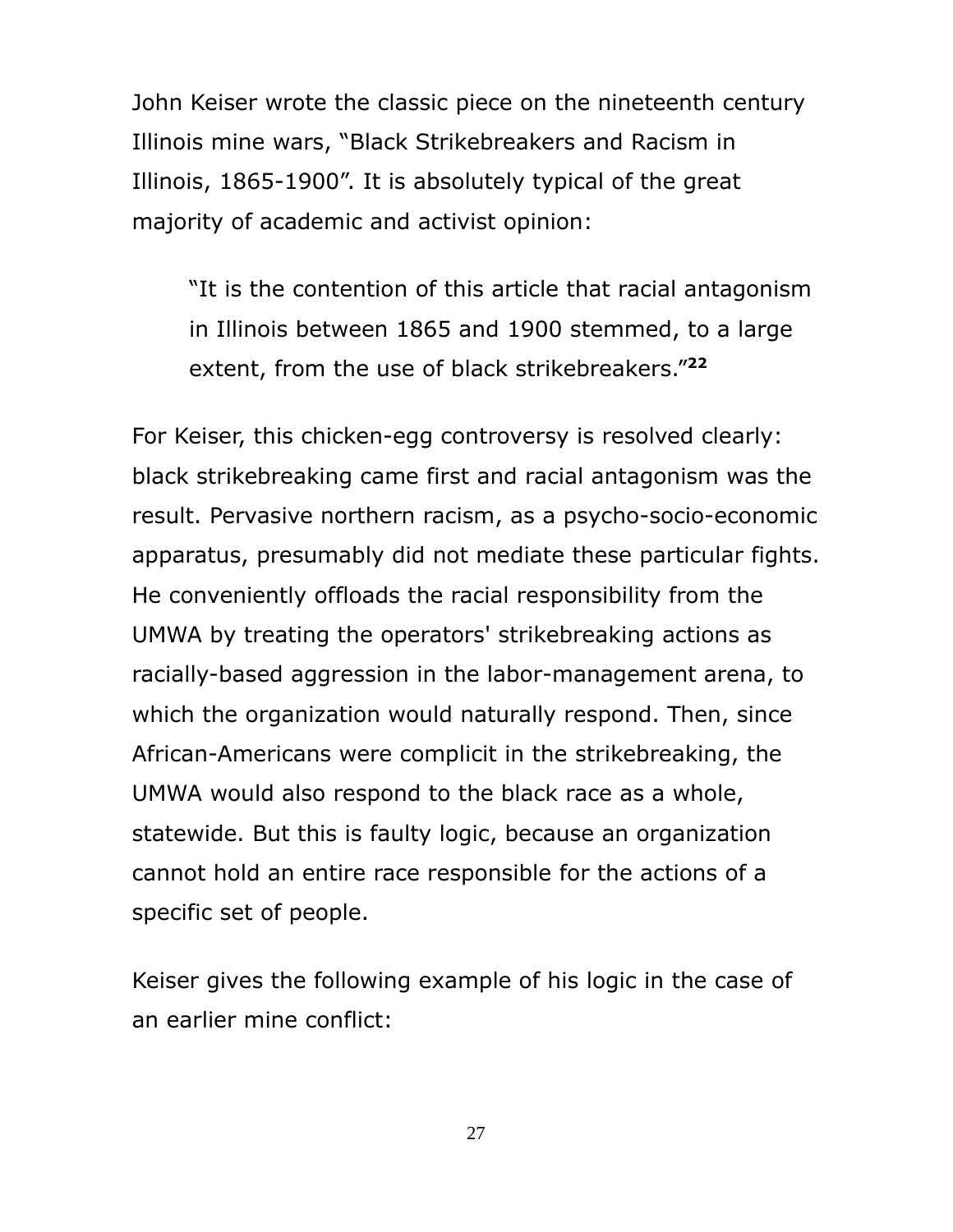"In February, 1874, for example, some three hundred striking white miners went to the mine of Robert W. Lemen in St Clair County to persuade twenty-five black miners to stop working. The strikers were demanding four cents a bushel and the blacks were working for three cents. The white miners responded by destroying the shanties and belongings of the black miners and driving some of them from the county. On February 21, 1874, Governor John Lourie Beveridge sent one hundred rifles and ammunition to be used to prevent further violence."**<sup>23</sup>**

Keiser recites this precursor to Virden as just another example of racial antagonism in the local coal mines, without even realizing that the black miners, in this case, were merely unorganized local workers who were set upon. Keiser does not acknowledge the racism on the ground in Illinois which effectively kept black miners from peacefully and gradually migrating from the South as individuals over the preceding years.

Rosemary Feurer's "Remember Virden! The Coal Mine Wars of 1898-1900" is more judicious than Keiser, but holds to the same historical characterization. We are still asked to regard Virden as one of the greatest labor victories of all time, albeit marred by the inconvenient admixture of racial conflict: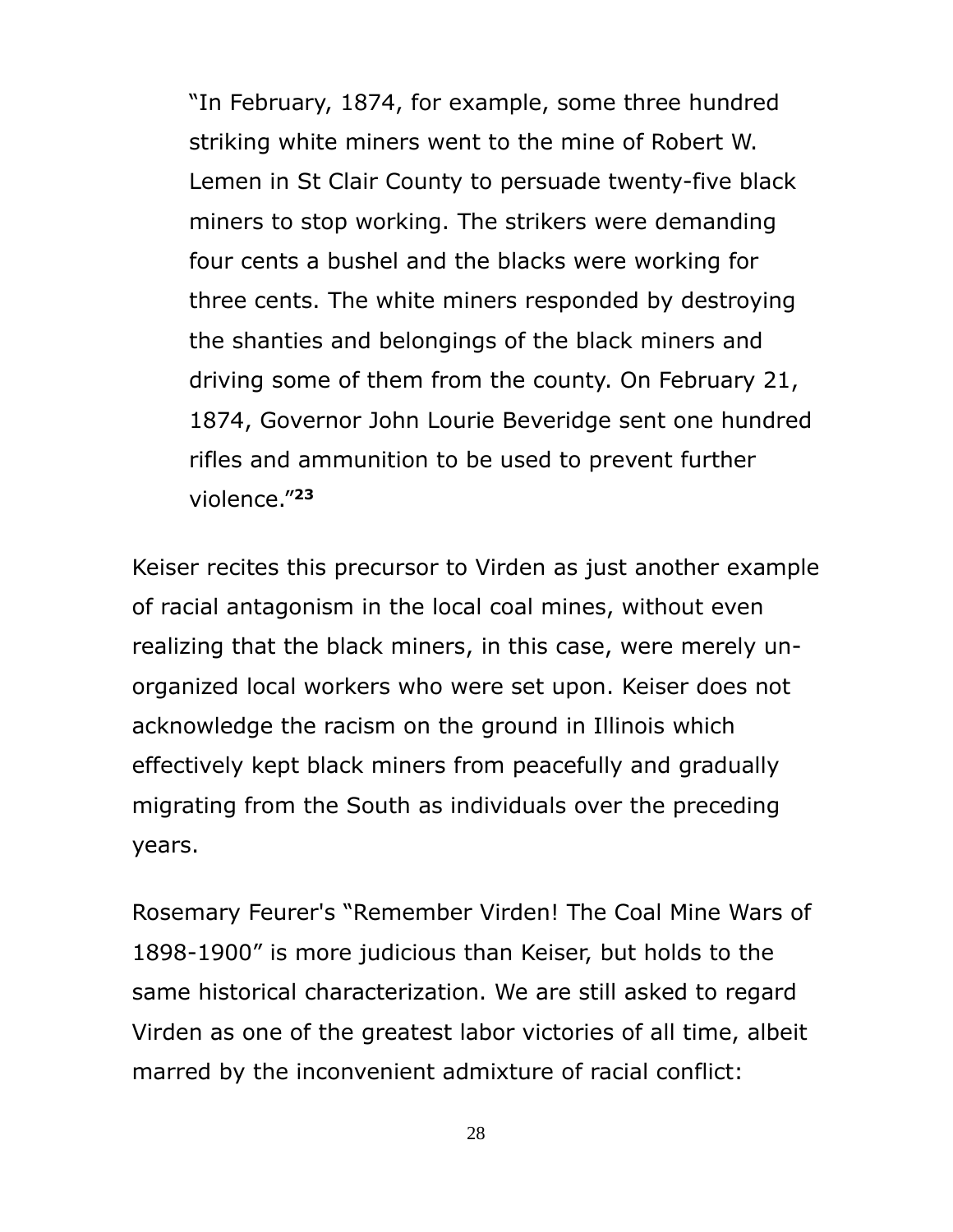"Despite the radicalism of the miners, black miners continued to be excluded with the complicity of the miners union. But the 'Victory at Virden,' as the miners termed it, was marred by the vicious racial conflict that was also a legacy of these events. Soon after 1898, Virden and Pana became "sundown" towns, and African-American unionized miners were threatened despite the UMWA's official integrated status. Further, the racialized memory of the events was conflated with the class conflict story. In fact, in popular memory, the key efforts of African-American unionized miners in bringing about the victory were forgotten, and eventually their role was completely erased, replaced by conceptualizations of the events as a solely racial conflict. Did the racialized retelling of this story limit the radicalism that flourished in the area, or did it strengthen white workers' determination to use the power of the state to build their unions and white workers' power? While the numbers of African-American unionized miners climbed steadily in the first decade of the century, we need to know more about how those African-American unionized miners sought to open up the union to their full inclusion." **24**

Four things about this quote: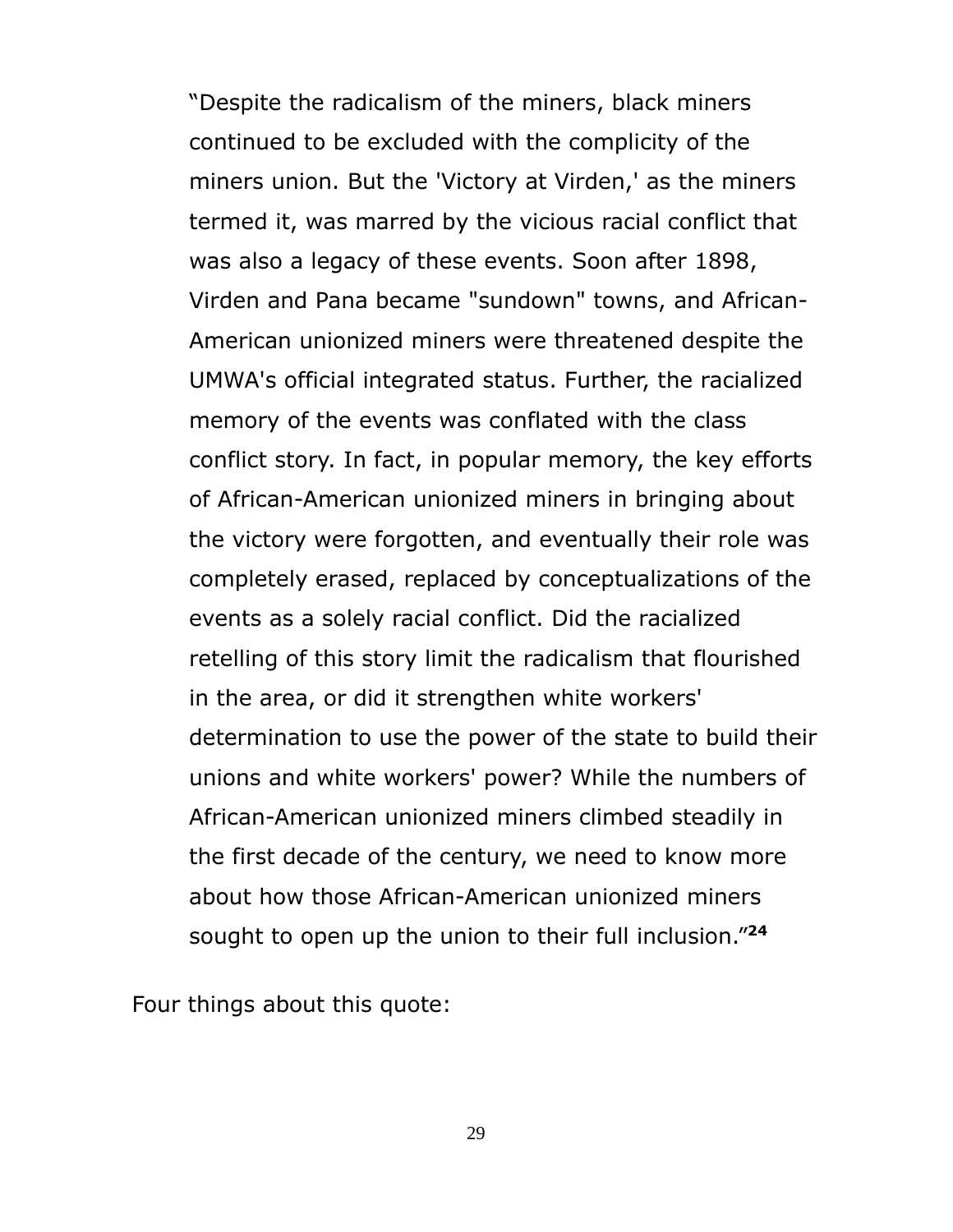1. Why should we believe that the story of Virden only became racialized in the re-telling? Mr. Eyster was treated poorly by the striking miners, but not killed. Mr. Lukins and his mine were not harmed. But the working families on the train were almost blasted off the face of the earth. Sometimes historians get into a post-modern habit of equating one "story" with another, abandoning the facts. Virden is indeed a story of class struggle, and also a story of color; it's just a question of which color of the working class broke ranks first.

2. Feurer is conflating one simple (un-cited) datum, the membership of seven African-American miners in the Virden local, with something far more significant: widespread loyal, enthusiastic participation of black union miners in this riot. I call this the "myth of black shooters on the tracks" because I have never seen any evidence of it. Feurer reproduces a photo of a group of people, standing outside the temporary morgue in Virden, and there is a black face among them. Was he a shooter? Was he even a miner? There is just no evidence of forgotten or unacknowledged "key efforts of African-American unionized miners" in this riot. No African-Americans were among the dead and wounded on the union side. If there were black shooters on the tracks during the Virden riot, they effectively blasted away their own jobs and homes.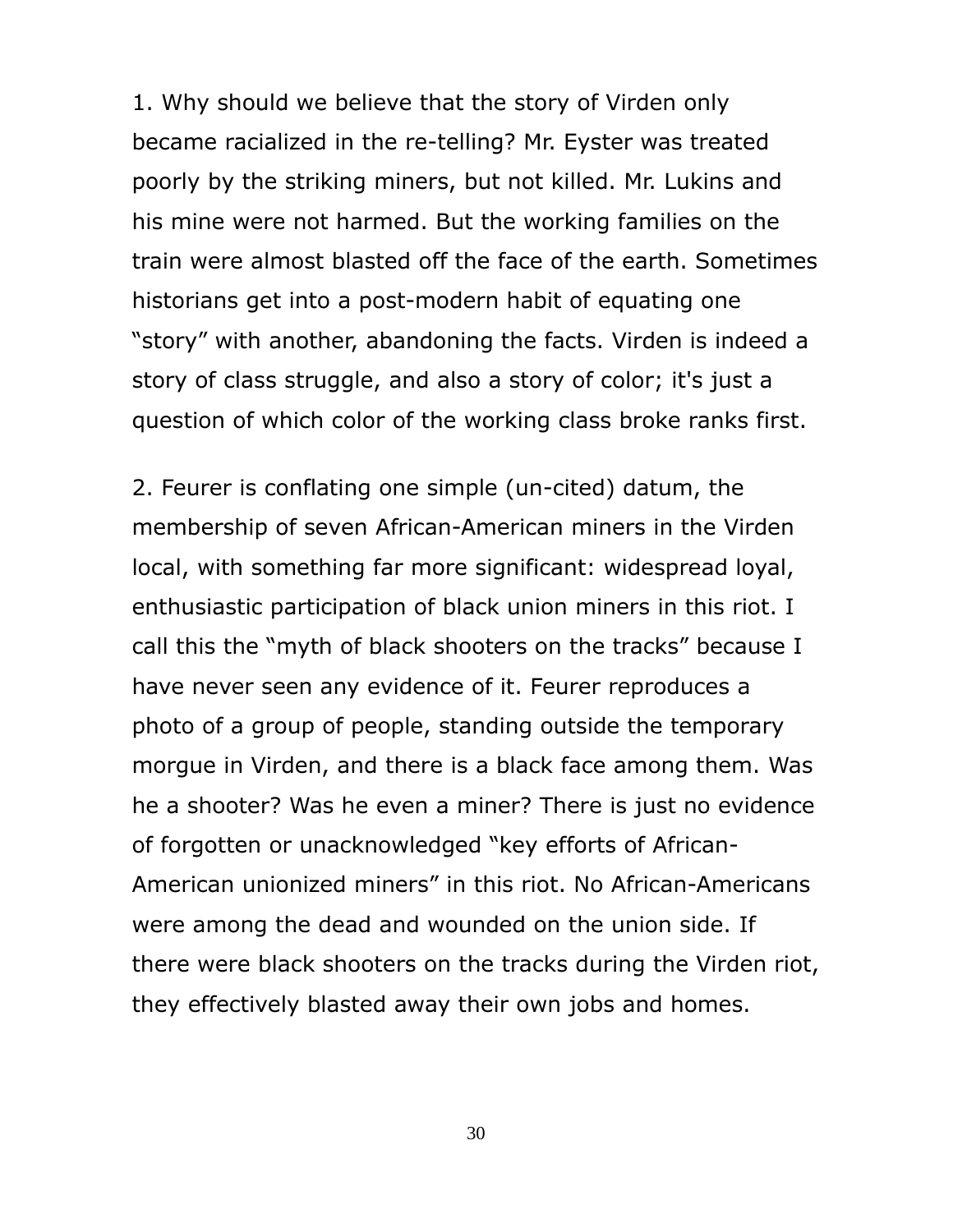3. There are two rhetorical questions about radicalism, collaboration, and racism posed by Feurer in this quotation. They should be answered. But they only seem a puzzle because Feurer assumes that these tendencies cannot coexist.

4. Markwell's statistics on the Virden area, cited above, answer Feurer's plea for more knowledge about the prevalence of black miners after the riot: they disappeared.

David Markwell has his own analysis, similar to Hicken, Keiser and Feurer:

"The primary significance of the incident at Virden is that it marks the beginning of the end of the feudalism that characterized the Illinois coalfields and the late nineteenth-century industrialism in general."**<sup>25</sup>**

"The Illinois perspective was solidified by the events in 1897 and 1898. The people of Illinois during this era took actions which enabled the UMWA to become the largest and most powerful labor union in the nation."**<sup>26</sup>**

"Through the next several decades, the incident at Virden grew to be a larger than life occurrence for Illinois miners. They saw direct correlations between the miners that fell that day and their higher standard of living."**27**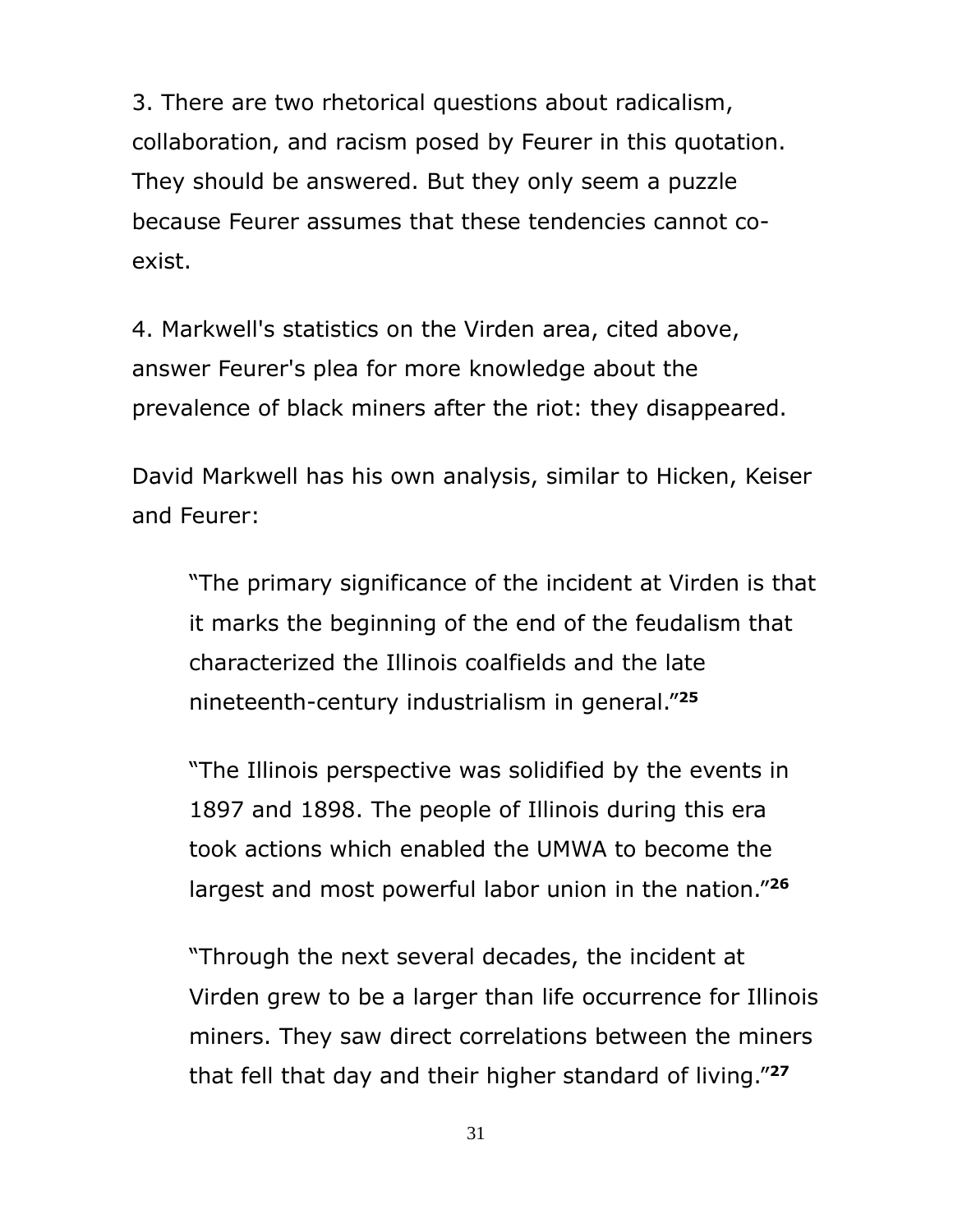"...the events in Virden had national implications and solidified the gains made by the UMWA during the 1897 strike..."**<sup>28</sup>**

Markwell is unique in purveying an idealist notion of the "Illinois perspective", an entity which presumably lives off in Platonic heaven somewhere, but has concrete influence on real people and events. Likewise, most historians would not confuse feudalism with 19th century American capitalism.

The power and the economic gains that accrued to the UMWA after Virden were not from deep and long-lasting solidarity across racial boundaries; they resulted from the effective use of paramilitary force. The challenge to the rights of private property was conditioned on a temporary alliance with a Republican governor, and did not last. The union advantages secured by Virden, Pana, and Carterville were not to be enjoyed by the loyal African-American unionists who were ousted from Illinois.

The brittle patriotic masculinism within the organization could not stand up against the left-right disputes of later years, nor could it stand up against the bureaucratic dictatorship of John L. Lewis.

Another of this celebratory Virden treatment worth mentioning is Jeff Biggers article titled "Oct. 12, 1898: The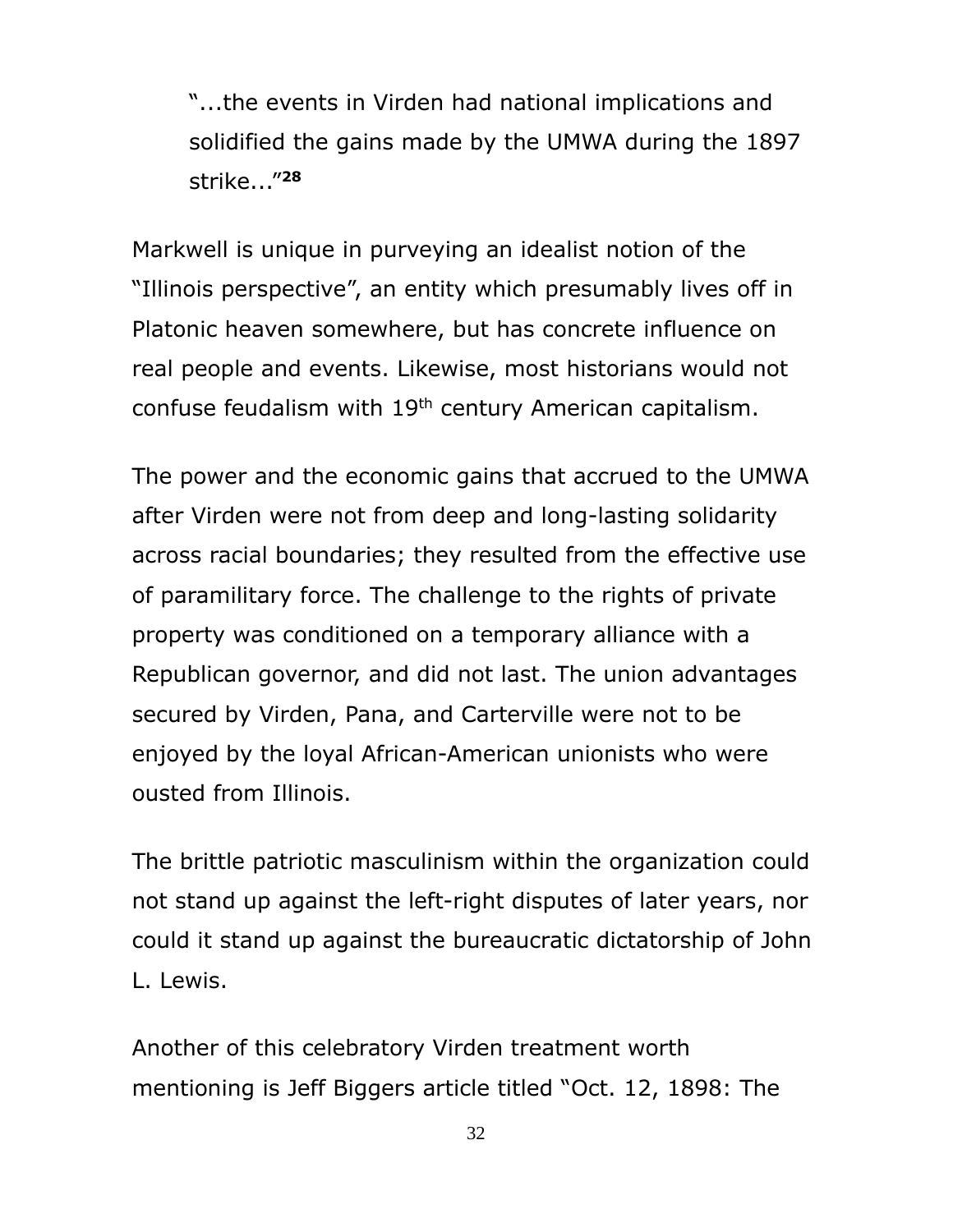Battle of Virden" which is a page in the Zinn Education Project website. Biggers takes the same position:

"For most historians, the defiance of union coal miners at the Virden Massacre marked the turning point in the labor movement, impacting the lives of untold thousands of laborers over the next century."**<sup>29</sup>**

Surprisingly, he notes without comment:

"In her memoirs, civil rights activist and educator Helen Bass Williams, who grew up in the segregated black coal camps of Dewmaine and Colp near Carterville, recounted the constant attacks by racist mobs when African-American miners joined the union. Houses were burned to the ground; whole families hid in the woods."**<sup>30</sup>**

The historian's job here is to untangle the strands of racism and unionism. Biggers chooses to conflate, confuse, and speculate:

"The absentee coal operatives also played this divisive race card in nearby and Carterville. The United Mine Workers had been founded as an integrated union — one of the few in the nation at the time. And although African-Americans eventually took leadership roles in southern Illinois and accounted for nearly 15 percent of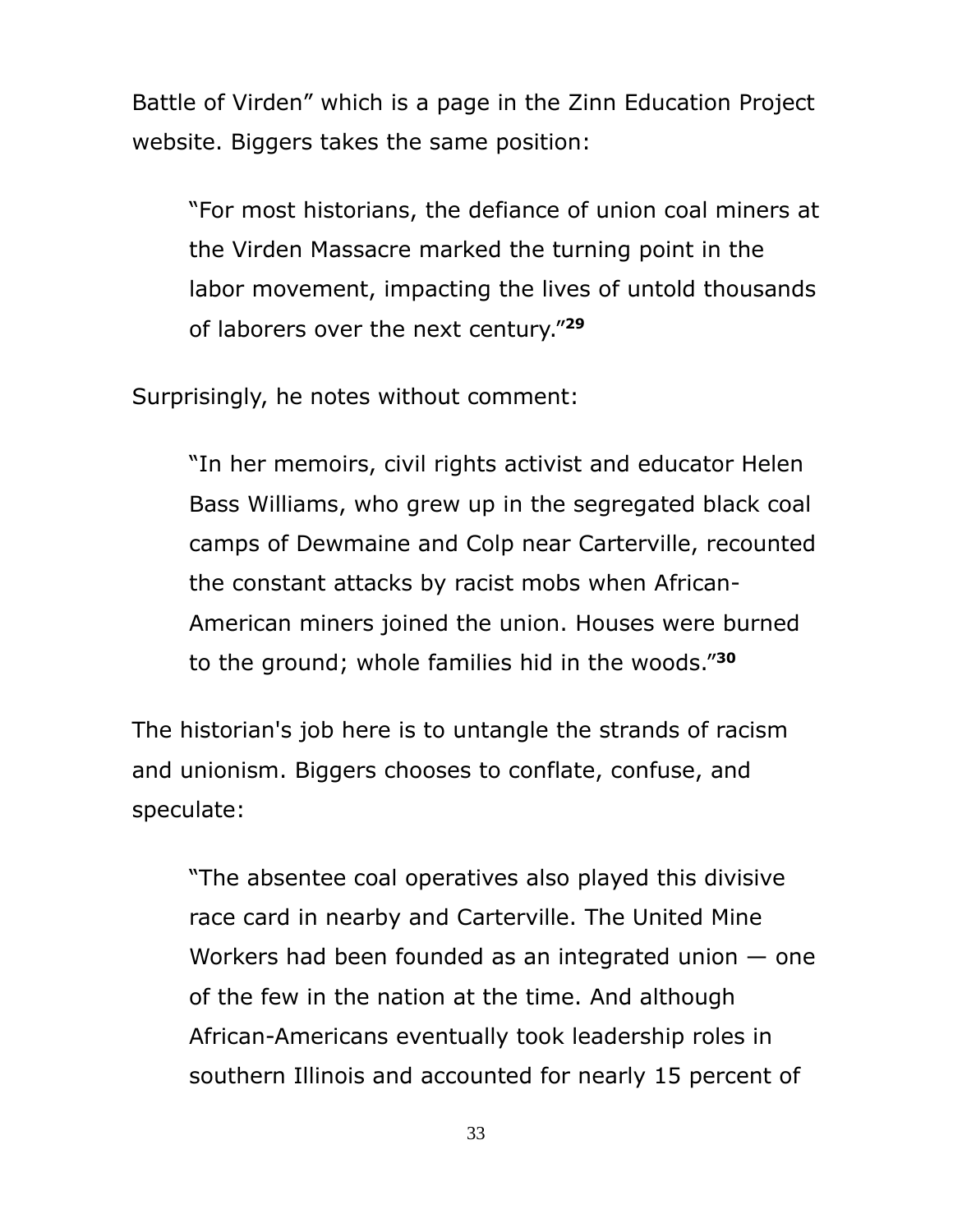the union ranks by 1900, the overall effect of the deceitful political ploy and subsequent infusions of outside Klan operatives would have repercussions for decades to come."**<sup>31</sup>**

Finally, there is the Mother Jones Museum website.**<sup>32</sup>** It deals with Mother Jones' life more generally, but also links to a "Virden Mine War Tour"**<sup>33</sup>** which guides the viewer through the town of Virden, explaining various sites of the riot, while describing the events. It is authored by the Mother Jones Heritage Project. It describes the Virden Memorial, dedicated in 2006, which is a bas-relief panoramic depiction of the battle. The tour narrative takes a familiar tack:

"The 1898 Virden mine war was an epic in the history of struggle for union rights. It became a miners union triumph in Illinois after almost 40 years of effort to secure a union contract."**<sup>34</sup>**

As to the racial character of the battle, this story conflates and glosses:

"African-Americans in Illinois continued to struggle to gain access to jobs in mining. Most mine owners in central Illinois continued to prefer to hire immigrants and the other battles, particularly in Pana, brought out more racism than solidarity. In 1900 there were still 6 African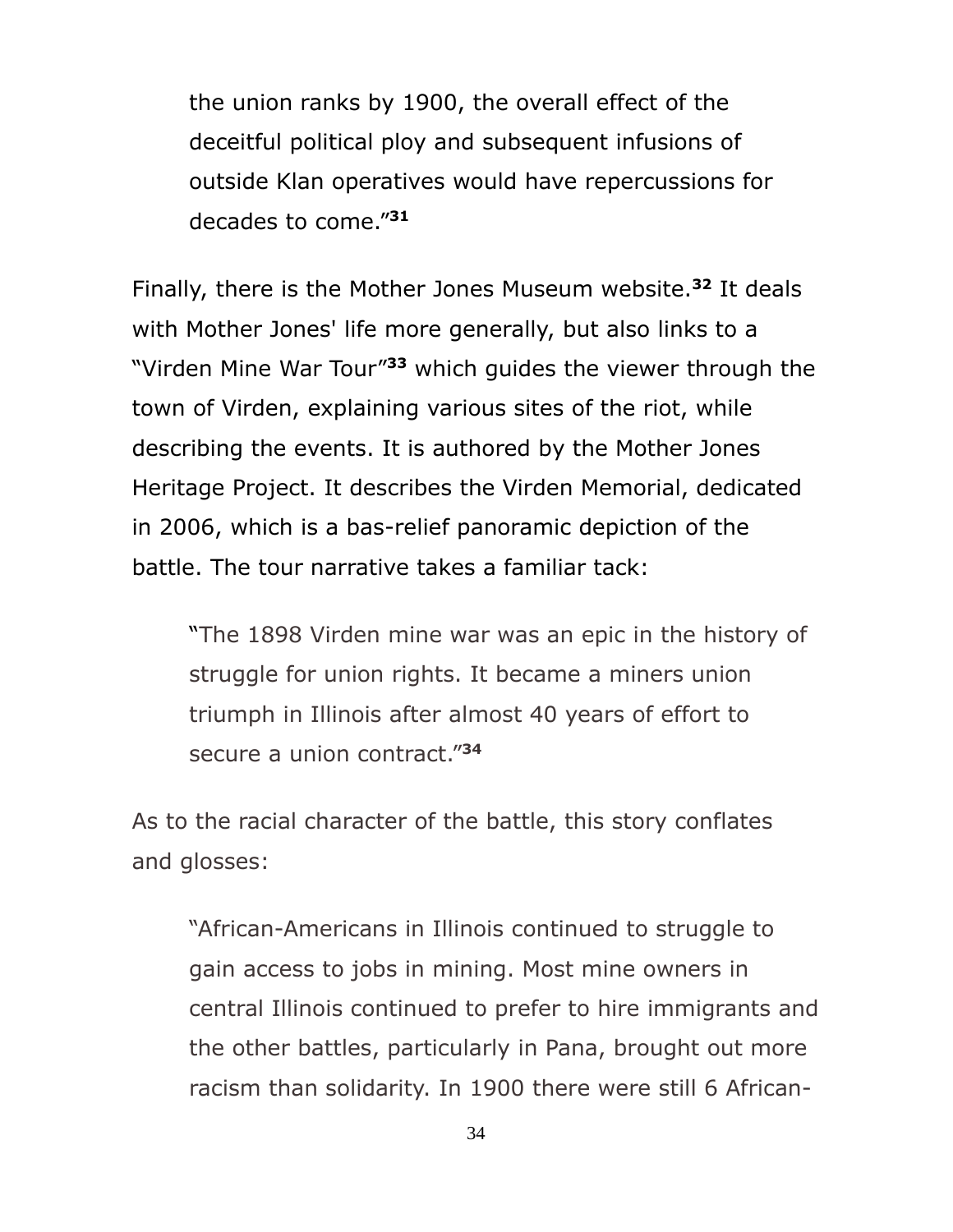American mining families living and most owning their homes in Virden; by 1910 most were gone. But overall, their percentages in mining jobs in Illinois increased."**<sup>35</sup>**

Coded and cryptic language again approaches the possibility of black shooters on the union side:

"Seagraves [artist of the bas-relief] also placed an African American unionist as part of the battle. It's also fitting that in Seagraves' depiction, the African American miner seems to be assisting and looking over his shoulder, but not the center of the struggle for justice. In the end, the commemorations made African-Americans into victims and strikebreakers, not protagonists of the story."**<sup>36</sup>**

The African-American miner in the memorial is helping to carry a wounded white comrade from the battlefield, and has no gun. But why criticize previous commemorations for failing to acknowledge black shooters, if the effect of the riot was to expel black miners from the local coalfield? It is widely acknowledged that Virden became a sundown town at this point in time. It was not a struggle for justice, and without citations, we cannot accept that African-American protagonists were at the center of the union assault.

As with race, so with gender: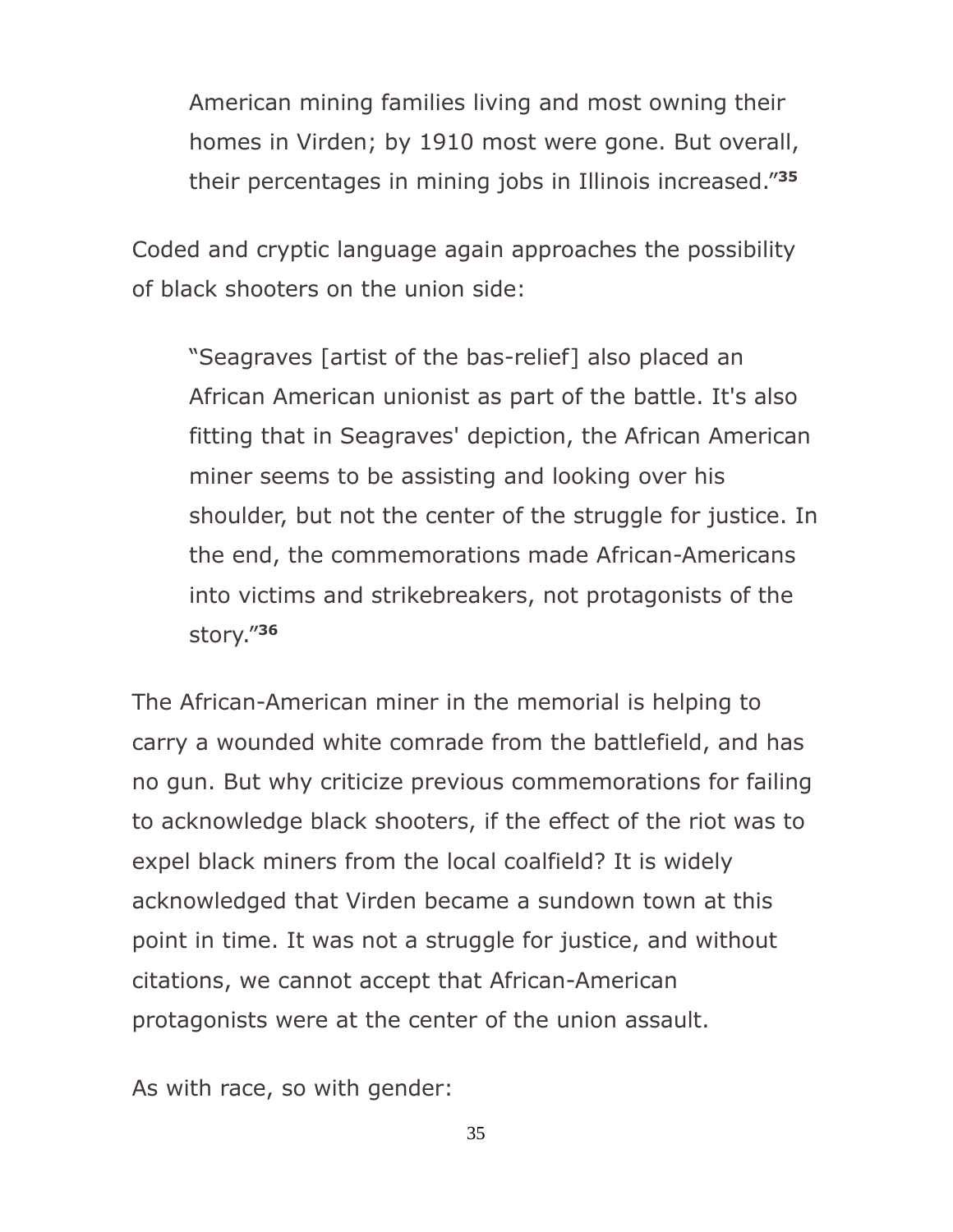"While guns and blood might be thought of as a particular male legacy, women in the Illinois coalfields also felt they were part of the legacy of the Virden mine war. By the 1930s, women's auxiliaries formed the heart of a militant struggle for democracy in the coal fields of Illinois."**<sup>37</sup>**

As we jump 30 plus years into the future, we are asked to forget that this 1898 battle was strictly a white male enterprise.

So, what about Mother Jones herself? Why would she make a public request to be buried, when her time came, with the Virden "martyrs" who lay in the Mount Olive, Illinois Miners cemetery? This website is quite facile on this point: "Mother Jones did not know the story of Virden in detail."**<sup>38</sup>** No citation is given, and we would be credulous to believe that Mother Jones did not know exactly what took place at Virden and its effect on African-American coal miners. It may seem unwise to challenge an icon of the labor movement, but Mother Jones put herself in the company of those who opened fire on a group of African-American men, women, and children. Solidarity with the attackers promoted a whitewashing of the real history of the Illinois coalfields.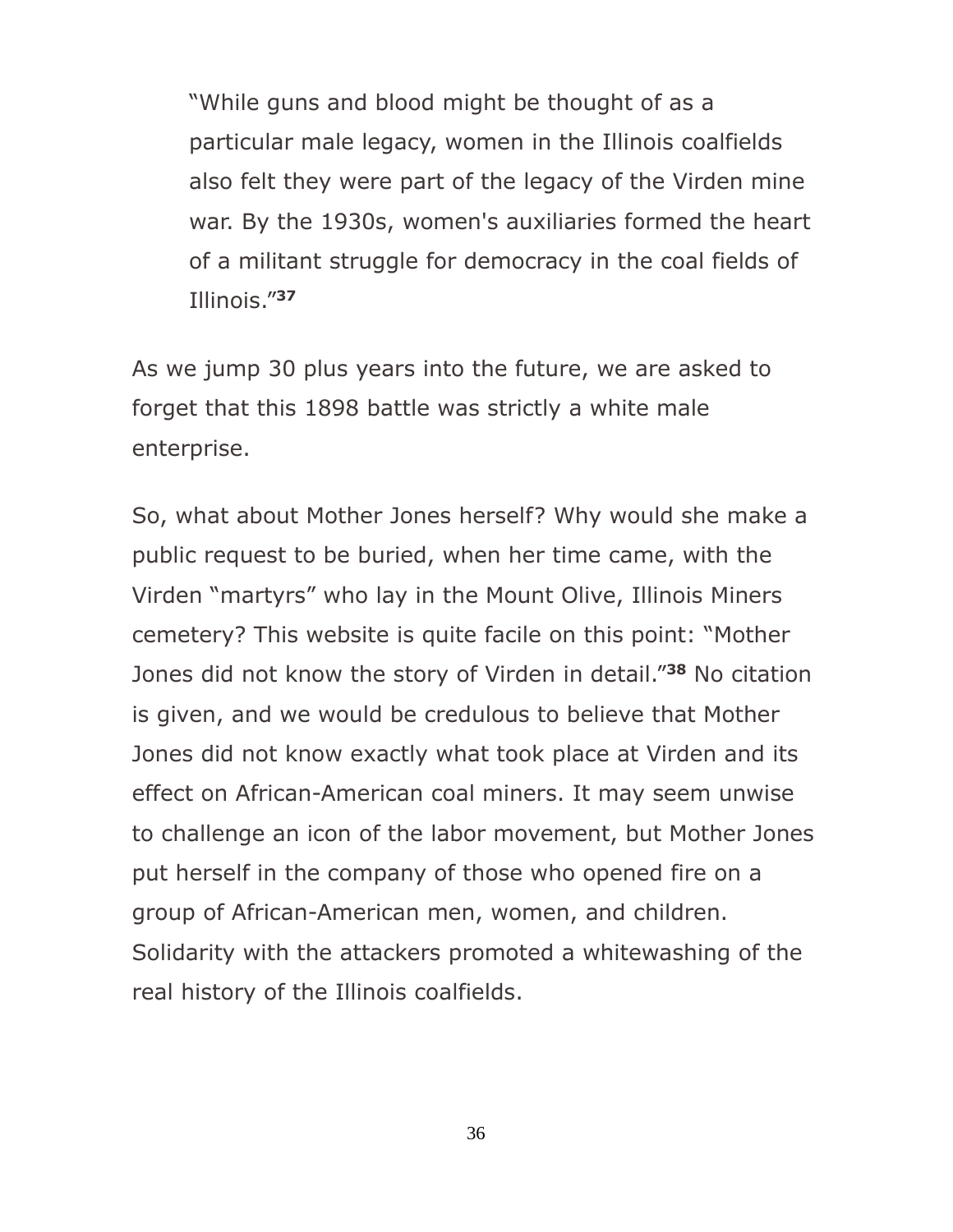As late as October 12, 2019, Virden was still being celebrated by the Illinois Labor History Society. An Amtrak train from Chicago was organized to make a special stop at Virden, Illinois, for a "Battle of Virden" Oct. 12 Labor History tour **<sup>39</sup>** of labor sites in that town and Mount Olive, Illinois, where the Union Miner's Cemetery and Mother Jones Museum is located.

A more realistic model for Virden, compared to all of the above, is this: the increasing general racism in the late 1800's, North and South, led to greater cohesion within local black communities, and a breakdown of the popular sanction against strikebreaking. Black strikebreaking is the result, and not the cause of racial exclusion in the community, and conflict at work. Strikebreaking was a natural part of the African-American resistance to the oppression from the larger white community. This model shows greater explanatory value in the work of Whatley and Ward.

Whatley finds that the failure rate of strikes from 1890 to 1929 was strongly correlated to the volume of immigration into the United States. African-American strikebreaking was positively correlated to the general level of strikes and inversely related to immigration, suggesting that blacks were used when immigrants were unavailable **<sup>40</sup>**. These results play out against a background of the following facts: most black strikebreaking was: 1) in the North, 2) at the time of Virden,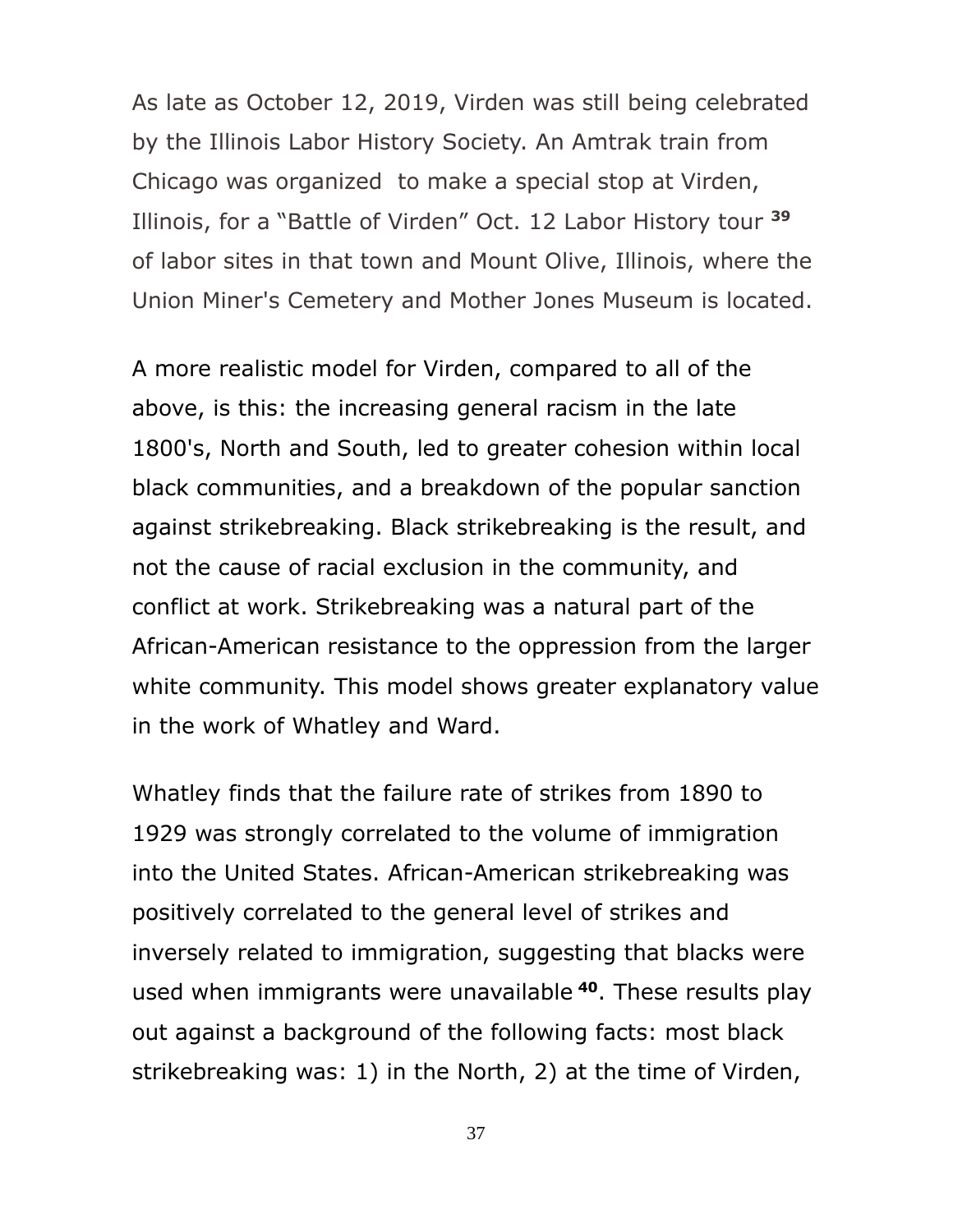was in a few industries, 3) spread to other industries after 1910, and 4) was a factor in almost every major US labormanagement conflict **<sup>41</sup>**

Relevant to the Virden scenario, Whatley notes "The fact that most strikebreaking by African-Americans occurred in industries that had southern branches suggests that African-American strikebreakers were arbitraging the split between northern and southern labor markets."**<sup>42</sup>**

Whatley observes that:

"...an estimated 30,000 to 40,000 African-American strikebreakers were used to defeat the nationwide steel strike of 1919...According to the Interchurch Report, 'the successful use of strikebreakers' was a main cause of the failure of unions, and these strikebreakers were 'principally Negroes'. (Commission of Inquiry, Interchurch World Movement 1920:177)."**<sup>43</sup>**

This crescendo of racial failure within organized labor organizations culminated in the disaster of the steel strike. In the words of George Rawick,:

"... one of the central issues facing the working class movement from the end of the Civil War to the turn of the century was the question of the unity of the working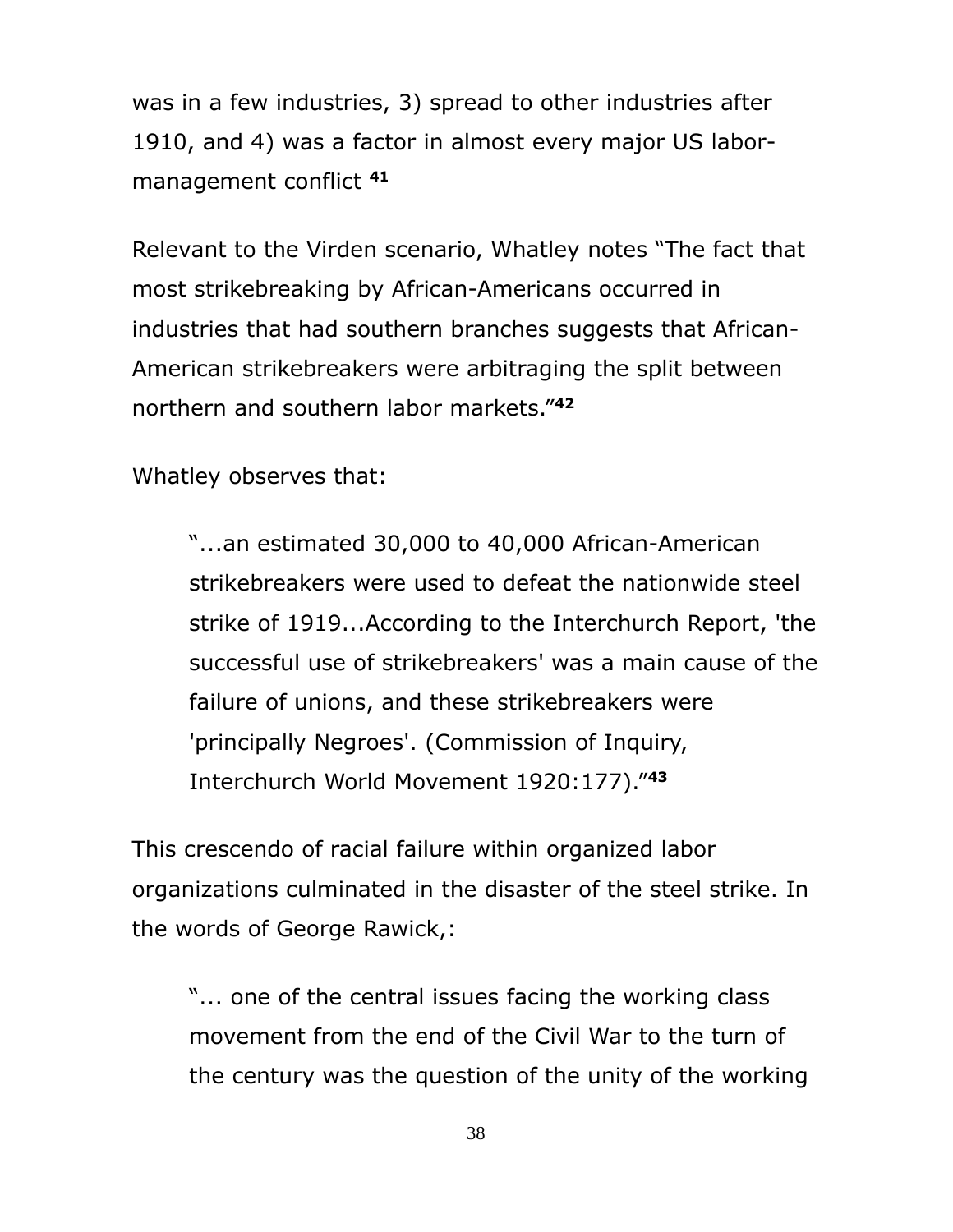class. While there were moments of successful joint struggle, and blacks played prominent roles at times in the union movement, these efforts were to fail, and blacks were to be excluded from the union movement. It is also clear that this exclusion of blacks was crucial in limiting the development of the movement."**<sup>44</sup>**

Ward likewise feels the necessity to explain the strikebreaking of African-Americans, rather than treat it like a personal preference of the individual workers and exogenous to history:

"The contention here is that the process of racializing labor during the late nineteenth and early twentieth centuries affected not only the type of labor black people could procure, it also systematically eliminated them from the larger labor movement and virtually forced them into "anti-labor" roles such as strikebreaking. As the labor movement gained significant momentum throughout Illinois, black workers faced with the decision to be a part of the labor movement was not easy—while other workers contended with nineteenth century labor issues such as unionization, better working conditions and the eight hour work day, black workers were also entangled within a struggle for citizenship, voting rights, and the right to work and live where they chose. " **45**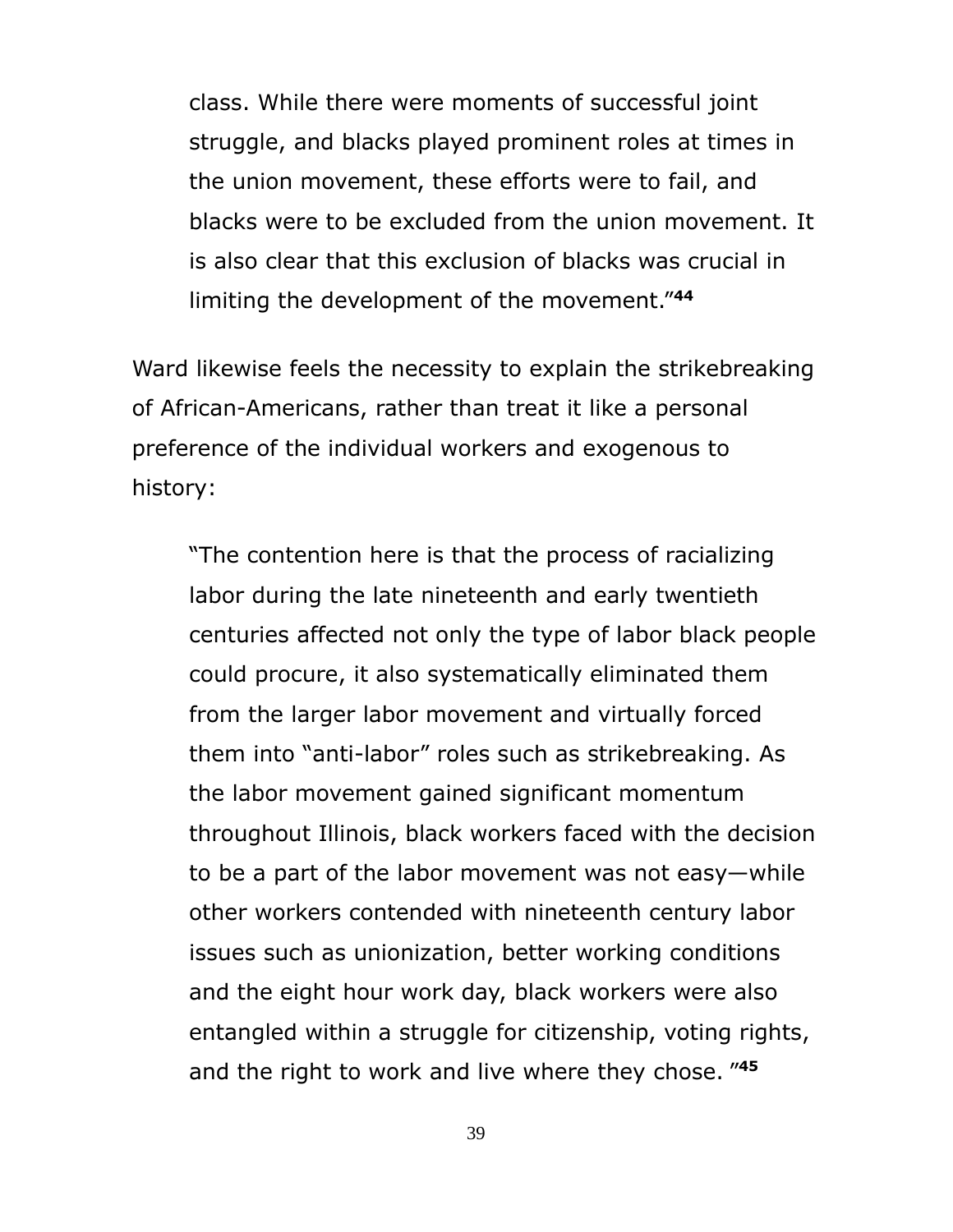The historic nadir of black power at this time was especially difficult for rural Illinoisans:

"Once welcomed in smaller locations throughout Illinois, by the last decade of the nineteenth century "troublesome" African Americans were demonized, and through a variety of means (mostly extra-legal), black populations left for urban environments where they were likely to find supportive black communities."**<sup>46</sup>**

Ward and Whatley try to explain black strikebreaking as a dynamic variable in American social history, along with the mutually determined variables of union power, employer power, and the role of the state.

So what is the historical dynamic of class and race that drove the conflict at Virden? Which narrative is more fruitful: the unscrupulous racist operators being pushed back by a righteous and heroic union-organized action (admittedly with some racial problems of "the times"), or white riot in collaboration with the state and ruling white culture, which expelled blacks from the area, and achieved no lasting power for the workers? (I say "no lasting power", because this masculinist solidarity model of labor action would come home to roost in 1932, when internal UMWA political violence would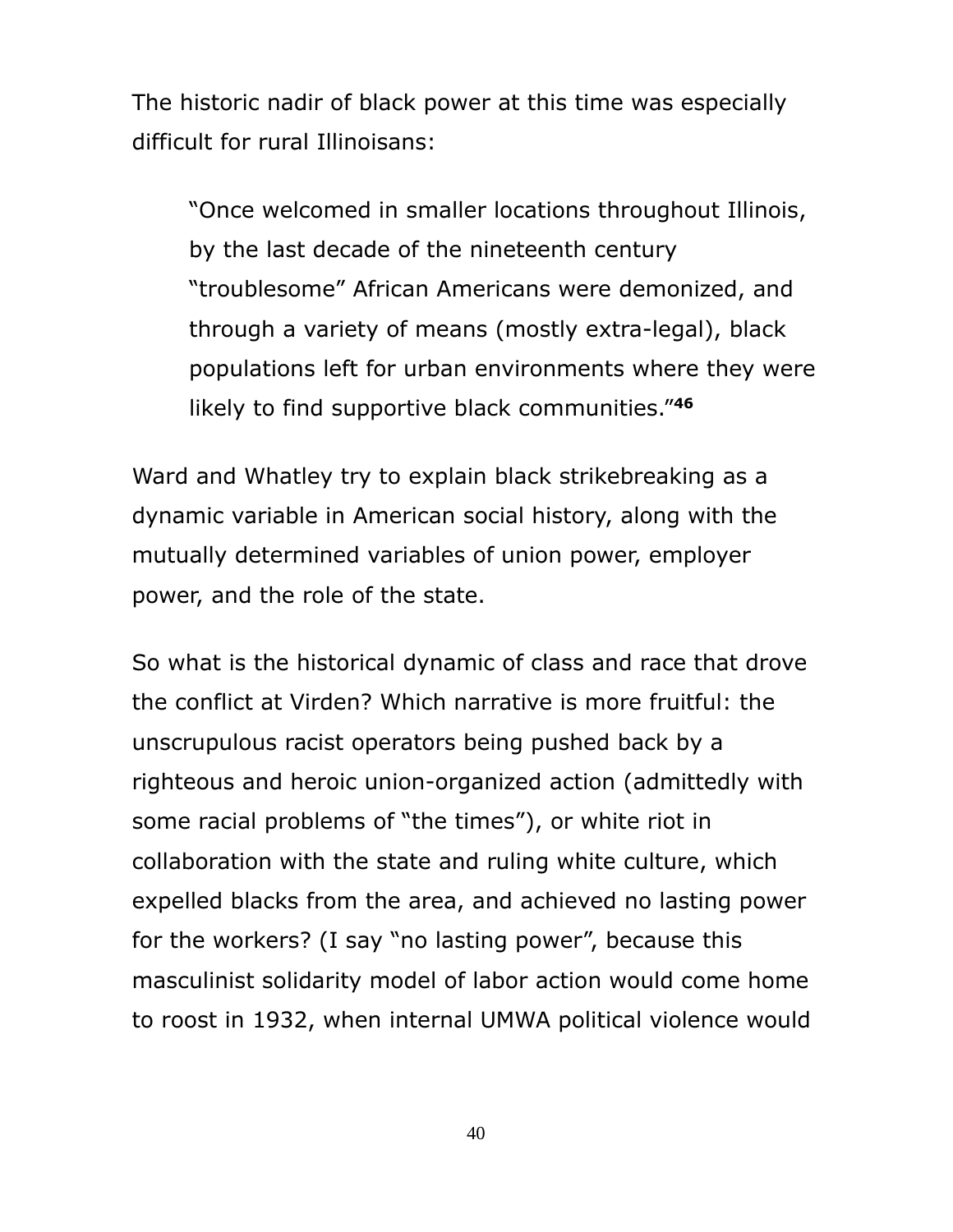rend the organization, while the operators laughed all the way to the bank. But that is another story.)

Maybe if we look at a lynching that took place at Lacon, in north central Illinois, shortly after the Virden incident, we can parse the relationships among white supremacy, masculinism, union power, and class-consciousness. This article appeared in the Chicago Daily Tribune on November 8, 1898, less than a month after the mine riot:

## "MINERS HANG A

## NEGRO AT LACON.

 $\frac{1}{2}$ 

 $\frac{1}{2}$ 

 $\frac{1}{2}$ 

 $\frac{1}{2}$ 

 $\frac{1}{2}$ 

"Lynchers Take a Prisoner From Jail in the Illinois Town and Quietly Execute Him.

"IS STRUNG UP TO A TREE.

"Determined Men from Toluca Batter Down the Doors of the Marshall County Jail.

## "DIES IN THE EARLY MORNING

"Lacon. Ill. Nov. 7 -[special.]- The first lynching in central Illinois in many years took place here early this morning, when a hundred miners from Toluca, a mining town a short distance east of here, broke into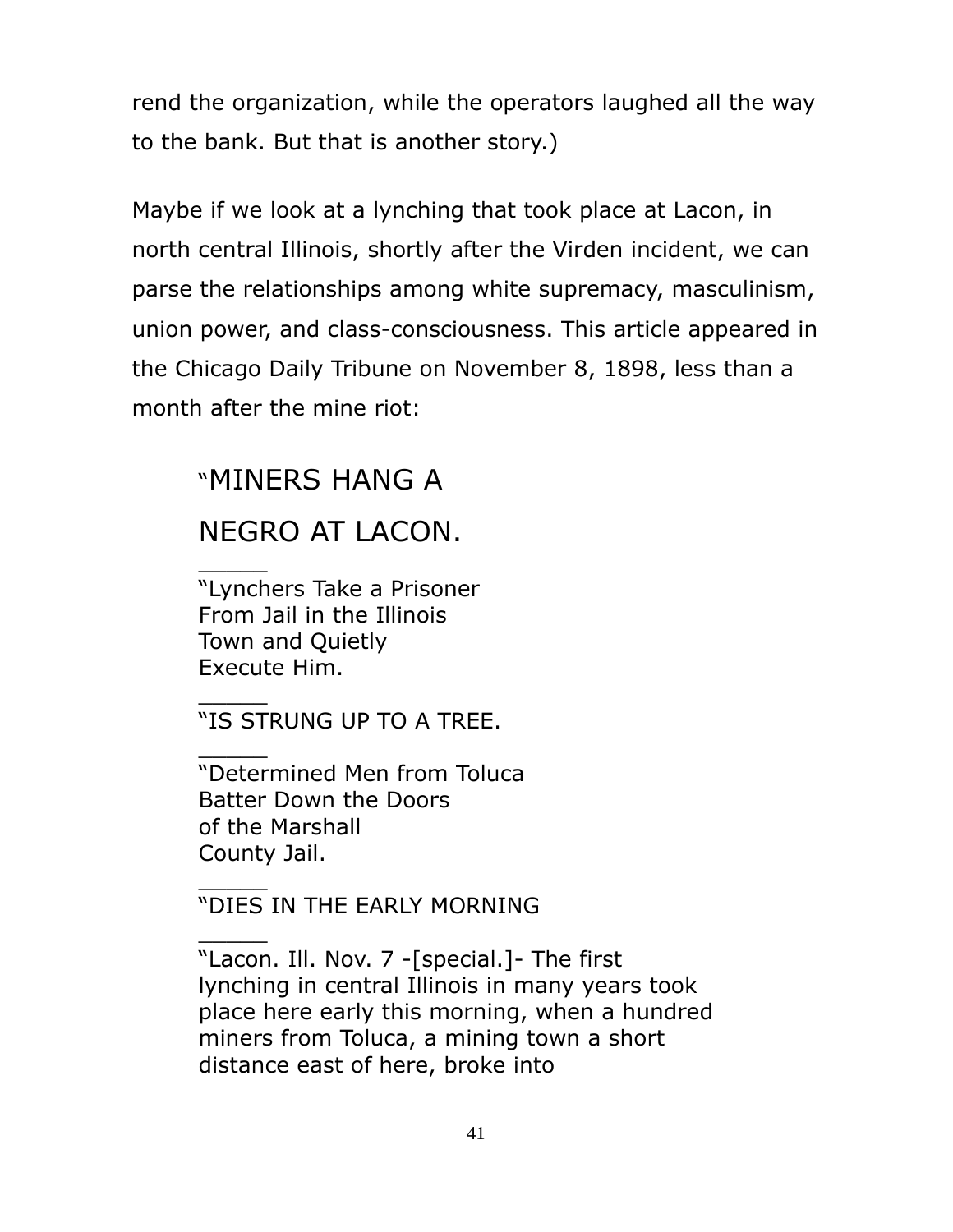the county jail, took out F. W. Stewart, a Toluca negro, and hanged him to a tree.

"The work was done quickly and quietly. Only a few late stragglers noticed the number of strangers who kept driving into town from the east. They were well organized, however, and shortly after midnight marched in a body to the jail, broke in the doors after a short parley with the Sheriff, dragged the negro from his cell, carried him to a tree a mile from town, where the remainder of the party awaited them.

"Stewart's crime was assault on Friday evening upon Mary O'Brien, the daughter of one of the Toluca miners.

"Although many in Lacon deplore the lynching, there is a general impression that the negro was punished as he deserved, and no special effort is being made to discover the identity of the members of the mob.

"The Coroner's jury this afternoon returned a verdict that Stewart came to his death at the hands or persons unknown, and the Sheriff seems to think public sentiment would not justify him in making strenuous efforts to capture the lynchers.

#### **"Punishment Not Probable**

"The people of Toluca are clannish, and any attempt to arrest men for what is generally agreed to have been an act of retributive justice would, it is feared, be resented by the miners. The grand Jury may take action later on, but nothing is expected to come or it.

"Toluca is a mining town on the Santa Fé road, a place of recent and rapid growth, with mixed population of turbulent disposition. There are many foreigners and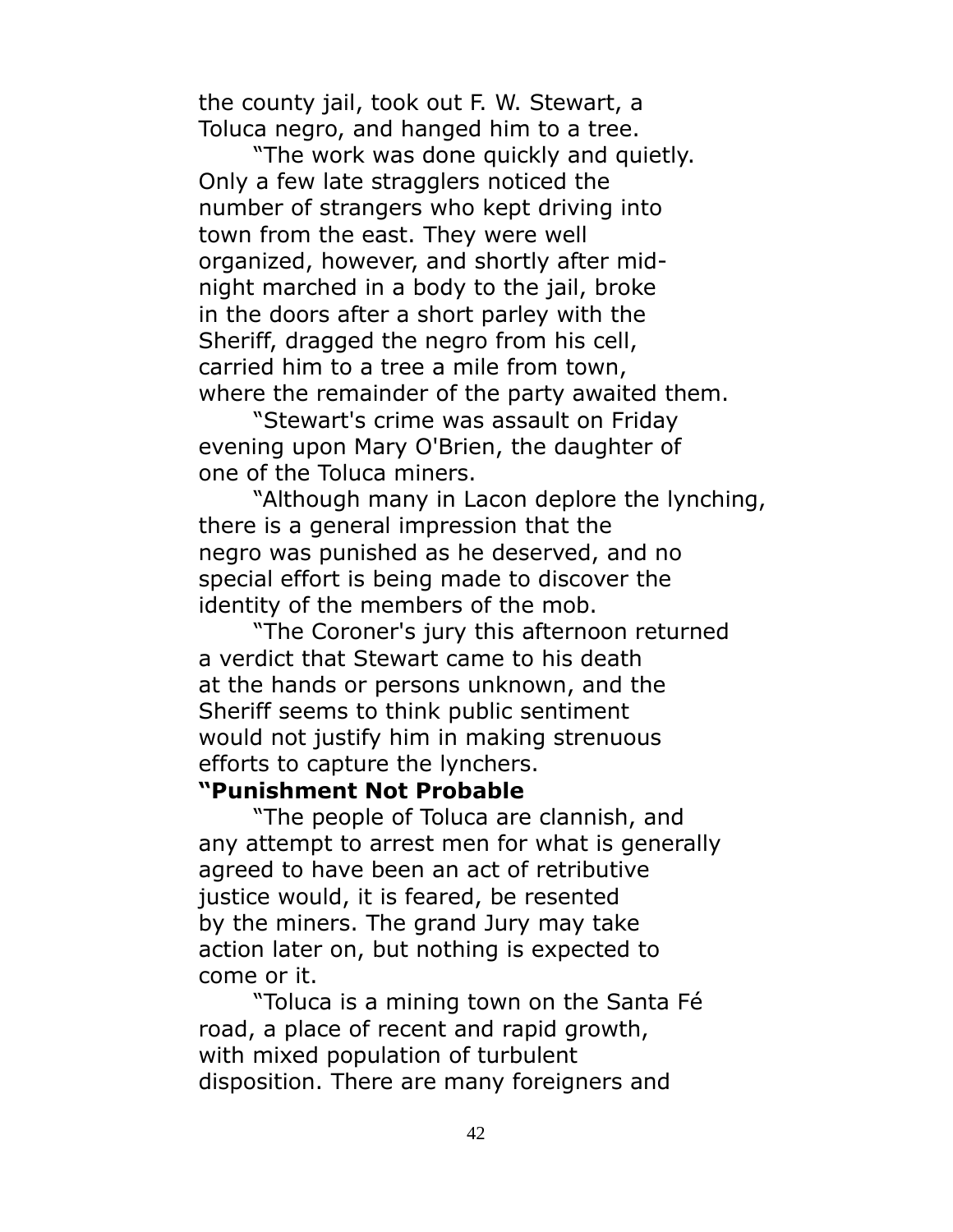some negroes. Against the latter there has been considerable antipathy, which has been heightened by the events at Pana and Virden. The white miners grew more bitter against the colored men as they heard how the negroes were being imported from the South, and many colored men were forced to leave town because feeling was running so high. Among those who persisted in staying, however, was F. W. Stewart, a man of bad character and the victim of mob law today.

#### **"Bloodhounds on the Trail**

**"**The O'Brien girl could give no more than a vague description of her assailant, but a bloodhound was secured, and being put on the scent started off on what appeared to be a hot trail. A hundred miners followed, and when the bloodhound finally led them to a shanty where Stewart was found it was with difficulty that the hotter heads were prevented from wreaking their vengeance upon him.

"Stewart protested his innocence with such earnestness, and apparent sincerity that many were persuaded against their wills and his life was spared. He was locked up, however.

"The authorities became alarmed by the mutterings of the miners, smuggled Stewart into a carriage, and hurried him to the county jail of Marshall County, at Lacon, ten miles west of Toluca, on the Illinois River, at the terminus of a spur of the Alton railroad.

"When the miners found on Saturday morning that Stewart had been put where he was believed to be safe in case he was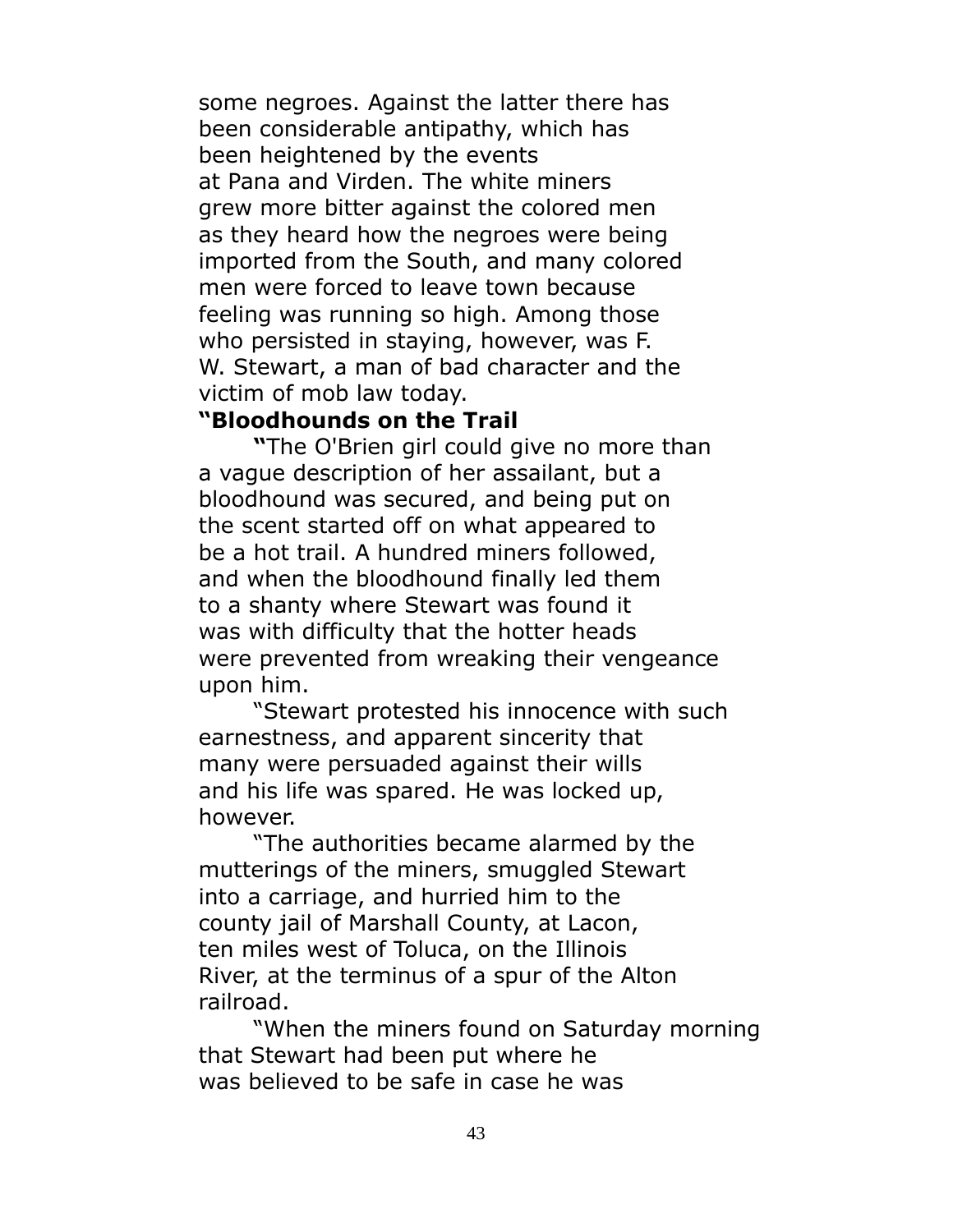found to be guilty, public sentiment grew so bitter that the Mayor and City Marshal attempted to allay it by promising to visit Lacon to see if a confession could be extorted from Stewart. The result was a complete confession that sealed his fate.

### **"Plans for the Lynching.**

"When the Mayor and the Marshal returned to Toluca and announced that Stewart had confessed his guilt there was no outbreak, but instead a silence that was more ominous.

"A few men, friends of O'Brien, took charge and the plans were soon made. At 10 0'clock a hundred men, driving in all kinds of vehicles, set out for Lacon. The people in Toluca saw them go, knew their mission, and yet sent no word of warning to the authorities at the county seat.

"The party halted in a pasture near the Toluca road about a mile east of Lacon and there completed their plans. It was decided that it would not be wise for all of them to enter the town, even though it was then midnight, and accordingly fifty men who could be relied upon were selected to storm the jail and bring back their victim, while the others awaited them at a tree which had been selected for the gallows.

"The storming party tied black masks over their faces, entered the town quietly, and proceeded to the jail, a two-story building standing just back of the courthouse, and pounded on the doors for admission.

"Sheriff Paskell came to a window in the second story and demanded to know what they wanted. A shout went up, "We want Stewart."

**"Mob storms the Jail.**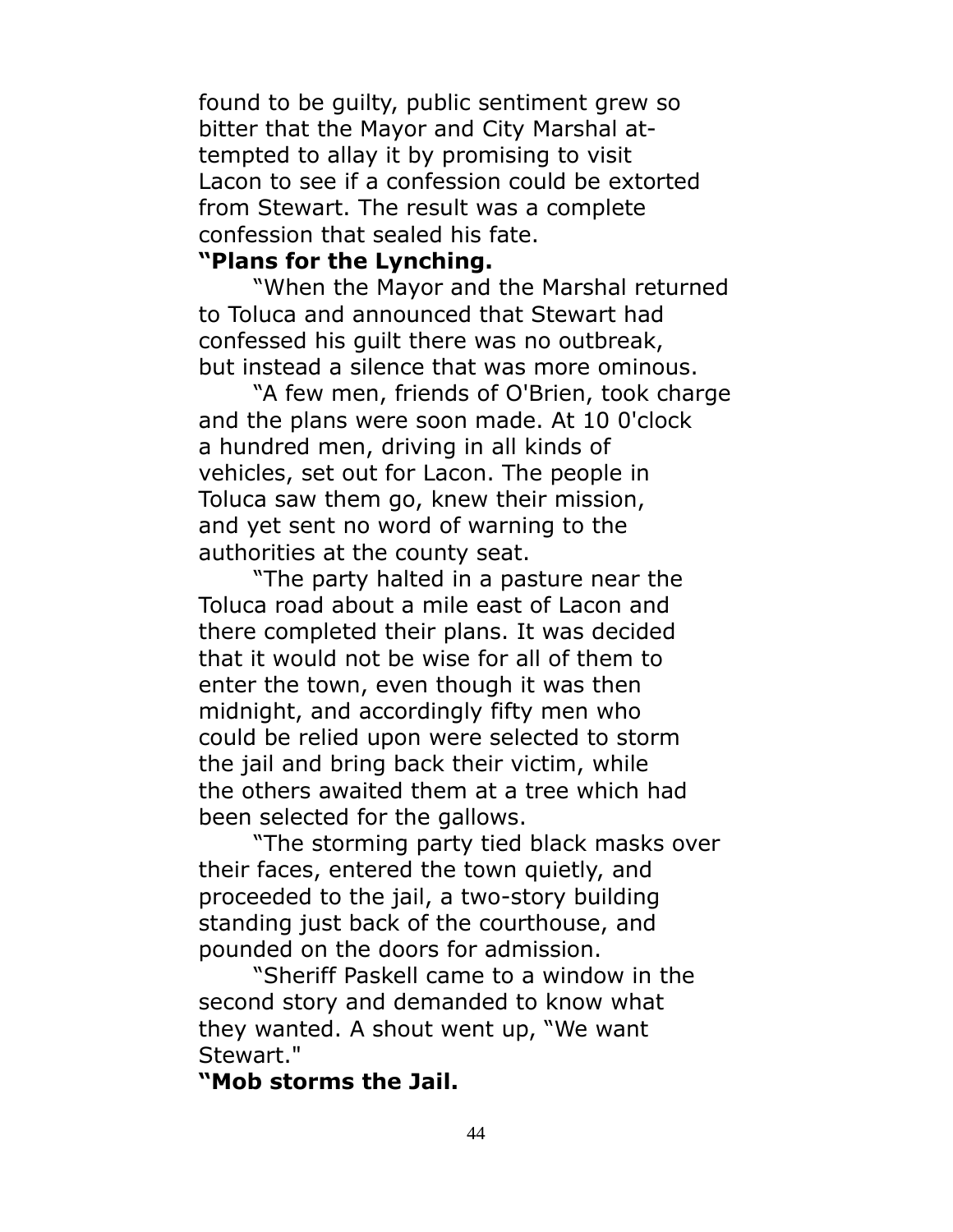"The Sheriff replied that Stewart was under protection of the law and that they must await the course of justice. His answer was the crash of a heavy sledge against the doors. The miners had brought their picks, sledges, and heavy coal hammers to assist them in the work they knew was before them.

"The doors did not long withstand the blows rained upon them, and in a few minutes the mob was inside the jail. Sheriff Paskell confronted them and attempted to argue with them, but he was covered with a dozen revolvers and hurried into side room, where he was locked in.

"The mob then made a rush for the cells, and the other prisoners pointed out the cell occupied by the man they were seeking.

"Stewart crouched and whimpered in a corner as a sturdy miner swung his heavy sledge upon the lock of his cell, until finally the door gave way and the mob pounced upon its prey.

"Stewart was jerked to his feet, dragged out into the corridor, where a rope put about his neck, and, surrounded by the mob, was hustled outside, the cries of his fellow-prisoners sounding a harsh requiem.

#### **"Hanged to a Tree.**

"The negro was hurried through the silent streets to the pasture where the remainder of the crowd was waiting. As he stumbled along he begged for mercy, but his captors were pitiless.

"The other lynchers were waiting in grim silence beneath a white oak tree in the pasture. The end of the rope which had been about Stewart's neck was thrown over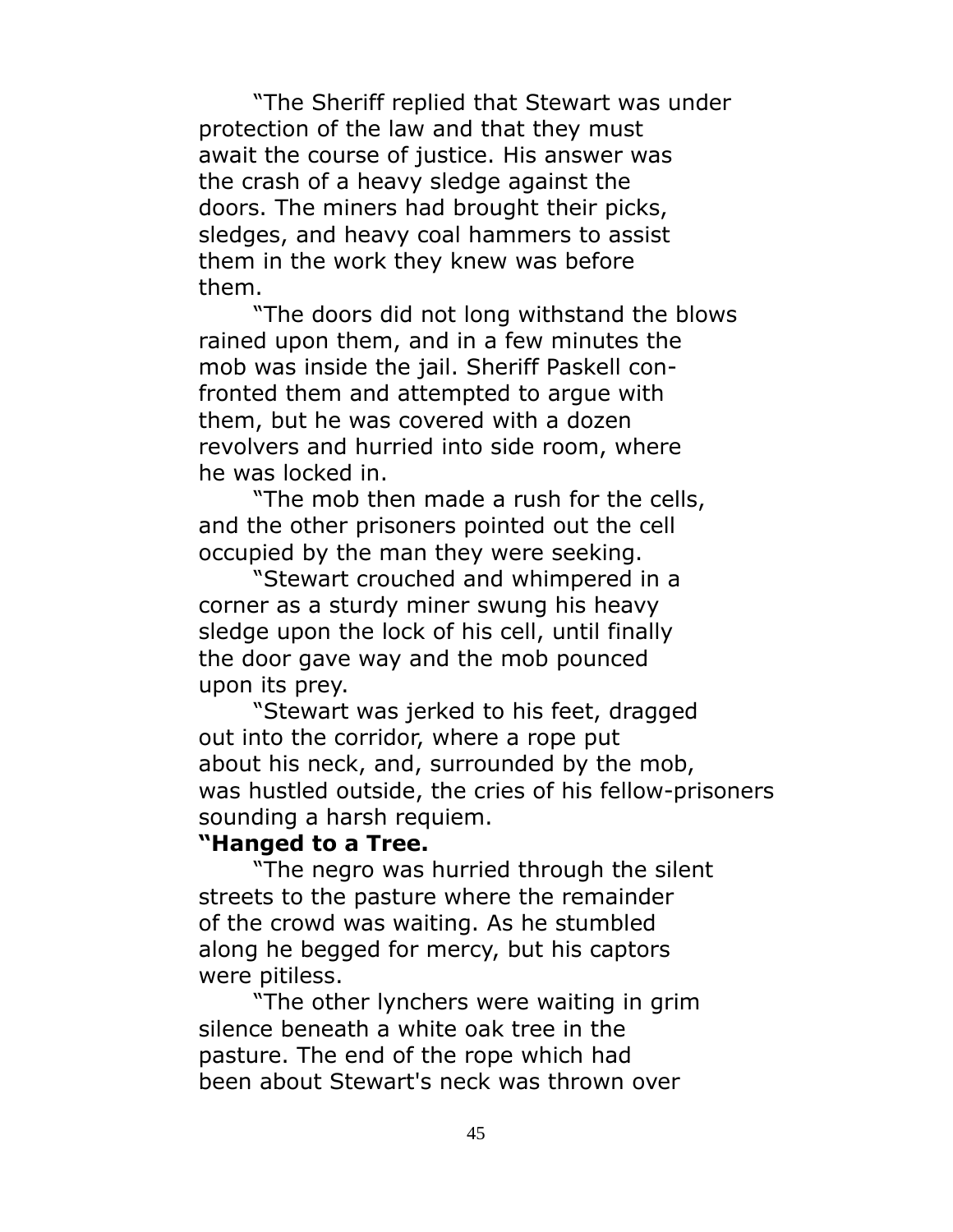a limb and without giving him any opportunity to make a statement a dozen men seized it and hauled him into the air. The crowd lingered until it was sure that Stewart was dead and then returned to Toluca as it had come.

"As soon as the mob had left Lacon Sheriff Paskell aroused the Mayor and with a few citizens followed the crowd to the scene of the lynching. When they got there the members of the mob had gone.

"They did not cut the negro's body down, leaving it until morning, when it was cut down and brought back to town. The body is still in the city hall here, awaiting orders for its disposal.

"Stewart had a penitentiary record, having been sentenced from Peoria County two years ago for burglary. He was released on parole about four months ago, and had been working in and about Toluca most of the time since." **47**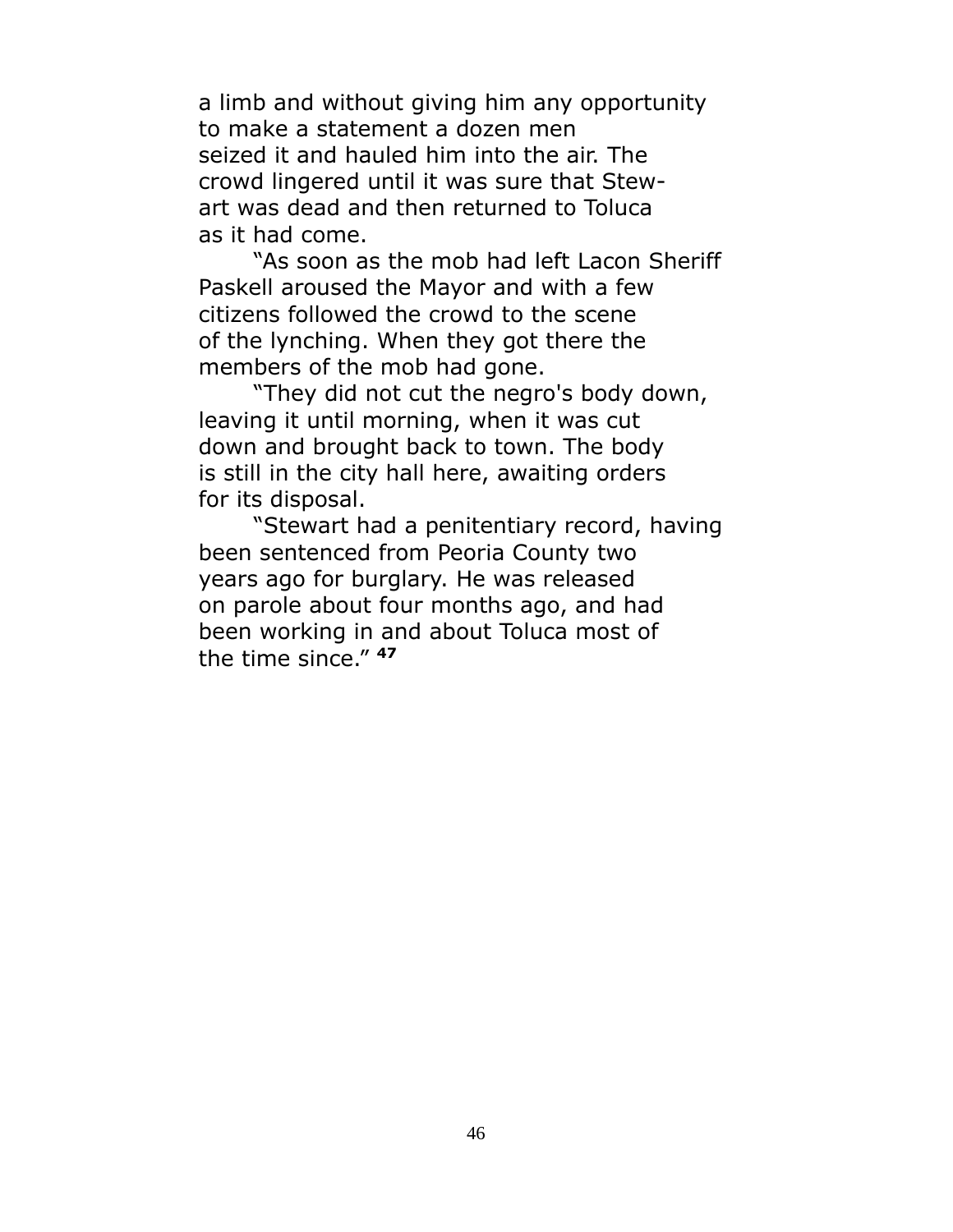

Tomb of Governor John Tanner. According to Sangamon Link: "Labor unions and others contributed nearly \$25,000 to build a mausoleum for Tanner at Oak Ridge Cemetery. The monument, designed by Tiffany of New York and built by Culver Construction of Spring field, was dedicated on May 30, 1908. Among the speakers was UMW secretary-treasurer W. D. Rvan."

From Wikipedia, the free encyclopedia.

Certainly this was not near a picket line, even though the actors were coal miners. The racialized and sexualized victimization is clear. The reader is actually encouraged to accede in the lynching. However, Stewart was a just a black worker who would not get out of

town during the miners' race fever at this time. He probably wasn't even a miner. Somehow, the bloodhounds appeared at his house. The journalist reasonably relates the lynching to Virden and Pana, but is very cavalier about the prospect of justice, in either legal or moral terms.

There is no chicken-egg controversy over which came first, black actions or white actions. There is no employer in the equation, no question of rank-and-file militancy. There is only an effectively organized group of white miners, not redressing labor's grievances, or challenging exploitation. The men had the co-operation, active or passive, of the police, the sheriff, the governor, the legislature, the courts, the press, and the union leadership. They were organized on the basis of male whiteness, and took violent racial action.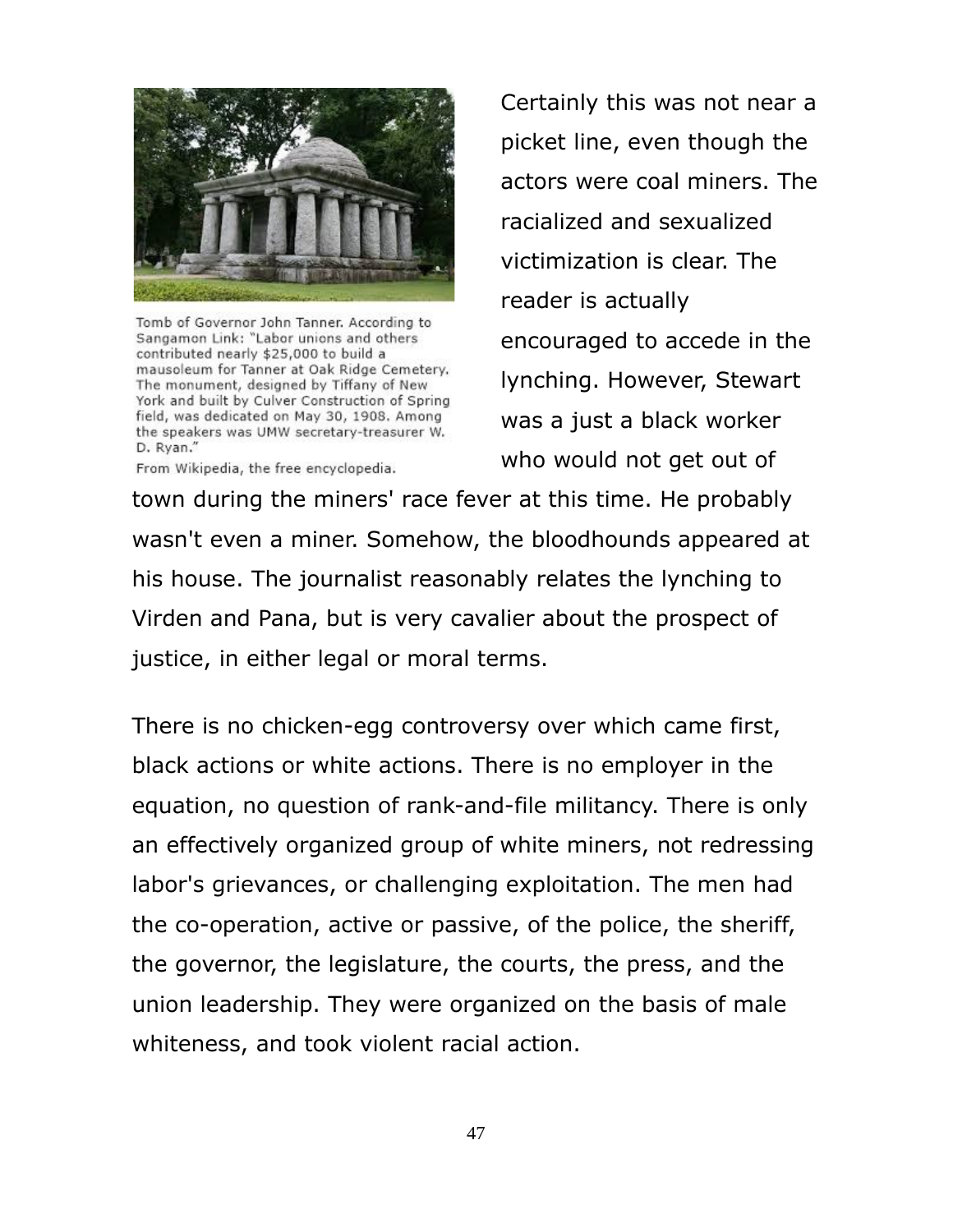Instead of commemorations and celebrations of Virden, reparations are called for. That process would probably have to be initiated by African-American organizations or ad hoc social media groups.**<sup>48</sup>**

Illinois District 12 of the UMWA organized and financed a paramilitary white supremacist militia at Virden, which violently ejected African-Americans from the local mining industry, and effectively kept them out for 20 years. This period of great coal industry expansion was made safe for European immigrants to the exclusion of black laborers migrating from the American South. Europeans from 5000 miles away were accepted as co-workers in an improved work environment, while African-Americans from 500 miles away were subject to pogroms.

## **Notes**

**<sup>1</sup>**Loewen, pp 157-165, describes Virden and Pana in particular. Loewen notes in his comprehensive book "Today my estimate for the number of sundown towns in Illinois alone stands at 507. That is two-thirds of all the towns in the state! A similar proportion went sundown in Oregon, Indiana,

\_\_\_\_\_\_\_\_\_\_\_\_\_\_\_\_\_\_\_\_\_\_\_\_\_\_\_\_\_\_\_\_\_\_\_\_\_\_\_\_\_\_\_\_\_\_\_\_\_\_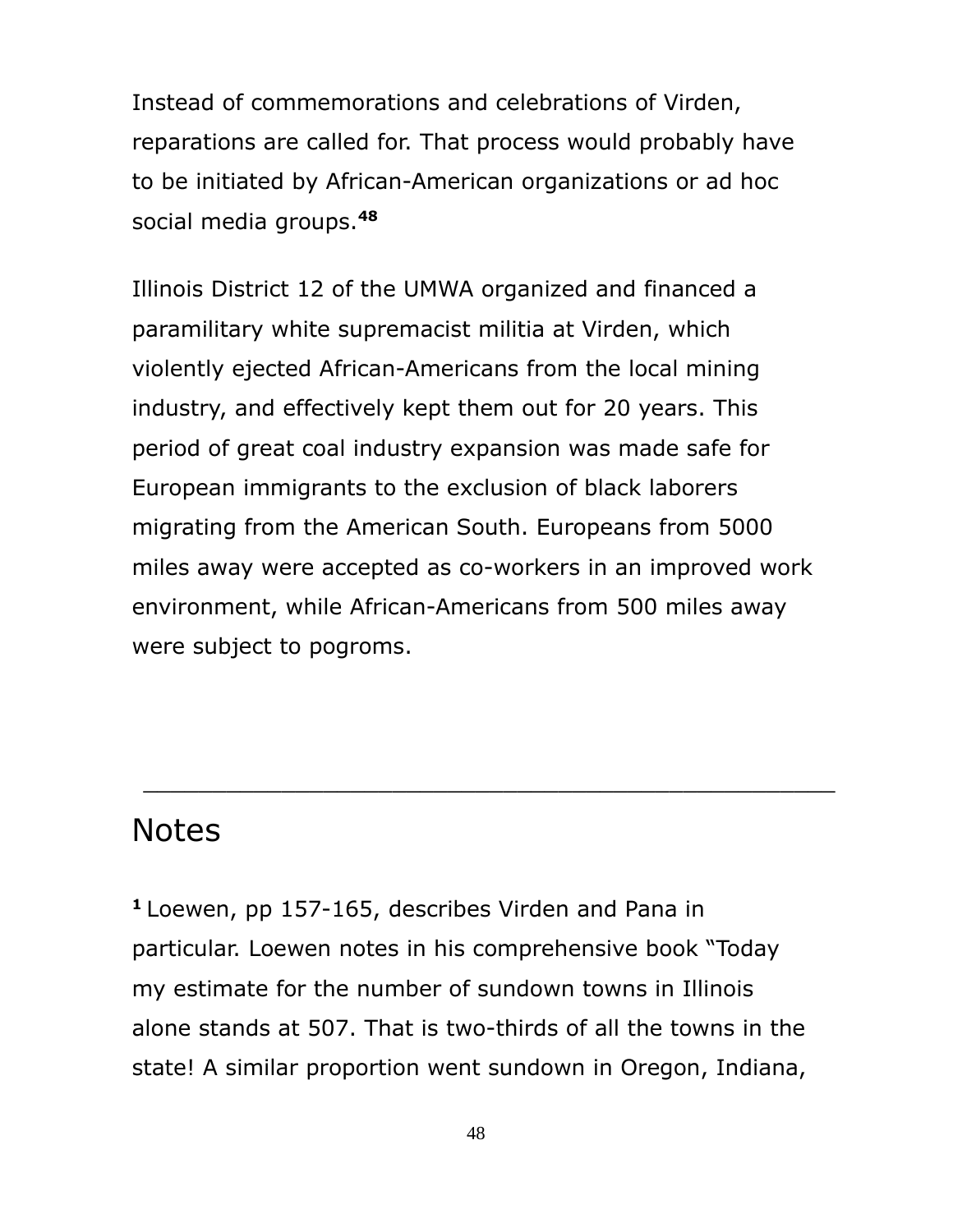and various other northern states." (p. vii)

**<sup>2</sup>**Sangamon County Historical Society, paragraph 30.

**<sup>3</sup>**Markwell, "The Best Organized..." p. 72.

**<sup>4</sup>**Lenstra, p 23.

**<sup>5</sup>**Lupton, main page.

**<sup>6</sup>**Roderick, "Ghost Town: The Rise and Fall of Dewmaine"

**<sup>7</sup>**Markwell, "The Best Organized..." pp71-2, pp90-91.

**<sup>8</sup>**Markwell, "A Turning Point..." p. 224

**9** "In the 1890 census, the first in which black coal miners were listed in their own category, five hundred fifty six African-American male residents of Illinois were listed as coal miners. This represented 2.5% of the total miners in the state. In the 1900 census, 1,368 African-American male residents of Illinois were listed as coal miners. This represented 3.6% of the total miners in the state." Markwell, "The Best Organized ...", page 57, note 40, from US Census data.

**10**Foner and Lewis p. 118.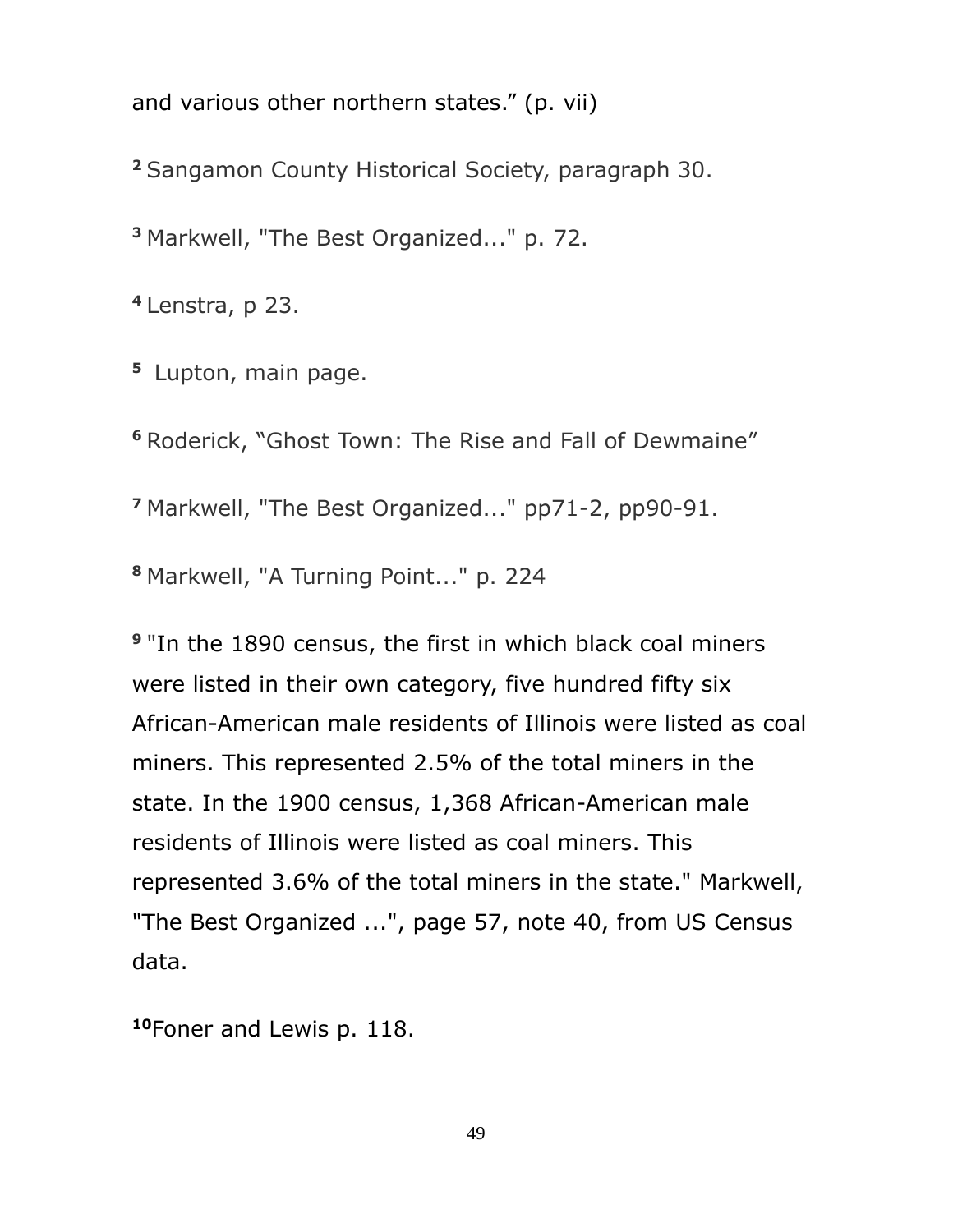**<sup>11</sup>** Gutman, p.192. Many of Richard Davis's letters to the *United Mine Workers' Journal* are collected in Foner and Lewis, pp119-176.

**<sup>12</sup>**Gutman, p 152.

**<sup>13</sup>** Reproduced in Foner and Lewis, p 217-8.

**<sup>14</sup>** R. L. Davis to the United Mine Workers' Journal, October 10, 1898, reproduced in Foner and Lewis, p 175.

**<sup>15</sup>** ibid, p 175.

**<sup>16</sup>**Davis to the editor, *UMWJ*, cited in Gutman, p. 153.

**<sup>17</sup>**Gutman, Noted by asterisk on page 179-80.

**18** A definitive critique of Gutman's assertion of a wellintegrated UMWA is to be found in the Herbert Hill article cited below. It generated a symposium of comment and a final rejoinder from Hill.

**<sup>19</sup>**Hill, p. 168.

**<sup>20</sup>**For Ratchford: Wikipedia,

https://en.wikipedia.org/wiki/Michael\_D.\_Ratchford, accessed 1/25/2020, for Davis: Gutman, pp 121-208, and Foner and Lewis, p 176.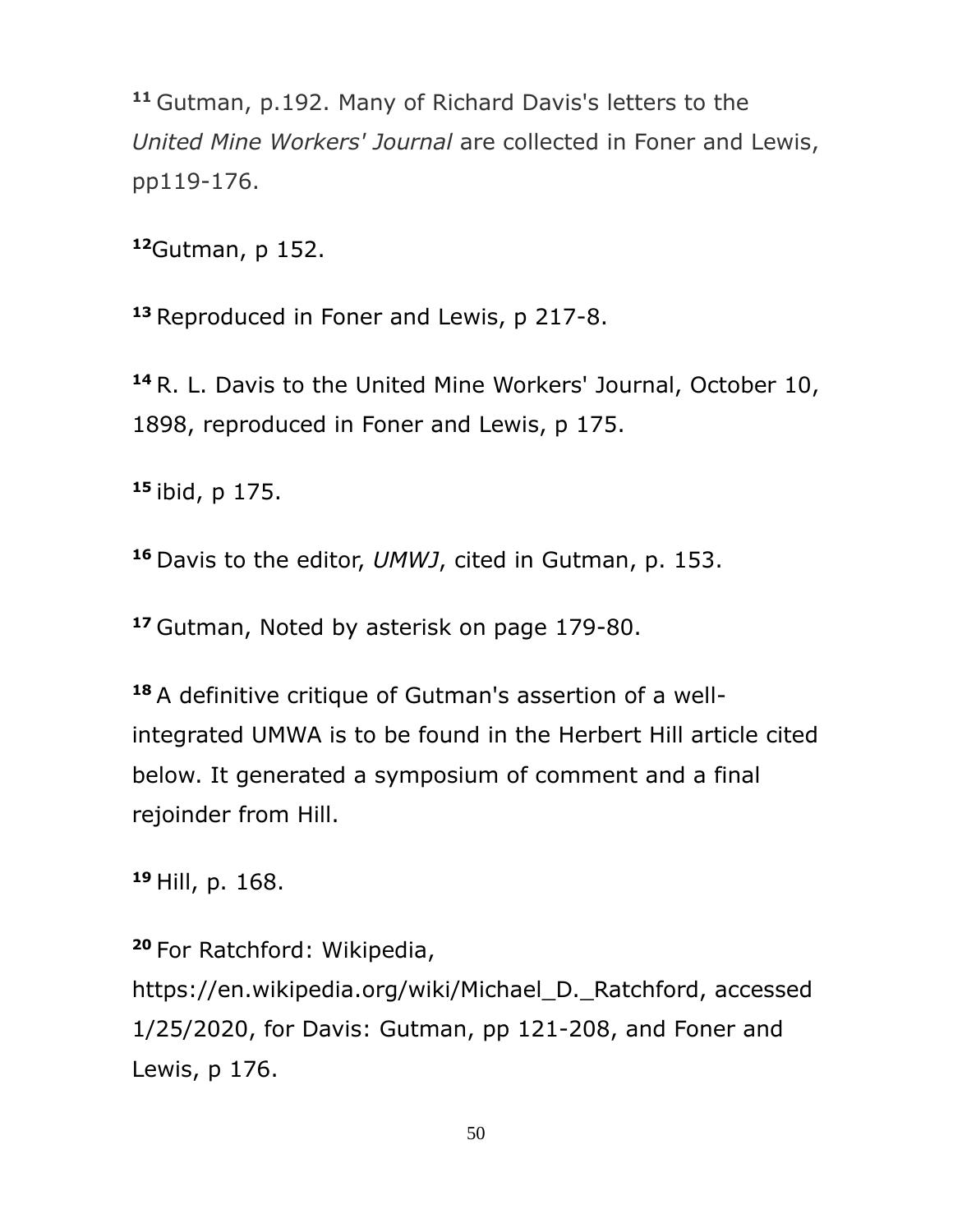Hicken, main page paragraphs 31 and 14.

Keiser, p. 315.

ibid, p. 315.

Feurer, p 14.

Markwell, "A Turning Point...", p 211.

Markwell, "The Best Organized...", p 74.

Markwell, "The Best Organized...", p 72.

Markwell, "The Best Organized...", p 73.

Biggers, main page of article.

Ibid, main page.

Ibid, main page.

Mother Jones Museum Website

Mother Jones Heritage Project, Virden Mine War Tour.

ibid, Stop 2, paragraph 1.

ibid, Stop 9, paragraph 7.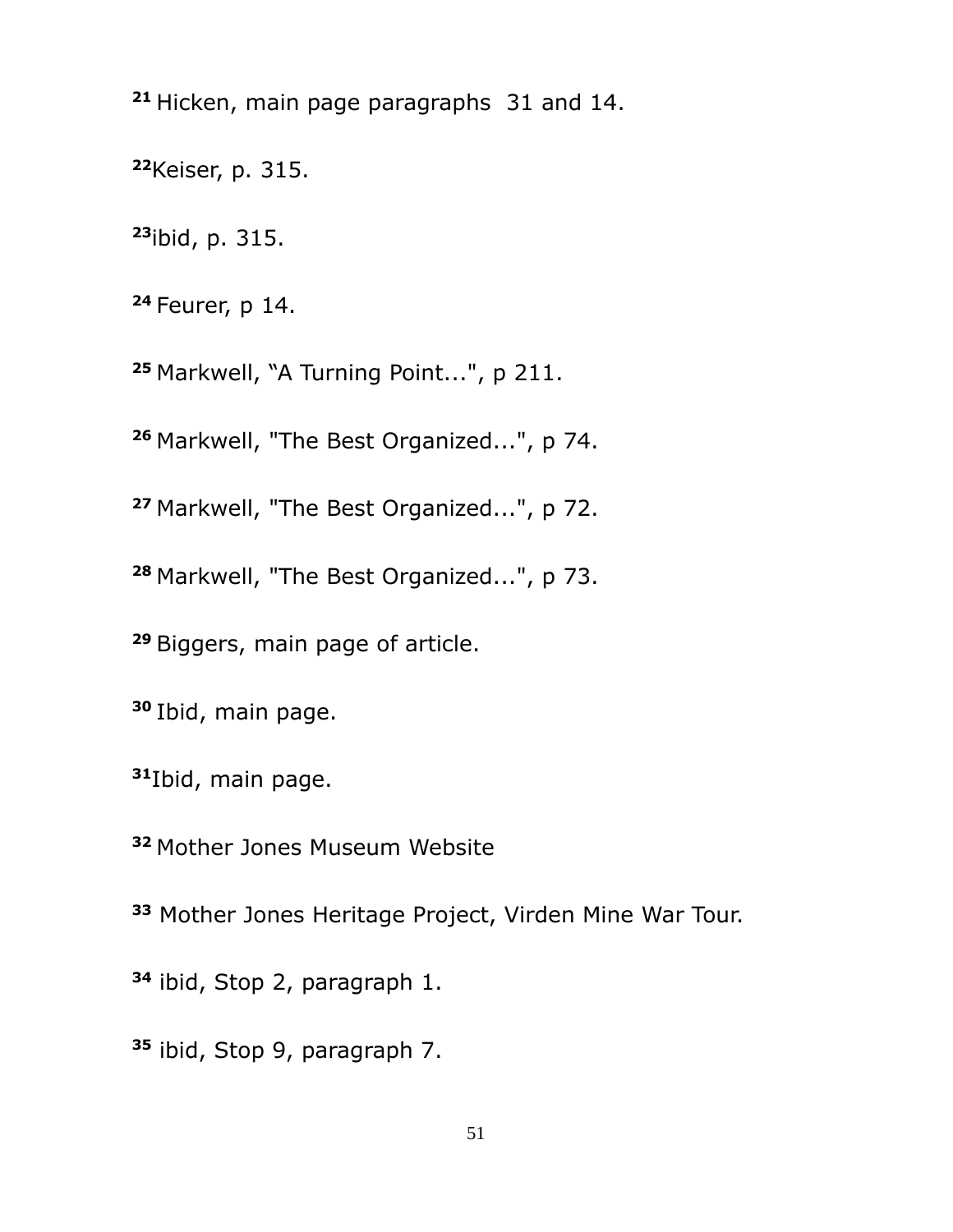ibid, Stop 9, paragraph 8.

ibid, Stop 9, paragraph 9.

ibid, Stop 9, paragraph 10.

Illinois Labor History Society, pp 12-13.

Whatley, pp 540-42.

ibid, p 529.

ibid, p 538.

ibid, p 527.

Roediger and Smith, p 127-8.

Ward, p ii.

ibid, p 262.

Chicago Daily Tribune, Nov. 8, 1898.

Only suggestions would be appropriate in this essay. The United Mine Workers of America could lead the way by apologizing to the African-American community for its paramilitary racist actions at Virden, Pana, and Carterville, and for characterizing these actions as labor solidarity. Also,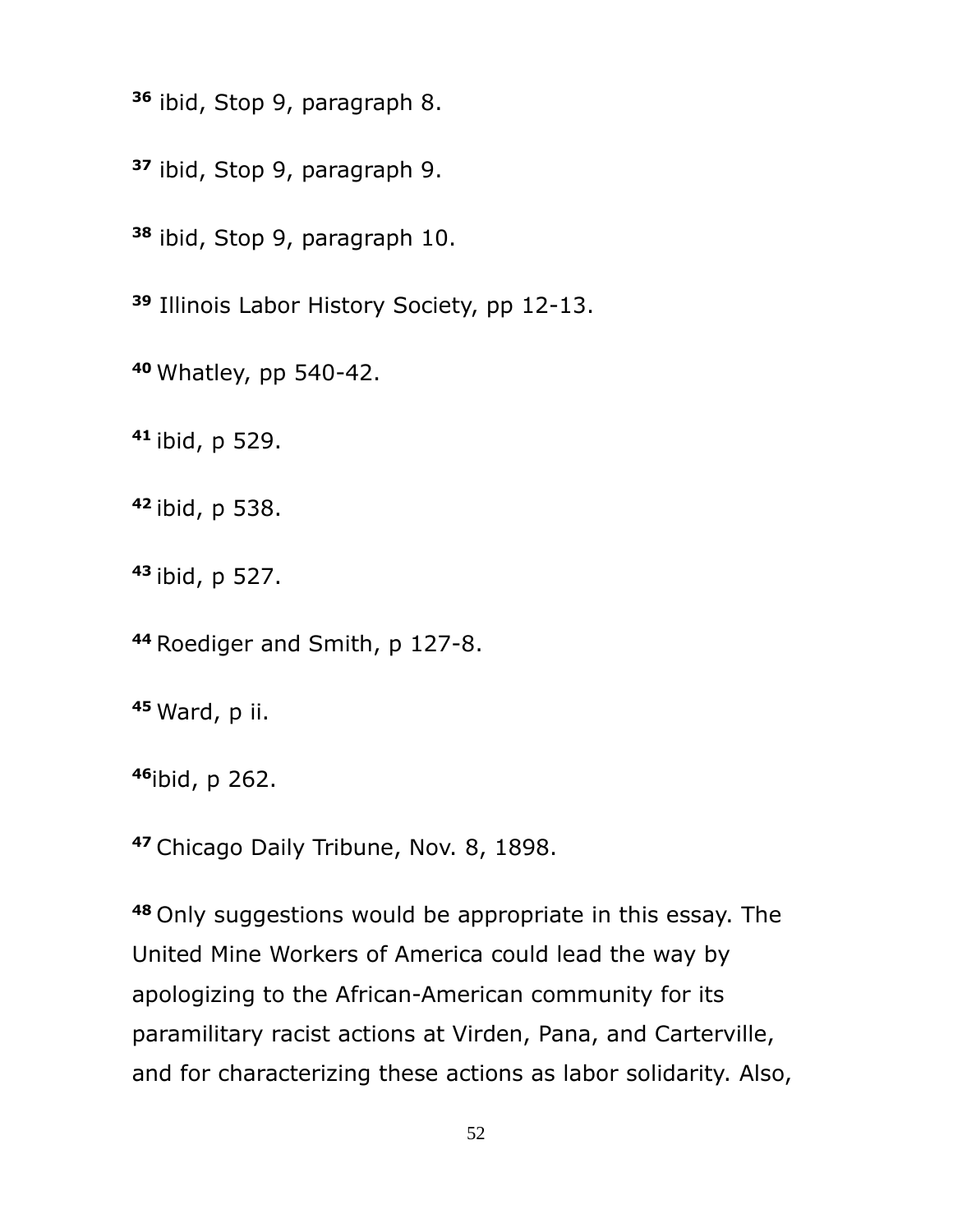the lynching at Lacon should be acknowledged. The union should be the first to ask labor organizations to stop celebrating Miners Day on October 12. The union should direct most of its future organizing efforts towards communities of color, and fund several history scholarships for children of members of color. The Illinois State Labor History Society should stop sponsoring historical tours of Virden, and correct the record in its publication *The Reporter*. The city of Virden, Illinois should take down its inaccurate Battle of Virden Monument, and artist David Seagraves could offer a replacement honoring African-American labor. Financial reparations are more difficult to assess at this time.

# Sources

Biggers, Jeff, https://www.zinnedproject.org/news/tdih/battleof-virden/,Accessed 5/10/2020.

 $\_$  , and the set of the set of the set of the set of the set of the set of the set of the set of the set of the set of the set of the set of the set of the set of the set of the set of the set of the set of the set of th

*Chicago Daily Tribune*, Nov 8, 1898 in Pro-Quest:https://search-proquestcom.mcpl.idm.oclc.org/docview/172865686/9EAA860D9EC74 41BPQ/1?accountid=69, accessed 5/10/2020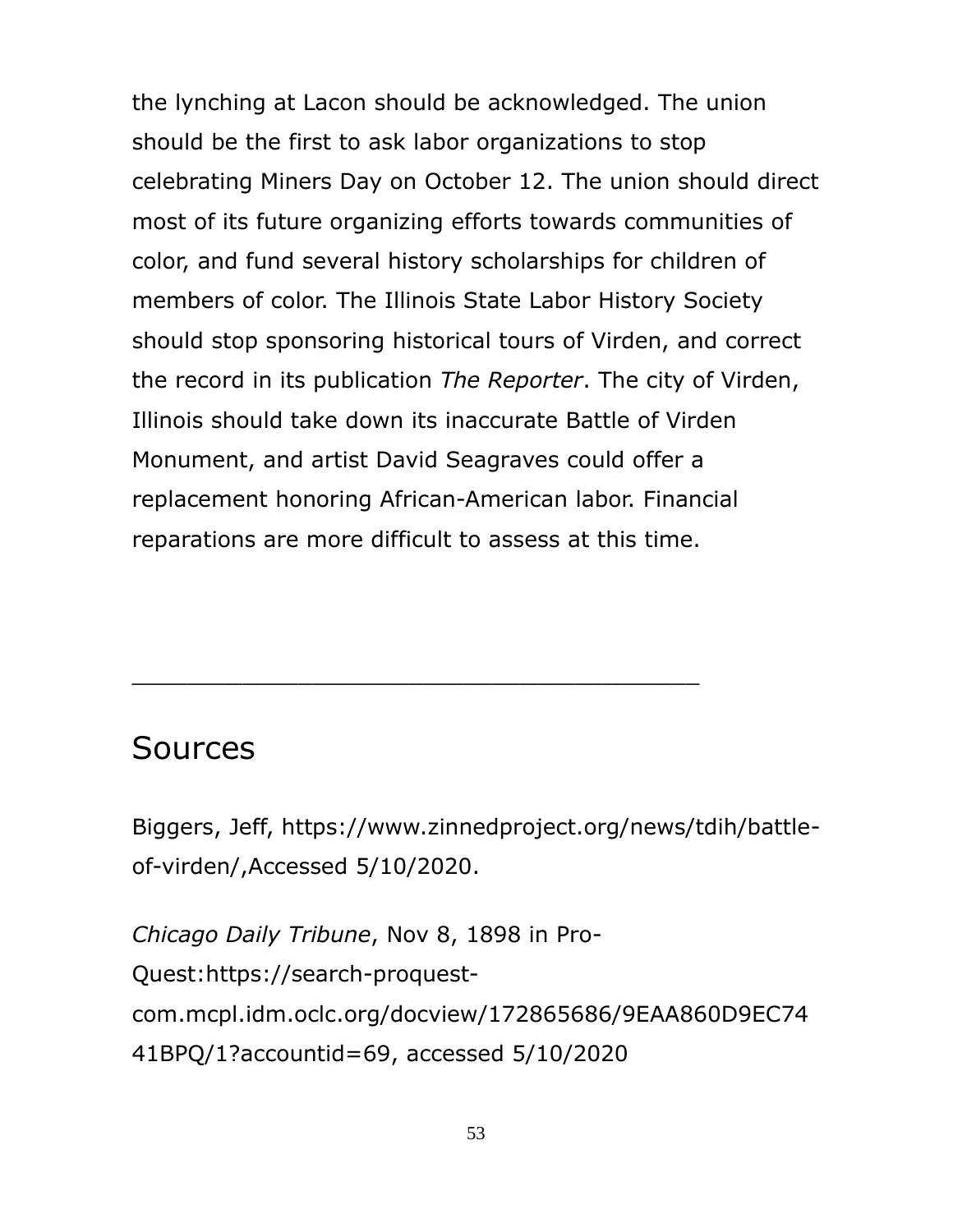Feurer, Rosemary "Remember Virden! The Coal Mine Wars of 1898-1900", https://www.lib.niu.edu/2006/iht1320610.html, accessed 1/29/2020.

Foner, Philip S. and Ronald L. Lewis, editors "The Black Worker: A Documentary History from Colonial Times to the Present, Volume IV: The Black Worker During the Era of the American Federation of Labor and the Railroad Brotherhoods", Temple University Press, Philadelphia, 1979.

Gutman, Herbert G, "Work, Culture, and Society in Industrializing America", Vintage Books, New York , 1976.https://archive.org/details/workculturesoci00gutm/, accessed 5/10/2020

Hicken, Victor, "The Virden and Pana Mine Wars of 1898", *Journal of the Illinois State Historical Society*, 52, 1959. Reproduced in Macoupin County Il GenWeb: https://macoupin.illinoisgenweb.org/mines/m\_vhmin1.html accessed 5/10/2020

Hill, Herbert "Myth-making as Labor History: Herbert Gutman and the United Mine Workers of America", *International Journal of Politics culture and Society*, Vol 2, No 2 (winter 1988) 132-195. https://sci-

hub.tw/https://www.jstor.org/stable/20006895 accessed 5/10/2020 Comments from Shulman, Painter, Roediger,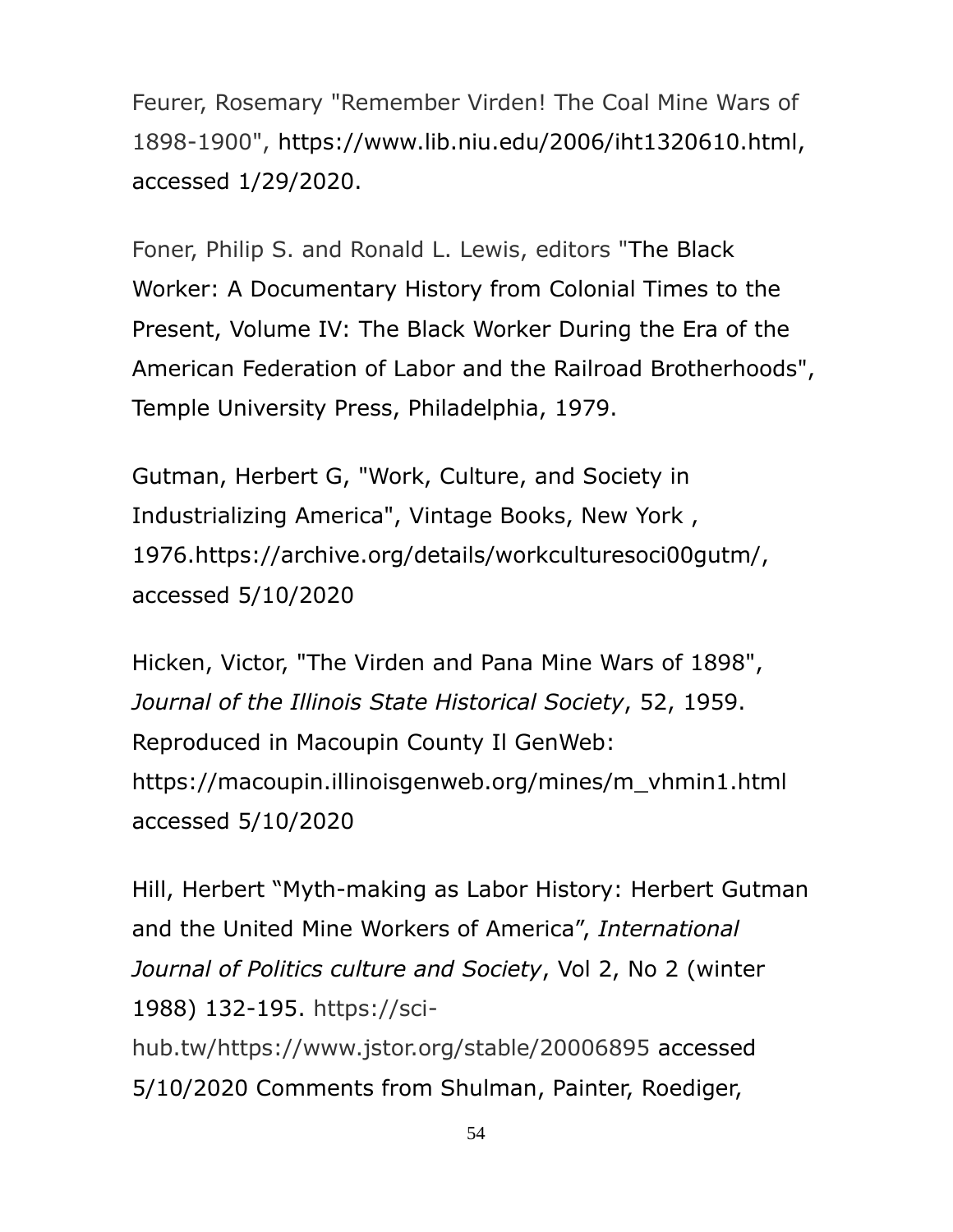Glaberman, Wilson, Brier, Bernstein, and Fried are in no 3 of the same publication, and Hill's rejoinder is in no 4.

Illinois Labor History Society, *The Reporter*, Summer Issue, August, 2019: https://static1.squarespace.com/static /56675308c21b8631e9619f54/t /5d8b6224269a907d86abdc88 /1569415722064/publication.pdf

Keiser, John H. "Black Strikebreakers and Racism in Illinois, 1865-1900." *Journal of the Illinois State Historical Society* , vol. 65, no. 3, 1972, pp. 313–326. *JSTOR*, www.https://scihub.tw/https://jstor.org/stable/40191383. Accessed 05/10/2020.

Lenstra, Noah "The African-American Mining Experience in Illinois, from 1800 to 1920"https://www.ideals.illinois.edu/bitstream/handle/2142/9 578/BlackMinersIllinois.pdf?sequence=2, Accessed 5/10/2020

Loewen, James W., "Sundown Towns", The New Press, New York, 2018.

Lupton, John A. "Virden, Pana, and Carterville (Illinois) Mine Riots (1898-1899). http://www.encyclopedias.biz /encyclopedia-of-american-race-riots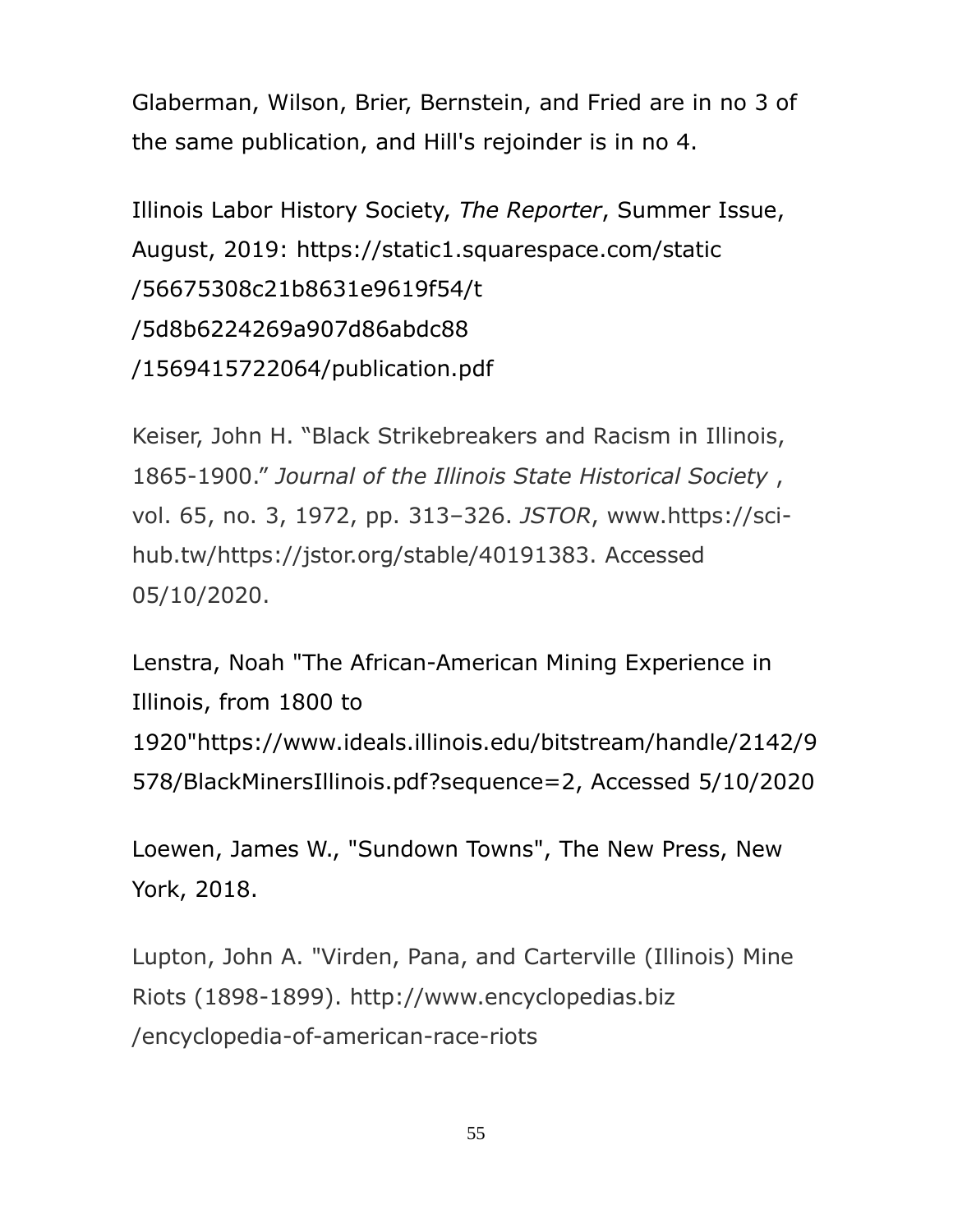/40382-virden-pana-and-carterville-illinois -mine-riots-1898-1899.html ,accessed 5/10/2020

Markwell, David. "A Turning Point: The Lasting Impact of the 1898 Virden Mine Riot." *Journal of the Illinois State Historical Society* , vol. 99, no. 3/4, 2006, pp. 211–227. *JSTOR*, www.https://sci-hub.tw/https://jstor.org/stable/40193882. Accessed 05/10/2020.

Markwell, David Thomas, ""The Best Organized Labor State in America": The People of District 12 and the Illinois Perspective,1898-1932" (2010). https://opensiuc.lib.siu.edu/dissertations/134/

Mother Jones Heritage Project, Virden Mine War Tour: https://www.vamonde.com/adventure/link/505, Accessed 5/10/2020

Mother Jones Museum Website: https://www.motherjonesmuseum.org/sitestory/illinois/

Roderick, Mary Beth, "Ghost Town: The Rise and Fall of Dewmaine" in *The Southern Illinoisian*, Nov 20, 2011. https://thesouthern.com/news/local/ghost-town-the-rise-andfall-of-dewmaine/article\_858950f4-1333-11e1-9e3b-001cc4c002e0.html, Accessed 5/10/2020